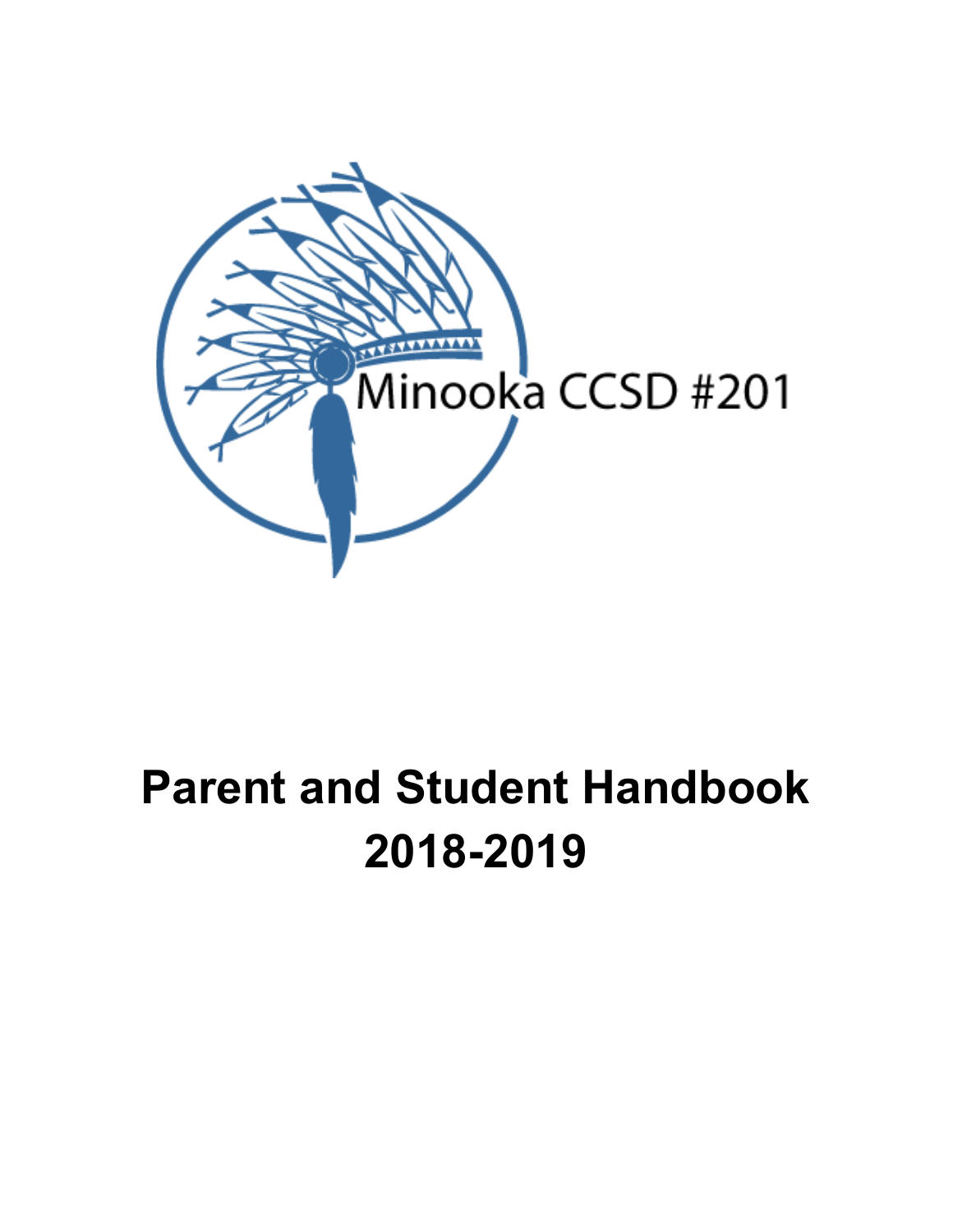# **TABLE OF CONTENTS**

#### <span id="page-1-0"></span>TABLE OF [CONTENTS](#page-1-0)

#### **SCHOOL DISTRICT [INFORMATION](#page-4-0)**

[Superintendent's](#page-4-1) Message

#### DISTRICT [ADMINISTRATION](#page-5-0) CENTER

Minooka Community Consolidated School District #201 Board of [Education](#page-5-1)

District [Administration](#page-6-0)

#### **SCHOOL DISTRICT [BUILDINGS](#page-7-0)**

#### **[ATTENDANCE](#page-8-0)**

[School](#page-8-1) Hours [Emergency](#page-8-2) School Closing **[Attendance](#page-9-0)** Student [Absences](#page-9-1) **[Truancy](#page-11-0)** 

#### **[DISCIPLINE](#page-12-0)**

[Discipline](#page-12-1) Policy (Board Policy 7:190) [Prohibited](#page-12-2) Student Conduct When and Where [Conduct](#page-15-0) Rules Apply [Disciplinary](#page-15-1) Measures Notifying Juvenile [Authorities](#page-16-0) **Weapons [Prohibition](#page-16-1)** [RECIPROCAL](#page-17-0) REPORTING OF CRIMINAL OFFENSES COMMITTED BY STUDENTS Gang and Gang Activity [Prohibited](#page-17-1) Drug and [Alcohol](#page-18-0) Policy Self [Referral](#page-19-0) Suspension [\(Out-of-School\)](#page-19-1) **[Expulsion](#page-19-2)** Suspension and Expulsion Procedures ( BOARD POLICY [7:200,7:210\)](#page-19-3) [Re-Engagement](#page-20-0) of Returning Students Corporal [Punishment](#page-21-0) Search and Seizure [Guidelines](#page-21-1)

#### FEE [SCHEDULE](#page-22-0)

Fees, Fee Policies, and [Insurance](#page-22-1)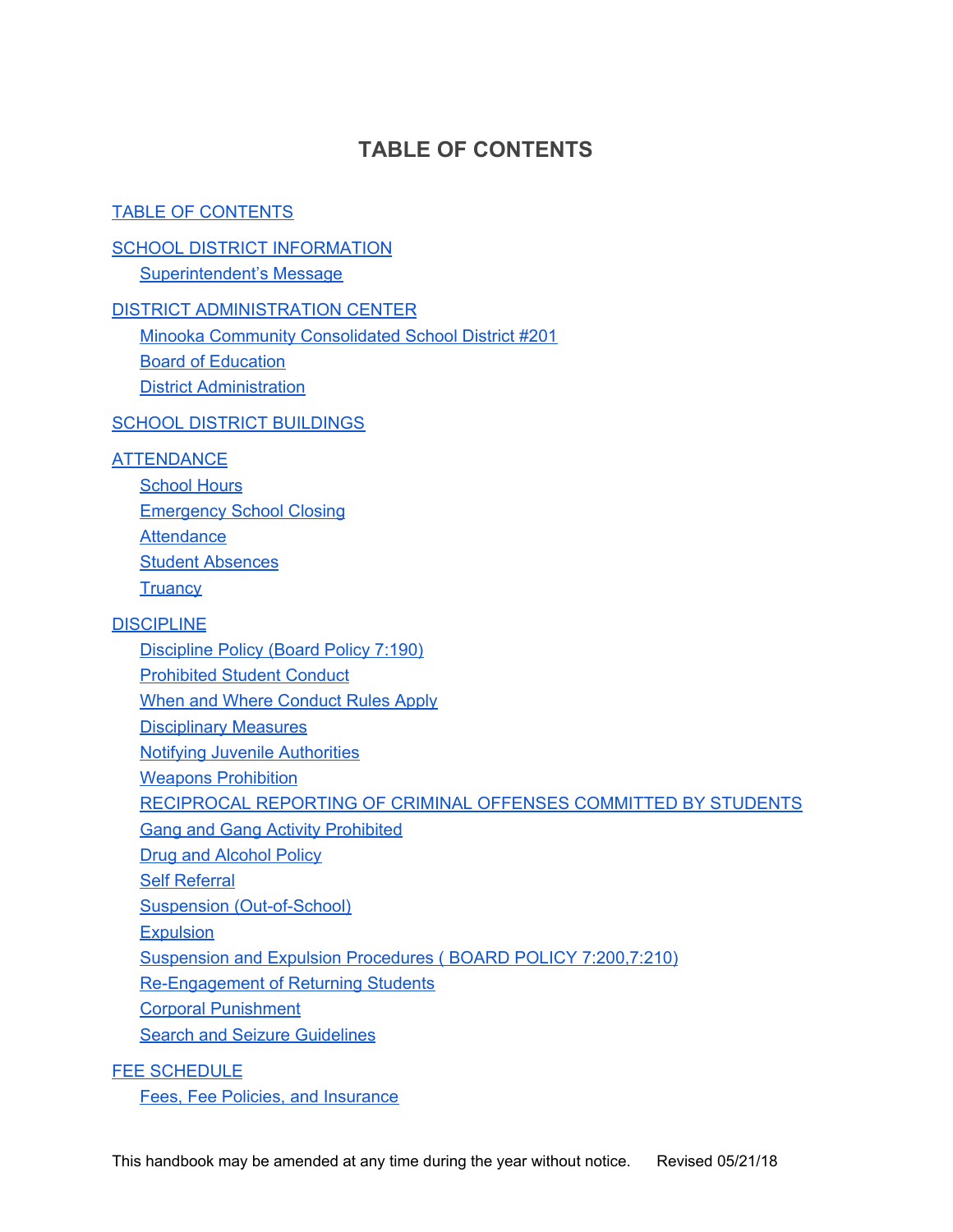**[Waiver](#page-22-2) [Insurance](#page-23-0)** [Textbook](#page-23-1) Loans [Lunch](#page-23-2) Policy

#### MEDICAL AND HEALTH [INFORMATION](#page-23-3)

[Student](#page-23-4) Health Illness and First Aid at [School](#page-24-0) The School Health [Program](#page-24-1) Back to School [Guidelines](#page-25-0) for Common Childhood Illnesses Administration Guidelines For Prescription and [Nonprescription](#page-25-1) Medications [Self-Administration](#page-26-0) of Medication Physical, [Immunization,](#page-27-0) and Dental Requirements Eye [Examination](#page-28-0) Dental [Examination](#page-28-1)

#### STUDENT [RECORDS](#page-29-0)

Notification to Parents and Students of Rights Concerning a Student's School Records Student Privacy [Protections](#page-31-0)

#### SPECIAL [EDUCATION](#page-33-0)

Special [Education](#page-33-1) [Accommodating](#page-33-2) Individuals with Disabilities

#### **[TRANSPORTATION](#page-33-3)**

Bicycle, Skateboard, Scooter, and Similar [Transportation](#page-33-4) Safety Car Pool [Safety](#page-34-0) Elementary School [Playgrounds](#page-34-1) **School Bus Safety [Procedures](#page-34-2)** 

#### CURRICULUM AND [INSTRUCTION](#page-37-0)

**Student [Evaluation](#page-37-1) Grade Point Average [Explanation](#page-37-2)** Advanced Course Placement [Consideration](#page-38-0) [Summer](#page-38-1) School [Accelerated](#page-39-0) Programs **Physical [Education](#page-39-1)** Exemption From Physical Education [Requirement](#page-39-2) Sex Education [Instruction](#page-40-0) [Authorization](#page-40-1) for Internet Access

Access to Student Social [Networking](#page-41-0) Passwords & Websites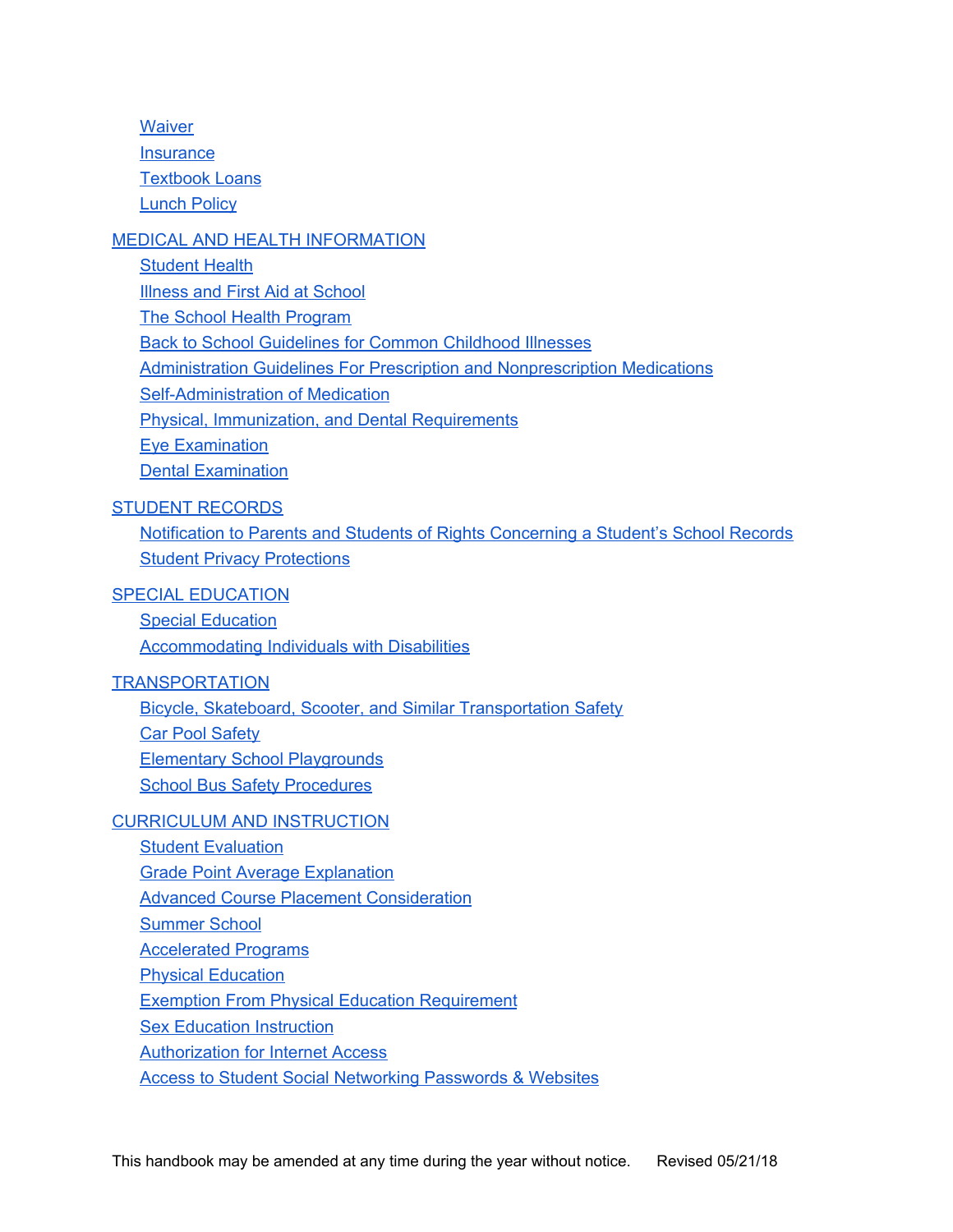[NONDISCRIMINATION](#page-42-0) POLICIES AND GRIEVANCE PROCEDURE

Equal Educational [Opportunities](#page-42-1)

Sex Equity Policy and Grievance [Procedure](#page-42-2) (Board Policy 7:10)

Sexual [Harassment](#page-43-0) Prohibited (Board Policy 7:20)

Teen Dating Violence [Prohibited](#page-43-1) (7:185)

Prevention of and Response to Bullying, [Intimidation,](#page-44-0) and Harassment

Uniform Grievance [Procedure](#page-46-0) (Board Policy 2:260)

USDA [Nondiscrimination](#page-46-1) Statement

#### GENERAL [INFORMATION](#page-47-0)

[District](#page-47-1) Rules School [Visitations](#page-49-0) Confidential [Communications](#page-50-0) School Awards and [Recognition](#page-50-1) [Parental](#page-50-2) Rights Sex Offender & Violent Offender [Community](#page-51-0) Notification Laws Pesticide [Registration](#page-51-1) Suicide and [Depression](#page-51-2) Awareness and Prevention (Board Policy 7:290) English [Learners](#page-51-3)

[EXTRACURRICULAR](#page-52-0) ORGANIZATIONS AND ACTIVITIES

Clubs and [Activities](#page-52-1) **[Athletics](#page-53-0)** [General](#page-55-0) Sports Rules [Participation](#page-55-1) Rules

Student Athlete [Concussions](#page-57-0) and Head Injuries

Bus [Trips](#page-57-1)

STUDENT/PARENT HANDBOOK [ACKNOWLEDGEMENT](#page-58-0)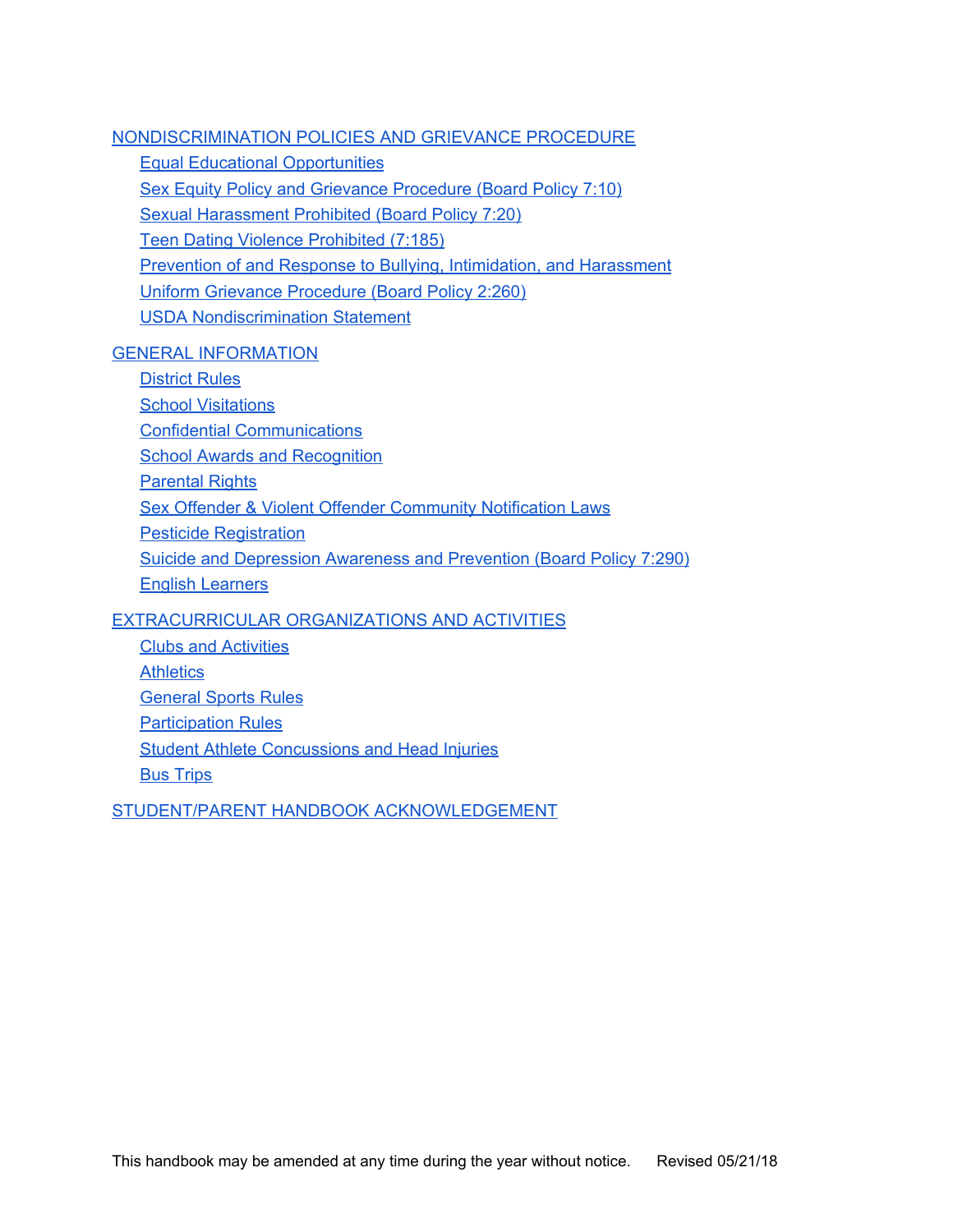# **SCHOOL DISTRICT INFORMATION**

<span id="page-4-1"></span><span id="page-4-0"></span>**Superintendent's Message**

Welcome to the 2018-2019 School Year

This handbook was developed to serve as a guideline for our students to succeed in our schools and beyond. As we begin the school year, I encourage parents to continue to be engaged in the education of their children. Active parent participation will show the students that their learning is important not just while they are in our schools but in their home life as well. Parent involvement will also allow you to be better consumers of the educational opportunities provided to children and families in our district.

Communities are defined by their schools and in turn schools provide a community with an identity. The Minooka District #201 school community has long been known for the high quality, affordable academic programs offered in our schools. We have enjoyed a tradition of academic excellence, community involvement in our schools, and community support for our schools. Only by working together can students, parents, teachers, staff and the community help every child reach their individual potential and keep our schools on a path of continuous improvement. I encourage everyone in the Minooka District #201 school community to exercise the right, take advantage of the privilege, and accept the responsibility to contribute to the success of every child enrolled in our schools.

The Minooka 201 Handbook is an integral part of the communication link between home and school. The handbook contains important information on school district services, procedures, regulations, and expectations for our children. We ask that you spend some time with your children and review the information found in this handbook. Reading the handbook will allow parents and students to better understand and utilize the outstanding academic opportunities provided in our schools.

Welcome to the 2018-19 School Year in Minooka 201. Let's make it a great year together!

Sincerely, Kristopher P. Monn, Ed.D. Superintendent of Schools Minooka CCSD 201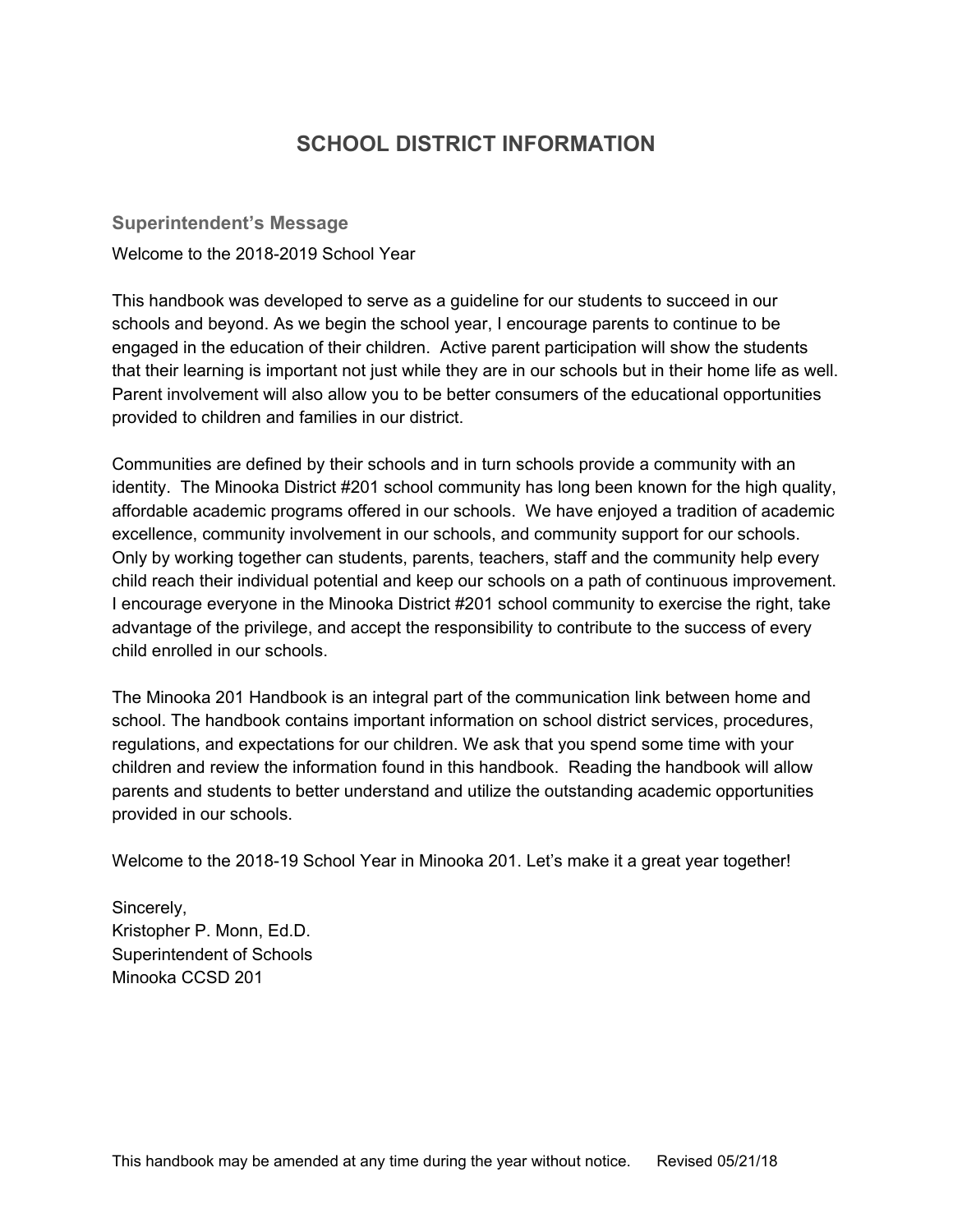# <span id="page-5-0"></span>**DISTRICT ADMINISTRATION CENTER**

<span id="page-5-1"></span>**Minooka Community Consolidated School District #201**

**Board of Education**

Phone: (815) 467-6043 Phone: (815) 467-1550 JimSatorius621@gmail.com va1231@yahoo.com

Phone: (773) 729-0841 Phone: (815) 467-4677

Mr. Ed Cronin **Mrs. Renee Thompson** Phone: (815) 729-3175 Phone: 815-255-2227

Mr. James Satorius, President Mrs. Vicki Allen, Vice-President

Mr. John Clucas, Treasurer Mr. Al Skwarczynski, Secretary jclucas@min201.org askwarczynski@min201.org

[ecronin@ftdi.com](mailto:ecronin@ftdi.com) renthompson@min201.org

Mr. Andrew Karceski akarceski@min201.org

District Website: www.min201.org

Board meetings are held on the third Monday of the month at the Minooka School District #201 board room located in the Minooka Primary Center building. The Committee of the Whole meetings take place at 6:00 p.m. before the regular meeting which begins at 7:00 p.m. also in the Minooka School District #201 boardroom. Citizens are cordially invited to these public meetings. Special meetings are also frequently held. All meetings, regular and special, receive advance notice. (Please note: occasionally the regular meeting date is changed, please refer to the board meeting dates on the website for the most updated information) Items can be placed on the agenda by calling the District #201 Superintendent of Schools at least one week before the scheduled meeting. Approved minutes, treasurer's report and list of bills are available in the Superintendent's Office and also on the min201.org website.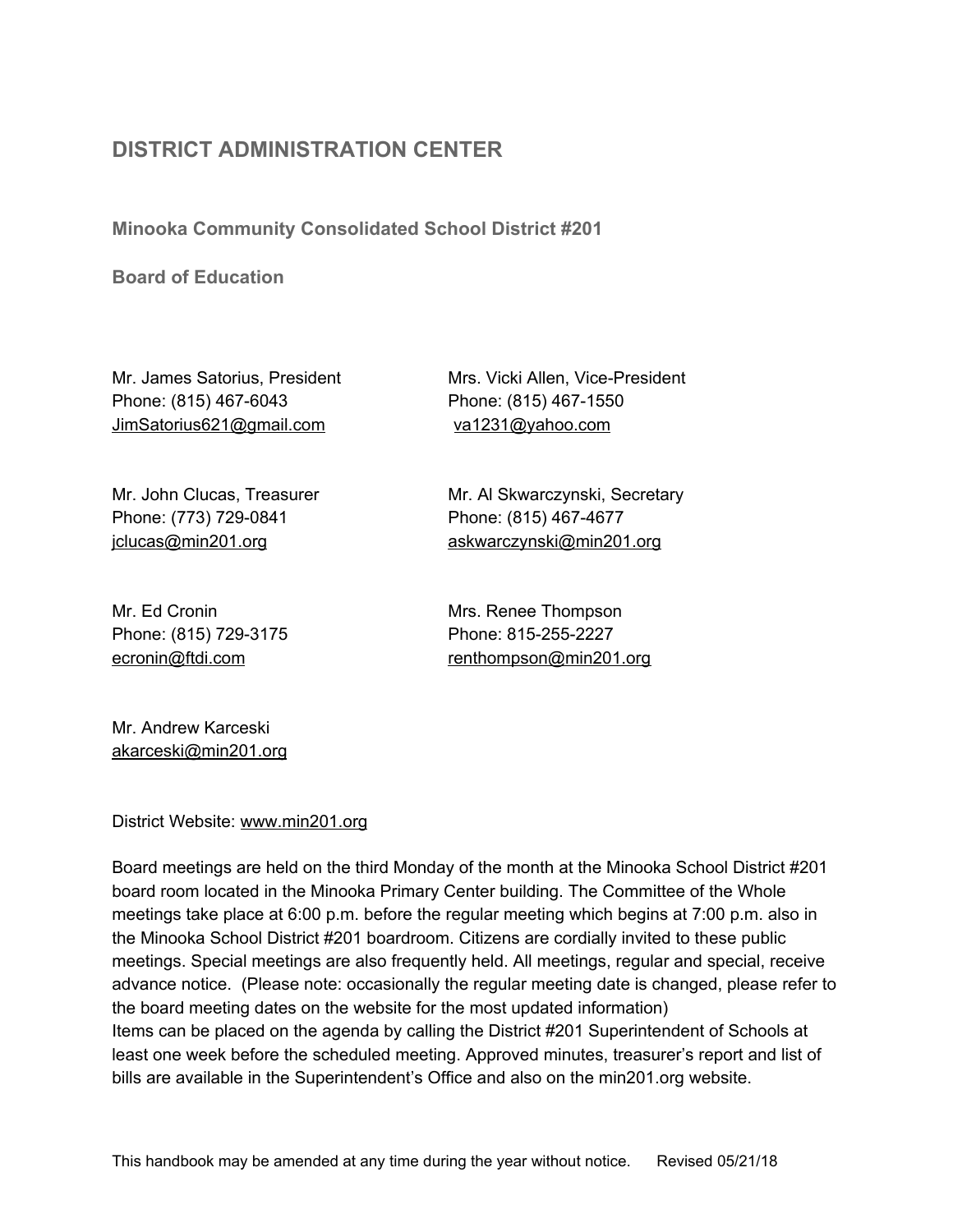#### <span id="page-6-0"></span>**District Administration**

#### **District Office**

305 West Church Street Minooka, Illinois 60447 Phone # (815) 467-6121 Fax # (815) 467-9544

#### **District Administration**

Superintendent Dr. Kris Monn Assistant Superintendent **Dr. Joshua Ruland** Business Coordinator **Mrs. Mary Robinson** Director of Special Education Mrs. Tiffany Staab Assistant Director of Special Education Mrs. Jill Lustik Director of Information Technology Mr. Aaron Souza Network Manager **Mr. Afrim Bakii** Director of Transportation Ms. Cathy Haase Director of Buildings and Grounds Mr. Kevin Smith Sr. Food Service Director **Ms. Niguel Fink**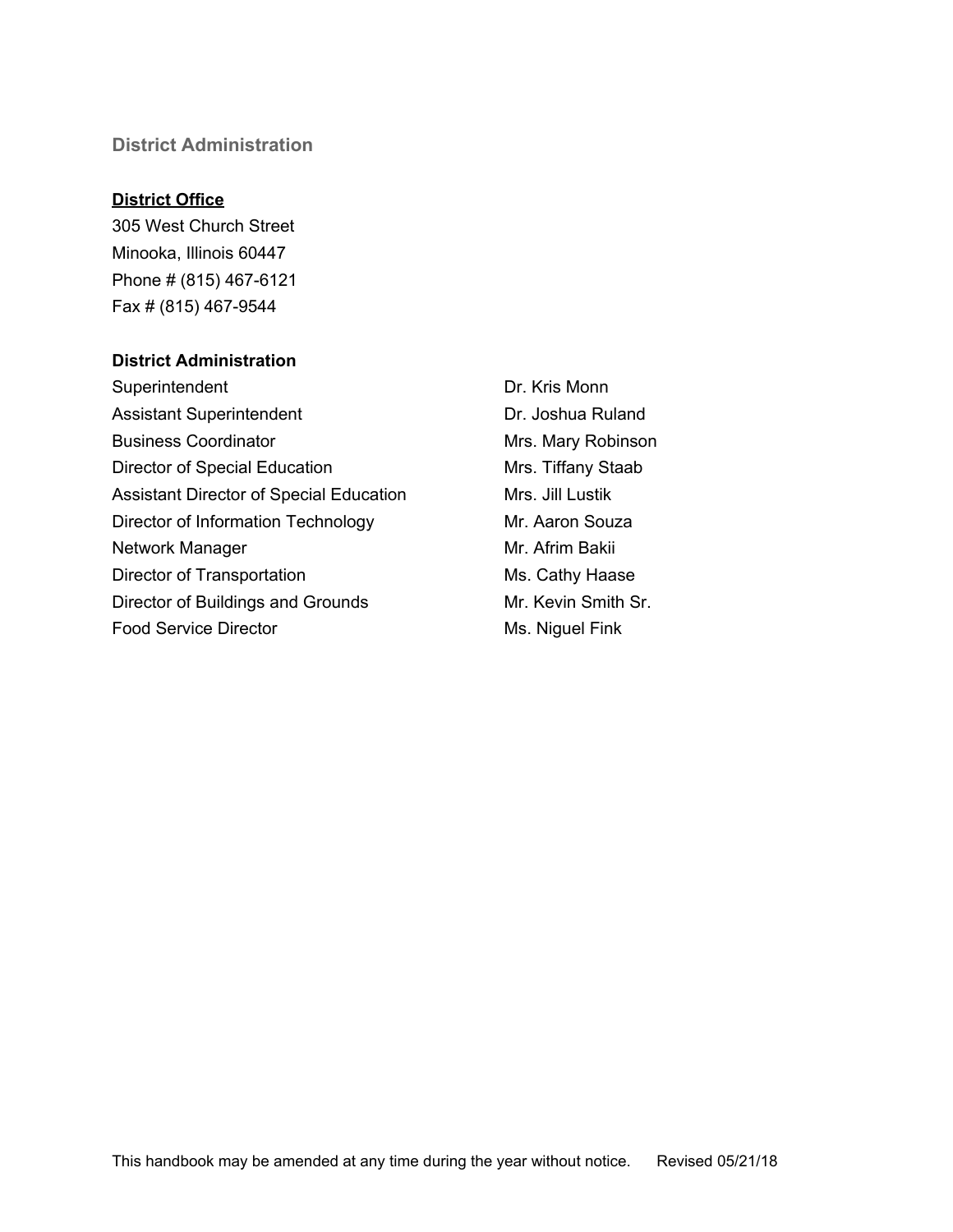## **SCHOOL DISTRICT BUILDINGS**

Mrs. Natalie Baxter, Principal Mrs. Jeana Pekol, Principal Minooka, Illinois 60447 321 West McEvilly Road Phone: (815) 467-2261 Minooka, Illinois 60447 Fax: (815) 467-4423 Phone: (815) 467-4692

#### <span id="page-7-0"></span>**Minooka Elementary School Minooka Intermediate School**

Mrs. Gina Ruggeri, Asst. Principal Mrs. Jacqueline Harig, Asst. Princ. 400 Coady Drive Mrs. Monica Totaro, Asst. Principal Fax: (815) 467-3121

Ms. Sarah Massey, Principal Ms. Ciara Manno, Principal Mr. Jason Finkelstein, Asst. Principal Mrs. Gina Ruggeri, Asst. Principal Mrs. Adrianne McKerrow, Asst. Princ./A.D. 1004 Misty Creek Drive 333 West McEvilly Road Minooka, Illinois 60447 Minooka, Illinois 60447 Phone: (815) 467-5301 Phone: (815) 467-2136 Fax: (815) 467-2166 Fax: (815) 467-5087

800 Barberry Way 301 Wynstone Drive Joliet, Illinois 60431 Shorewood, Illinois 60404 Phone: (815) 290-7100 Phone: (815) 290-7400 Fax: (815) 290-7120 Fax: (815) 290-7420

#### **District #201 Transportation Minooka Primary Center**

700 East Minooka Road 305 West Church Street Minooka, IL 60447 Minooka, Illinois 60447 Phone: (815) 467-5133 Phone: (815) 467-3167 Fax: (815) 467-9484 Fax: (815) 467-3168

#### **Minooka Junior High School Aux Sable Elementary School**

#### **Jones Elementary Walnut Trails Elementary**

Dr. Rodney Hiser, Principal Dr. Kathleen Cheshareck, Principal Mrs. Sarah Monroe, Asst. Principal Mrs. Sarah Monroe, Asst. Principal

Ms. Cathy Haase, Director **Ms. Teresa Miller, Principal**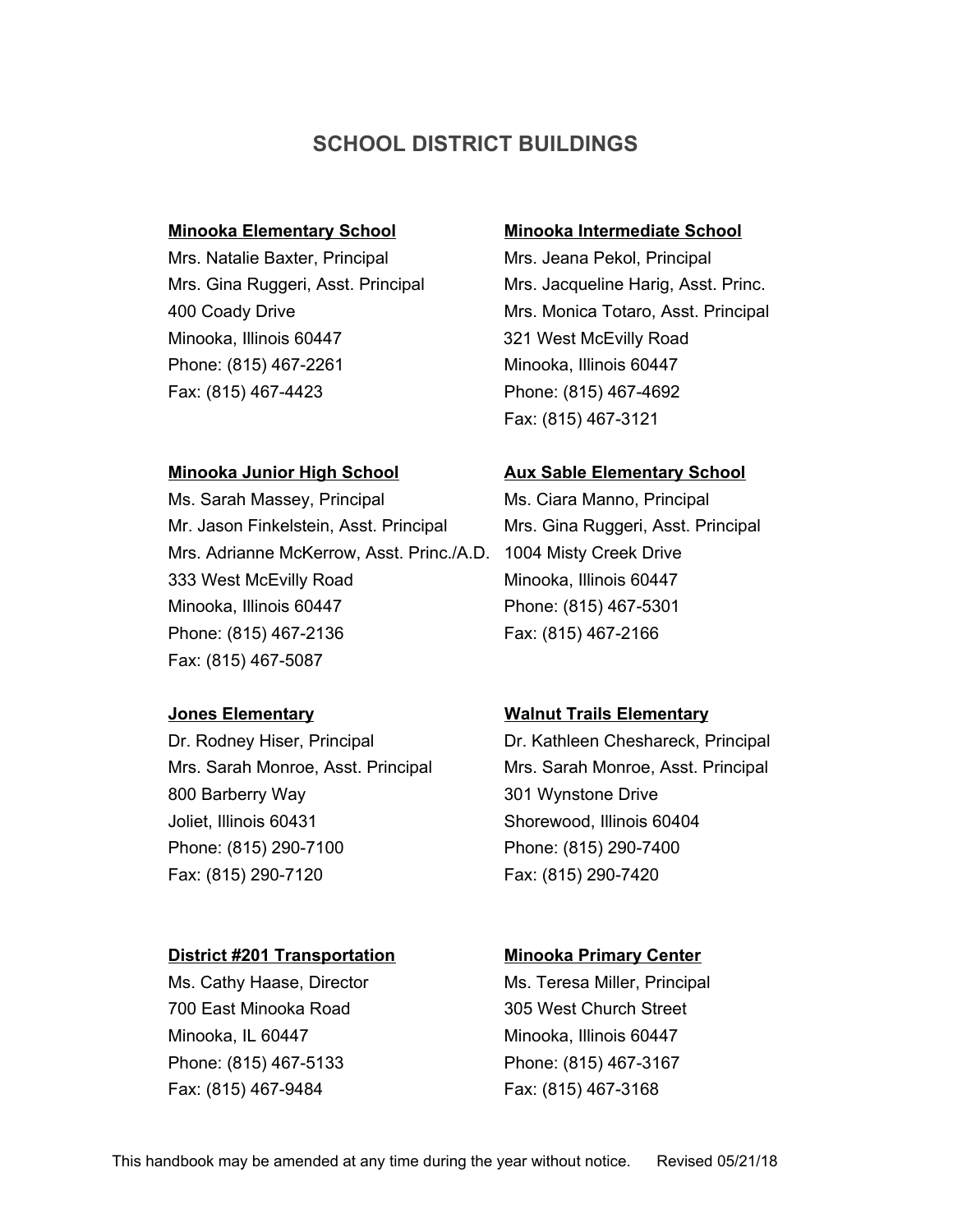# **ATTENDANCE**

#### <span id="page-8-1"></span><span id="page-8-0"></span>**School Hours**

| Student attendance hours:     |                        |
|-------------------------------|------------------------|
| <b>All Elementary Schools</b> | $8:35$ a.m.--3:25 p.m. |
| Minooka Primary Center        | 8:45 a.m.--3:35 p.m.   |
| Minooka Intermediate School   | 7:40 a.m.--2:30 p.m.   |
| Minooka Junior High School    | 7:45 a.m.--2:35 p.m.   |

- 1. Students who do not ride the bus are to arrive at school no earlier than ten minutes prior to starting time.
- 2. Once students arrive at school, they are not to leave the school grounds unless proper permission has been granted.
- 3. Any student who arrives after school has begun or leaves early must report to the school's office to receive a pass. Parents at each school must sign their child(ren) in and out, in person, from the office. Identification may be required.
- 4. Parents of students who will be absent should call the respective school office by 9:00 a.m. to report their child's absence.

#### <span id="page-8-2"></span>**Emergency School Closing**

School may be closed due to

- weather,
- physical plant malfunction,
- or unforeseen emergency.

If school is cancelled, after school activities for that day will also be cancelled.

#### Evacuation

Should an emergency school evacuation be necessary, do not call or drive to the schools. The school will be following its own evacuation procedures and will communicate reunification plans with parents at that time following the District Communication Procedure.

#### Unanticipated Early Release

If the schools must be closed after the beginning of the day, due to weather or physical plant malfunctions, the school will communicate with parents at that time following the District Communication Procedure.

#### Late Start

In the event that weather does not permit regular start times for schools, the District may opt for a late start. Late starts due to weather may delay opening of schools up to 90 minutes. The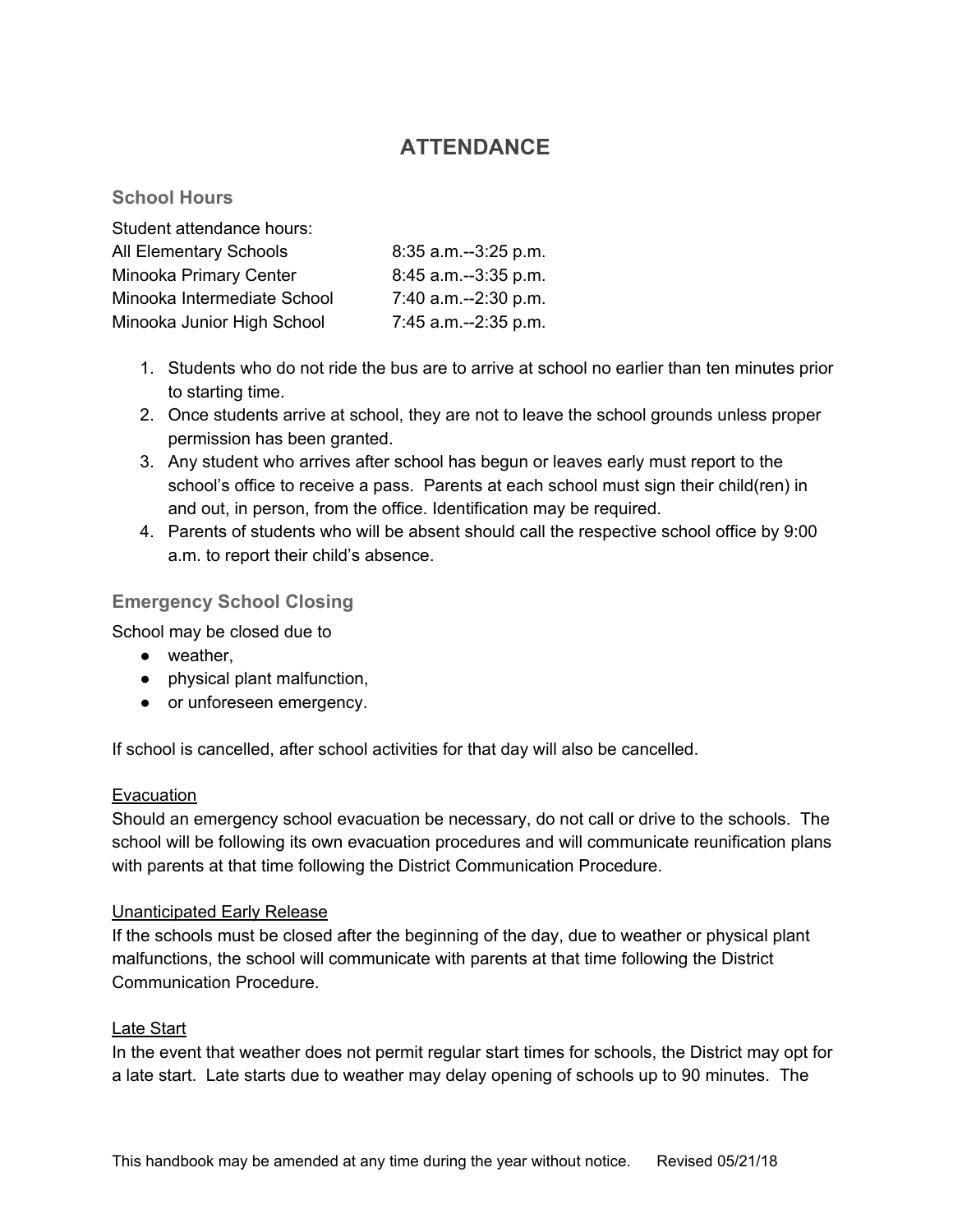school will communicate with parents at that time following the District Communication Procedure.

#### District Communication Procedure:

In the event of a school closure, unexpected emergency dismissal, or late start Minooka 201 will send out mass notifications, including but not limited to: mass email through our gradebook system, smartphone notifications and mass calling through our automated dialing system. In addition our district website ([www.min201.org](http://www.min201.org/)) home page will be updated with school closing information and local radio or news stations will be notified. Below are radio and television stations that should be updated through emergencyclosingcenter.com

Radio WMAQ (Chicago) 670 AM WGN (Chicago) 720 AM WCSJ (Morris) 1550 AM WJDK (Morris) 95.7 FM WBBM (Chicago) 780 AM **Television** CBS Channel 2 WGN Morning News Fox 32 CLTV News

#### <span id="page-9-0"></span>**Attendance**

Illinois law requires that whoever has custody or control of any child between six (by September 1<sup>st</sup>) and seventeen years of age shall assure that the child attends school in the district in which he or she resides, during the entire time school is in session (unless the child has already graduated from high school). Illinois law also requires that whoever has custody or control of a child who is enrolled in the school, regardless of the child's age, shall assure that the child attends school during the entire time school is in session.

There are certain exceptions to the attendance requirement for children who: attend private school, are physically or mentally unable to attend school (including a pregnant student suffering medical complications as certified by her physician), are lawfully and necessarily employed, are between the ages of 12 and 14 while in confirmation classes, have a religious reason requiring absence, or are 16 or older and employed and enrolled in a graduation incentive program.

#### <span id="page-9-1"></span>**Student Absences**

There are two types of absences: excused and unexcused. Excused absences include:

- illness
- observance of a religious holiday
- death in the immediate family
- family emergency, situations beyond the control of the student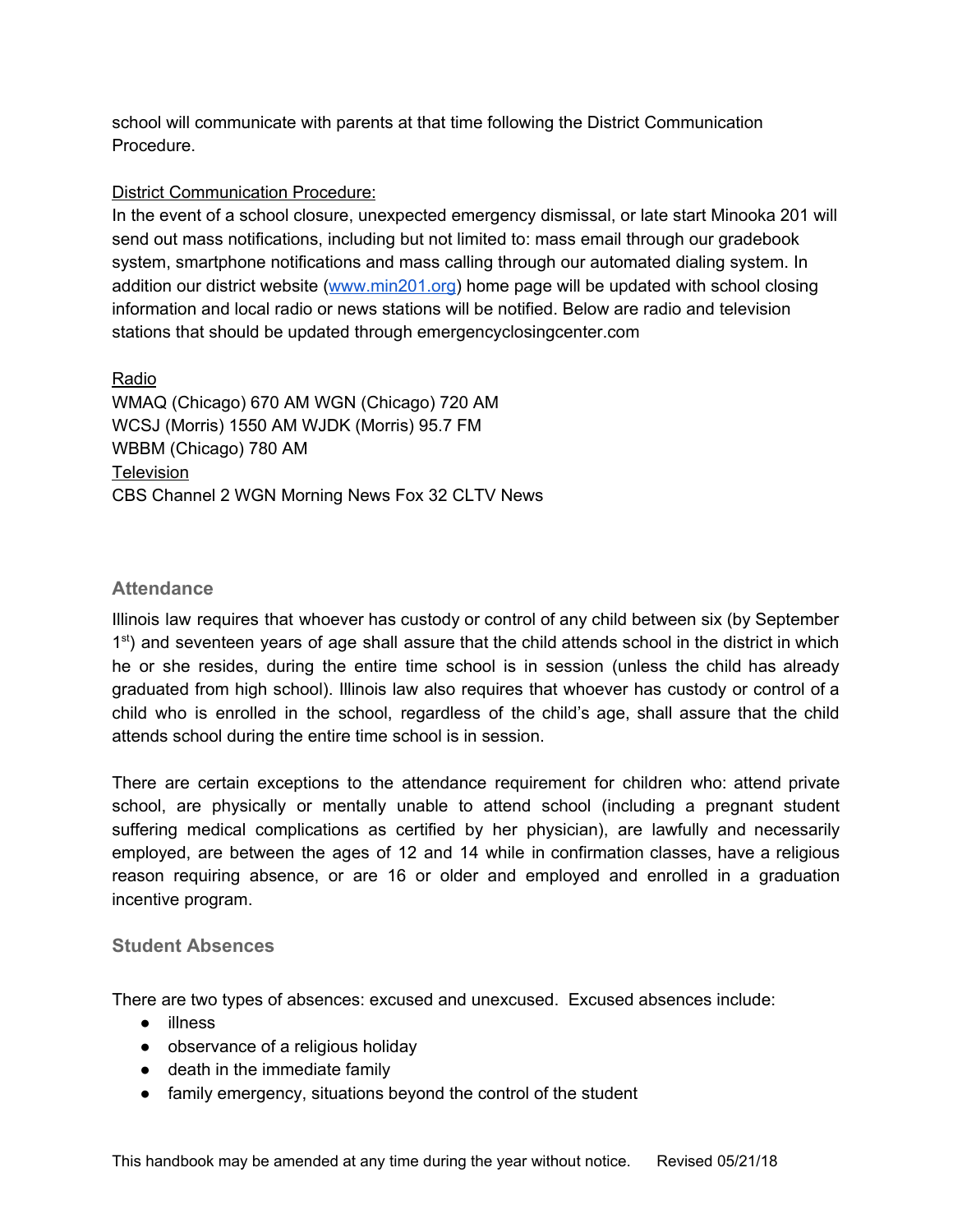- circumstances that cause reasonable concern to the parent/guardian for the student's safety or health
- attending a military honors funeral to sound TAPS

Additionally, a student will be excused for up to 5 days in cases where the student's parent/guardian is an active duty member of the uniformed services and has been called to duty for, is on leave from, or has immediately returned from deployment to a combat zone or combat-supported postings. The Board of Education, in its discretion may excuse a student for additional days relative to such leave or deployment. A student and the student's parent/guardian are to be responsible for obtaining assignments form the student's teacher prior to any excused absence and for ensuring that such assignments are completed by the student prior to his or her return to school.

All other absences are considered unexcused. Pre-arranged absences must be approved by the building principal.

#### **Expectations**

For a student's absence to be excused, parents/guardian must call the school before 9 a.m. when a student will not be in attendance. In addition, each student upon returning to school must bring a signed note from the parent/guardian stating the reason for the absence. Upon request of the parent/guardian, the reason for an absence will be kept confidential.

Under certain circumstances, District #201 may require parents or guardian to present medical documentation of physical or emotional conditions causing a student's absence. The district expects parents or guardians to make reasonable efforts to ensure the regular attendance of their children, consistent with 105 ILCS 5/26-2A of the Illinois School Code, and to inform the school of all absences and their causes. After five absences, a student will be required to have a medical note in order for the absence to be excused. Once requested, failure to produce a note will result in an unexcused absence. The five days do not have to be consecutive. If a student is to miss more than three consecutive PE class periods due to illness or injury, a physician's order must be presented to the school nurse.

Parents must sign in and sign out your child(ren) from each school in person A photo identification may be required.

#### Pre-Arranged Absences

Absences for medical and/or dental appointments, etc., must be made in advance. Students will be issued excused absences provided parents have called the school prior to the absence. Upon return, students should also provide the school nurse with an appointment card or receipt from the physician.

#### **Tardiness**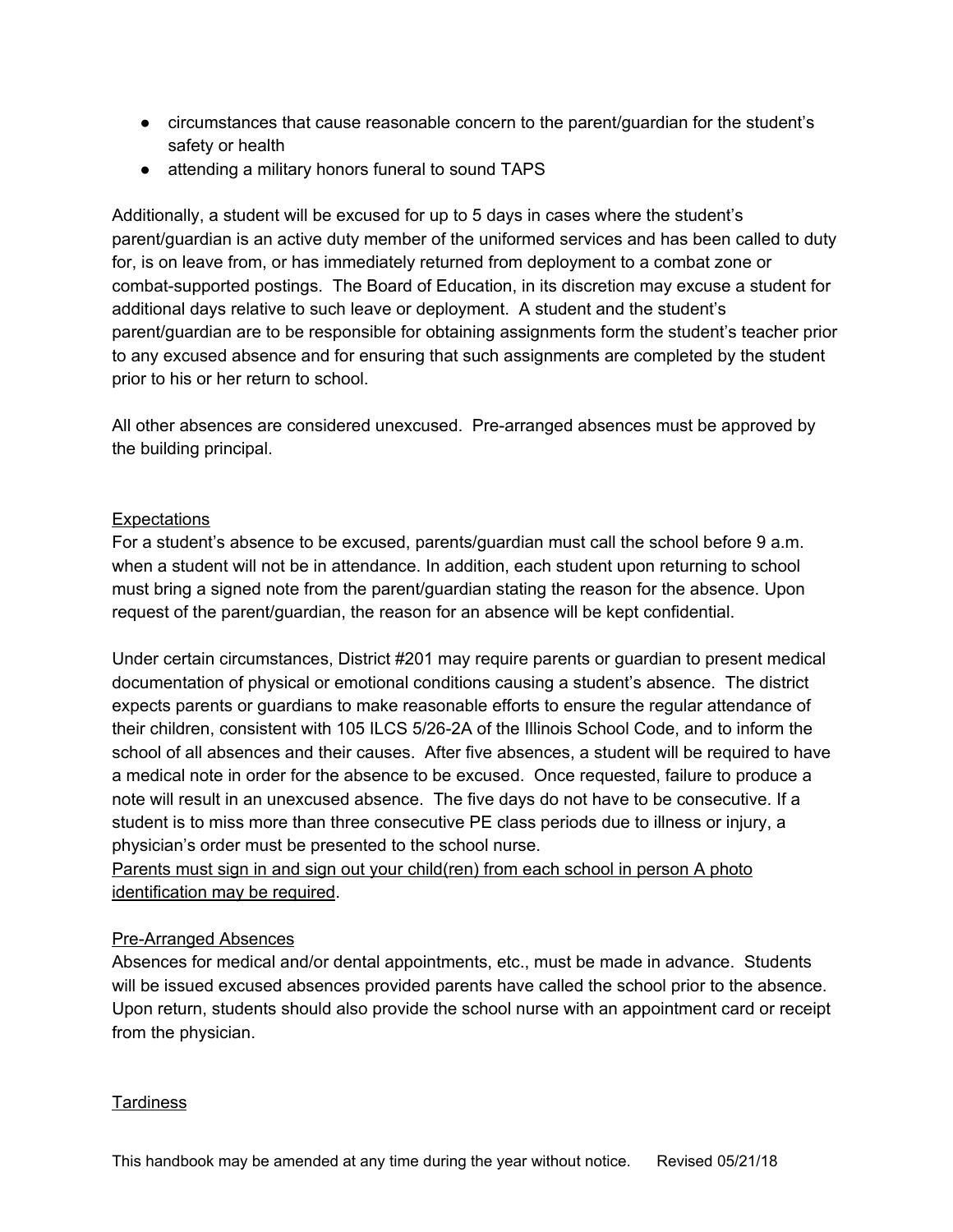Students shall be considered tardy at any time during the school day if they are not in their assigned classroom at the assigned hour. Consequences for tardiness will be in accordance with the guidelines of the Student/Parent Handbook.

#### Absenteeism

This district considers absenteeism excessive when it significantly interferes with a student's learning, as reflected in academic performance or social development. Students are considered absent when they are not in classroom attendance for the entire day. Notices of excess absenteeism will be sent home to parents. Upon return from any absence, students are responsible for contacting their teachers to obtain information regarding missed schoolwork. Students are to complete missed schoolwork within the number of days absent, (i.e., a student absent five days will have five attendance days to complete the work upon his/her return to school) However, any work obtained prior to any absence is due upon the student's return to school.

#### **Vacations**

District #201 discourages parents from taking students on vacations during periods when school is in session. Such vacations disrupt the continuity of a student's learning and create educational problems.

#### <span id="page-11-0"></span>**Truancy**

District #201 considers a student to be truant when she/he is absent without a valid cause for a school day or portion thereof, as defined in 105 ILCS 5/26-2a of the Illinois School Code

#### Chronic Truancy

A student is a chronic truant if she/he is absent without valid cause for 5% or more of the previous 180 regular attendance days, per 105 ILCS 5/26-2a of the Illinois School Code.

#### Truant Minor

In keeping with 105 ILCS 5/26-2a of the Illinois School Code, a truant minor is a chronic truant to whom resources and supportive services have been provided and have failed to result in the remediation of the chronic truancy, or have been offered and refused by the parent(s), guardian(s), and/or student.

#### Diagnostic Procedures

The diagnostic procedures used for identifying the causes of unexcused student absenteeism include, but are not limited to, interviews with the student, his or her parents or guardians, and any school officials or other parties who may have information about the reasons for the student's attendance problem.

#### Resources and Supportive Services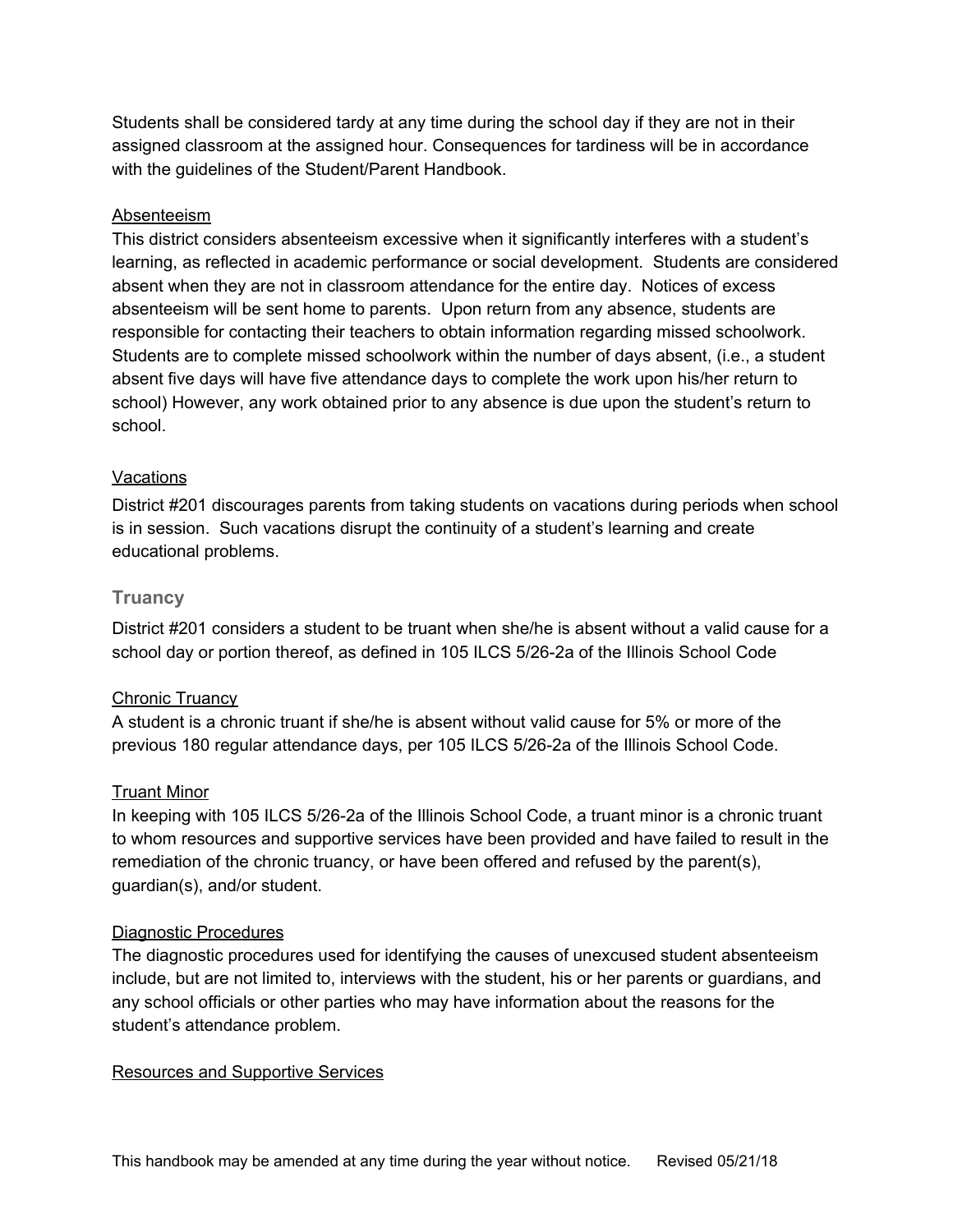The following resources and supportive services are available to students with attendance problems and their parents or guardians:

- A. conferences with school personnel
- B. counseling services (for both student and family) through the placement in alternative educational programs
- C. referral to community agencies for appropriate services

#### Truancy Referrals

District 201 will refer truant minors to the Grundy County Educational Service Region in accordance with current procedures established by the Grundy County Truant Officer.

#### Punitive Action

In keeping with 105 ILCS 5/26-12 of the Illinois School Code, schools in this district will take no punitive action, including out of school suspensions, expulsions, or court action against chronic truants for such truancy unless the above resources and supportive services have been provided to the student and parent(s) or guardian(s).

<span id="page-12-0"></span>A parent or guardian who knowingly and willfully permits a child to be truant is in violation of State law.

# **DISCIPLINE**

#### <span id="page-12-1"></span>**Discipline Policy (Board Policy 7:190)**

The Board Policy and Administrative Procedures include a policy and procedures on the use of behavioral interventions for students with disabilities, as well as the use of isolated time out and physical restraint. The classroom teachers have direct responsibility for maintaining proper classroom management. Classroom management is the responsibility of the individual classroom teacher. Teachers may remove students from a classroom for disruptive behavior.

Each classroom teacher will deal with general classroom disruptions by taking in-class disciplinary actions, by making a personal call to the parents or guardians, and/or scheduling conferences with parent(s)/guardian(s) and other school staff. Students who consistently exhibit poor behavior and/or work habits will have their parents notified by the classroom teacher. Only when the actions taken by the classroom teacher prove to be ineffective or when a student commits a severe disruption to the educational process, will the student be referred directly to the administration. In all cases where a student is referred to the administration, the teacher will be kept informed in regards to which interventions were used to stop the misbehavior.

#### <span id="page-12-2"></span>**Prohibited Student Conduct**

Students may be disciplined for gross disobedience or misconduct, including but not limited to the following: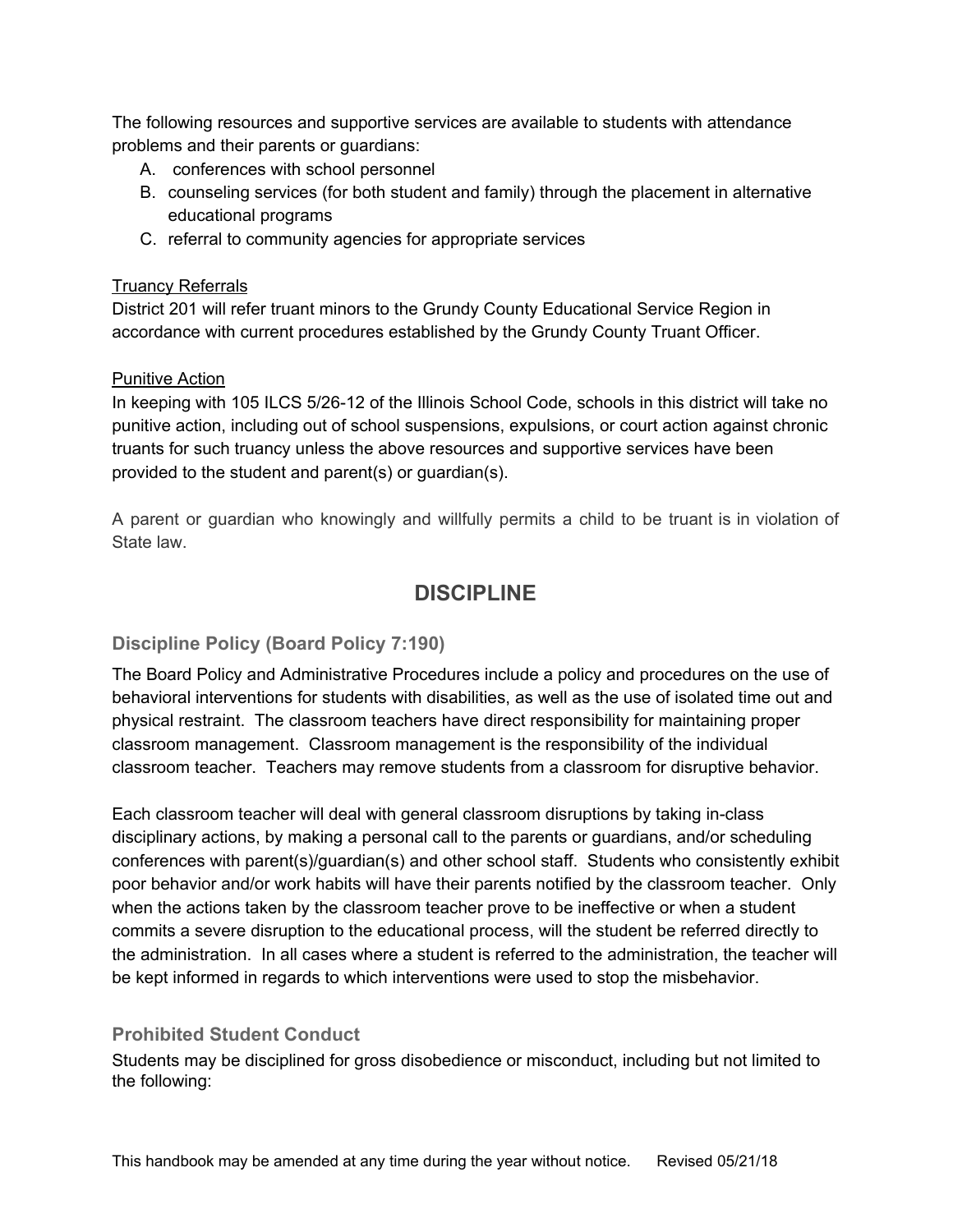- 1. Using, possessing, distributing, purchasing, selling or offering for sale tobacco or nicotine materials, including electronic cigarettes or e-cigarettes.
- 2. Using, possessing, distributing, purchasing, or selling alcoholic beverages. Students who are under the influence of an alcoholic beverage are not permitted to attend school or school functions and are treated as though they had alcohol in their possession.
- 3. Using, possessing, distributing, purchasing, selling or offering for sale:
	- a. Any illegal drug, controlled substance, or cannabis (including marijuana, medical cannabis and hashish).
	- b. Any anabolic steroid unless it is being administered in accordance with a physician's or licensed practitioner's prescription.
	- c. Any performance-enhancing substance on the Illinois High School Association's most current banned substance list unless administered in accordance with a physician's or licensed practitioner's prescription.
	- d. Any prescription or over the counter drug when not prescribed for the student by a physician or licensed practitioner, or when used in a manner inconsistent with the prescription or prescribing physician's or licensed practitioner's instructions. The use or possession of medical cannabis, even by a student for whom medical cannabis has been prescribed, is prohibited.
	- e. Any inhalant, regardless of whether it contains an illegal drug or controlled substance: (a) that a student believes is, or represents to be capable of, causing intoxication, hallucination, excitement, or dulling of the brain or nervous system; or (b) about which the student engaged in behavior that would lead a reasonable person to believe that the student intended the inhalant to cause intoxication, hallucination, excitement, or dulling of the brain or nervous system. The prohibition in this section does not apply to a student's use of asthma or other legally prescribed inhalant medications.
	- f. "Look-alike" or counterfeit drugs, including a substance that is not prohibited by this policy, but one: (a) that a student believes to be, or represents to be, an illegal drug, controlled substance, or other substance that is prohibited by this policy; or (b) about which a student engaged in behavior that would lead a reasonable person to believe that the student expressly or impliedly represented to be an illegal drug, controlled substance or other substance that is prohibited by this policy.
	- g. Drug paraphernalia, including devices that are or can be used to: (a) ingest, inhale, or inject cannabis or controlled substances into the body; and (b) grow, process, store, or conceal cannabis or controlled substances.
	- h. Any substance inhaled, injected, smoked, consumed or otherwise ingested or absorbed with the intention of causing a physiological or psychological change in the body, including without limitation, pure caffeine in a tablet or powdered form.
	- i. Students who are under the influence of any prohibited substance are not permitted to attend school or school functions and are treated as though they have the prohibited substance, as applicable, in their possession.
- 4. Using, possessing, controlling or transferring a "weapon" or violating the procedures listed below under the Weapons Prohibition section of this handbook procedure.
- 5. Using or possessing an electronic paging device.
- 6. Using a cellular telephone, smartphone, video recording device, smartwatch/wearable technology, personal digital assistant (PDA), or similar electronic device in any manner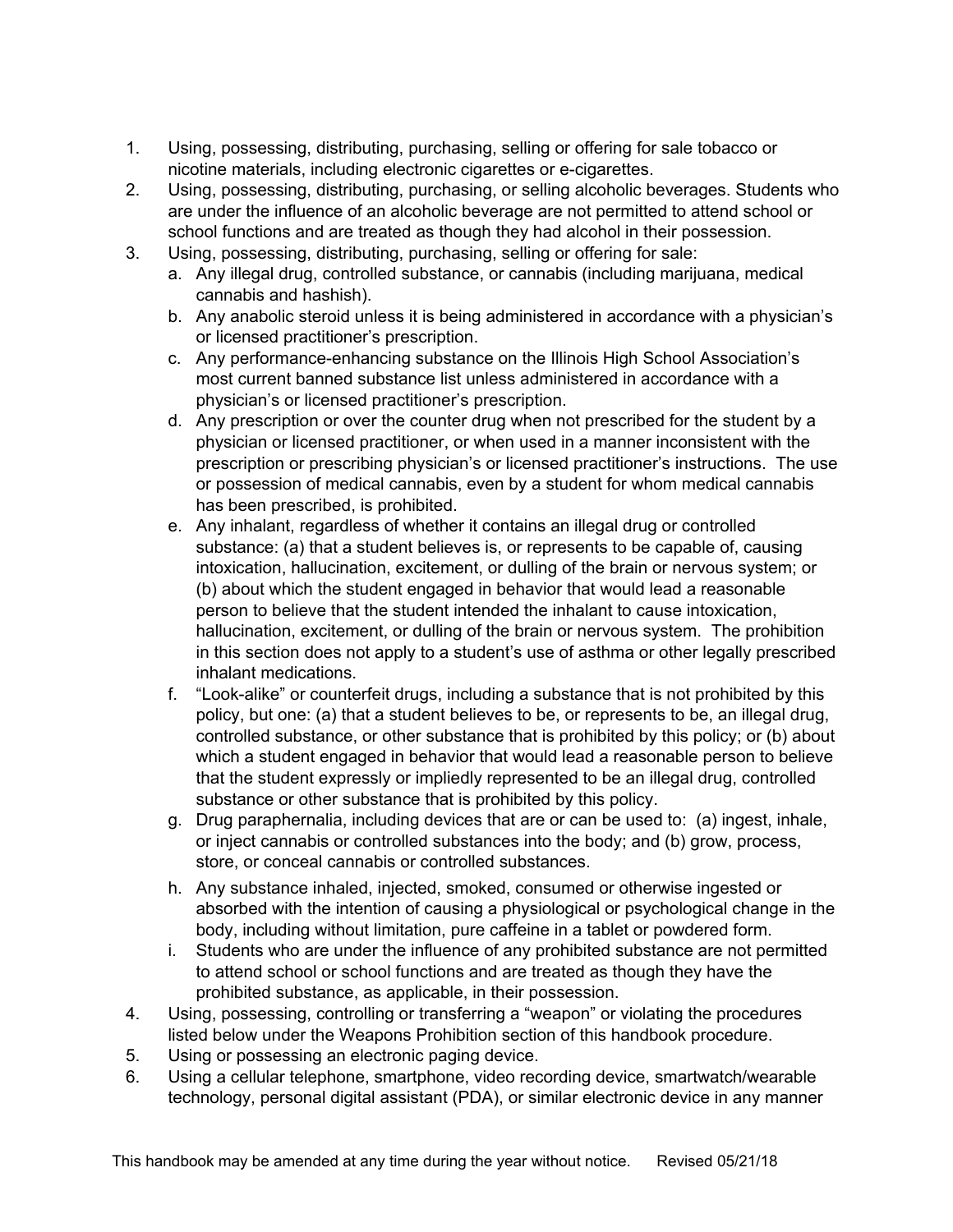that disrupts the educational environment or violates the rights of others, including using the device to take photographs in locker rooms or bathrooms, cheat, or otherwise violate student conduct rules. Prohibited conduct specifically includes, without limitation, creating and sending, sharing, viewing, receiving or possessing an indecent visual depiction of oneself or another person through the use of a computer, electronic communication device or cellular telephone, commonly known as "sexting." Unless otherwise banned under this policy or by the building principal, all cellular phones, smartphones and other electronic devices must be kept powered-off and out-of-sight during the regular school day unless: (a) the supervising teacher grants permission; (b) use of the device is provided in a student's individualized education program (IEP); or (c) it is needed in an emergency that threatens the safety of students, staff, or other individuals.

- 7. Using or possessing a laser pointer unless under a staff member's direct supervision and in the context of instruction.
- 8. Disobeying rules of student conduct or directives from staff members or school officials. Examples of disobeying staff directives include refusing a staff member's request to stop, present school identification or submit to a search.
- 9. Engaging in academic dishonesty, including cheating, intentionally plagiarizing, wrongfully giving or receiving help during an academic examination, altering report cards and wrongfully obtaining test copies or scores.
- 10. Engaging in bullying, hazing or any kind of aggressive behavior that does physical or psychological harm to a staff person or another student or encouraging other students to engage in such behavior. Prohibited conduct specifically includes, without limitation, any use of violence, intimidation, force, noise, coercion, threats, stalking, harassment, sexual harassment, public humiliation, theft or destruction of property, retaliation, hazing, bullying, bullying using a school computer or a school computer network or other comparable conduct. Please see Prevention of and Response to Bullying, [Intimidation,](#page-44-0) and [Harassment](#page-44-0) section of the handbook for additional information.
- 11. Engaging in any sexual activity, including without limitation, offensive touching, sexual harassment, indecent exposure (including mooning) and sexual assault.
- 12. Engaging in teen dating violence.
- 13. Causing or attempting to cause damage to, stealing, or attempting to steal, school property or another person's personal property.
- 14. Entering or leaving school property or a school facility without proper authorization.
- 15. In the absence of a reasonable belief that an emergency exists, calling emergency responders (calling 9-1-1); signaling or setting off alarms or signals indicating the presence of an emergency; or indicating the presence of a bomb or explosive device on school grounds, school bus or at any school activity.
- 16. Being absent without a recognized excuse.
- 17. Being involved with any public school fraternity, sorority, or secret society.
- 18. Being involved in a gang or engaging in gang-like activities, including displaying gang symbols or paraphernalia.
- 19. Violating any criminal law, including but not limited to, assault, battery, arson, theft, gambling, eavesdropping, vandalism and hazing.
- 20. Engaging in any activity, on or off campus--including social media, that interferes with, disrupts, or adversely affects the school environment, school operations, or an educational function, including but not limited to, conduct that may reasonably be considered to: (a) be a threat or an attempted intimidation of a staff member; or (b)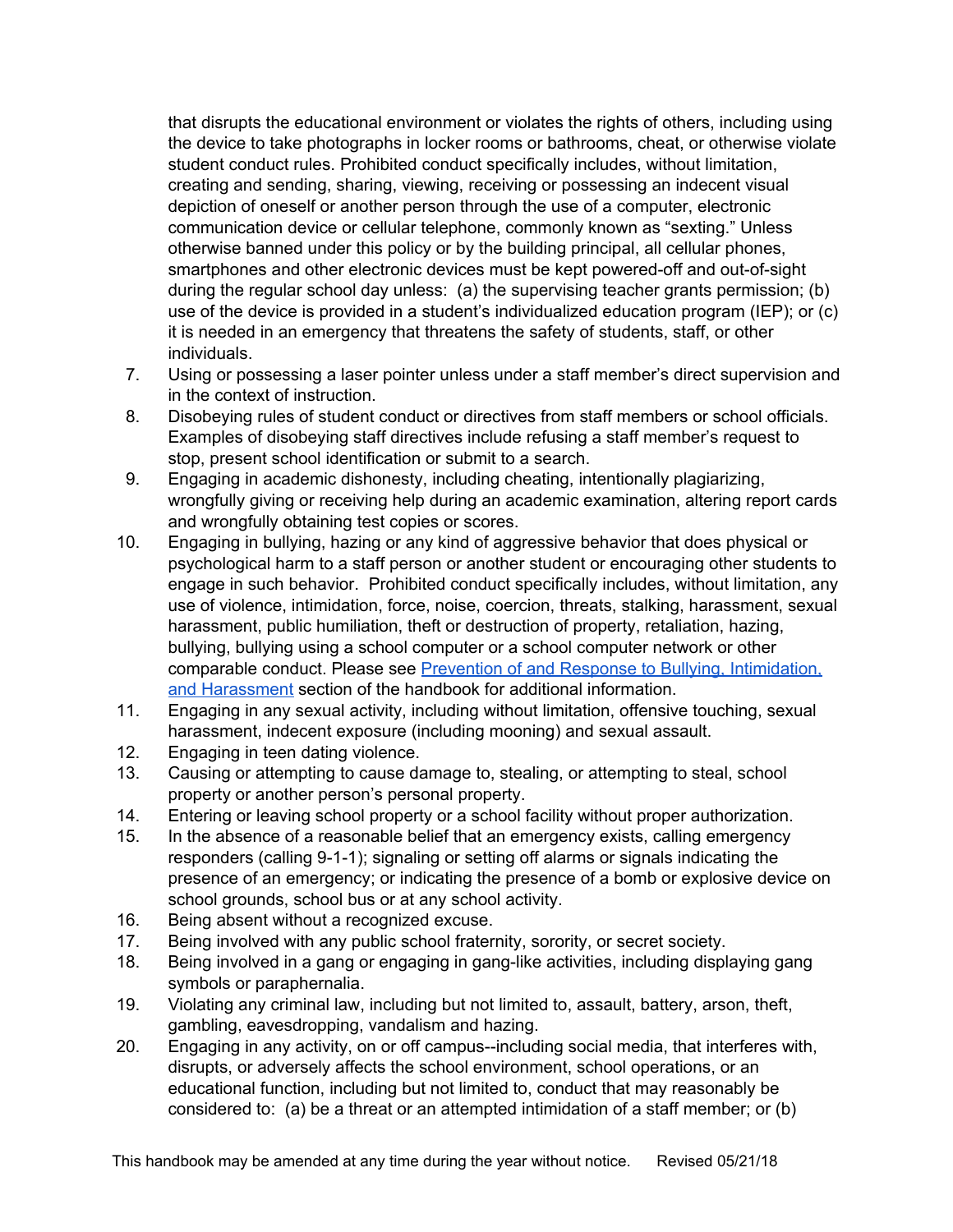endanger the health or safety of students, staff, or school property.

- 21. Making a threat on an Internet website against a school employee, a student, or any school-related personnel if the Internet website through which the threat was made is a site that was accessible within the school at the time the threat was made or was available to third parties who worked or studied within the school grounds at the time the threat was made, and the threat could be reasonably interpreted as threatening to the safety and security of the threatened individual because of his or her duties or employment status or status as a student inside the school.
- 22. Operating an unarmed aircraft system (AUS) or drone for any purpose on school grounds or at any school event unless granted permission by the building principal.

For purposes of these rules, the term "possession" includes having control, custody, or care, currently or in the past, of an object or substance, including situations in which the item is: (a) on the student's person; (b) contained in another item belonging to, or under the control of, the student, such as in the student's clothing, backpack, or automobile; (c) in a school's student locker, desk, or other school property; (d) at any location on school property or at a school-sponsored event; or (e) in the case of drugs and alcohol, substances ingested by the person.

Efforts, including the use of positive interventions and supports shall be made to deter students, while at school or a school-related event, from engaging in aggressive behavior that may reasonably produce physical or psychological harm to someone else.

No disciplinary action shall be taken against any student that is based totally or in part on the refusal of the student's parent/guardian to administer or consent to the administration of psychotropic or psychostimulant medication to the student.

#### <span id="page-15-0"></span>**When and Where Conduct Rules Apply**

The grounds for disciplinary action also apply whenever the student's conduct is reasonably related to school or school activities, including but not limited to:

- 1. On, or within sight of, school grounds before, during, or after school hours or at any time;
- 2. Off school grounds at a school-sponsored activity or event, or any activity or event that bears a reasonable relationship to school;
- 3. Traveling to or from school or a school activity, function, or event; or
- 4. Anywhere, if the conduct interferes with, disrupts, or adversely affects the school environment, school operations, or an educational function, including but not limited to, conduct that may reasonably be considered to: (a) be a threat or an attempted intimidation of a staff member; or (b) endanger the health or safety of students, staff, or school property.

#### <span id="page-15-1"></span>**Disciplinary Measures**

School officials shall limit the number and duration of expulsions and out-of-school suspensions to the greatest extent practicable, and, where practicable and reasonable, shall consider forms of non-exclusionary discipline before using out-of-school suspensions or expulsions. School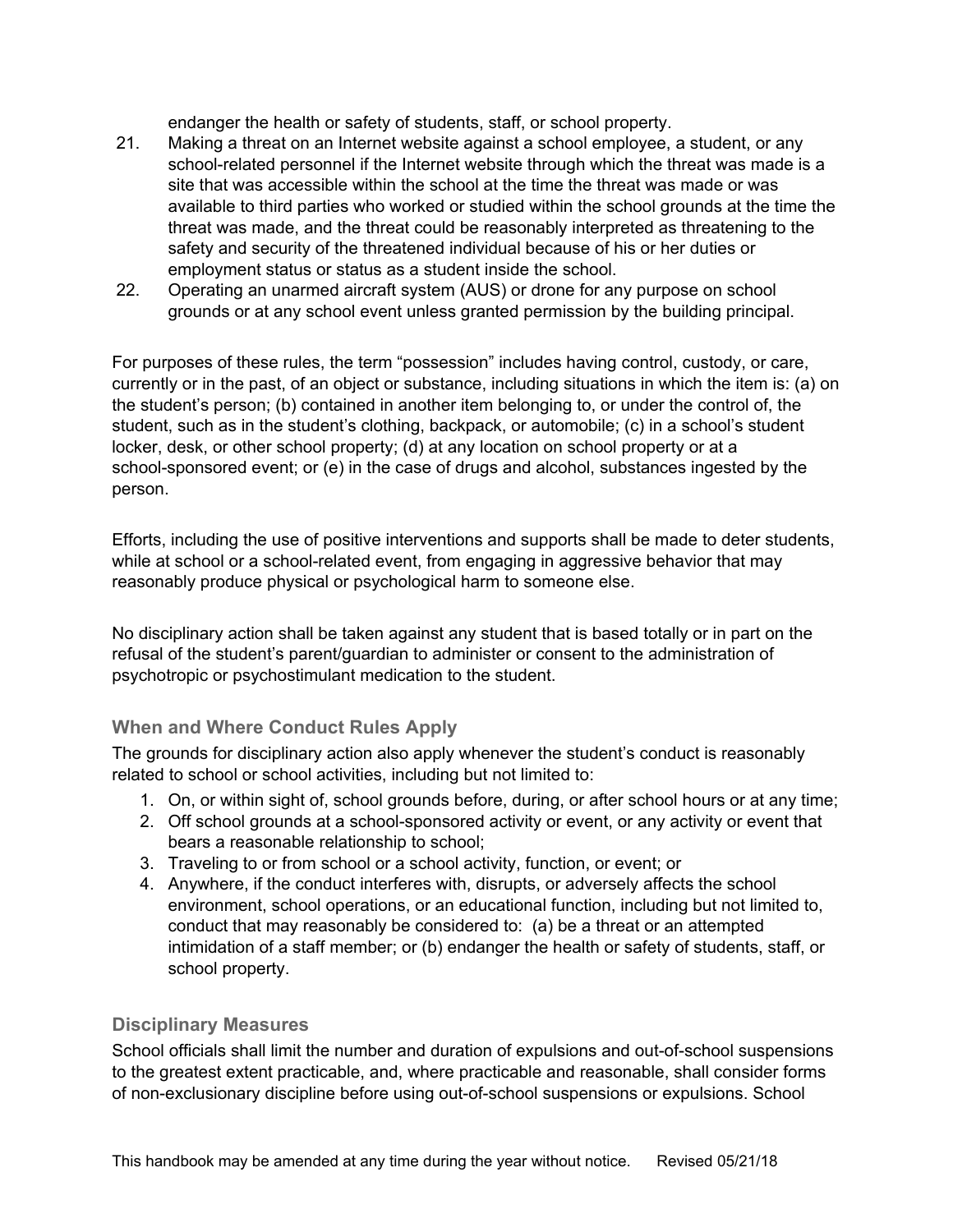personnel shall not advise or encourage students to dropout of school voluntarily due to behavioral or academic difficulties. Potential disciplinary measures include, without limitation, any of the following measures:

- 1. Notifying parents/guardians.
- 2. Disciplinary conference.
- 3. Withholding of privileges.
- 4. Temporary removal from the classroom.
- 5. Return of property or restitution for lost, stolen or damaged property.
- 6. In-school suspension.
- 7. After-school study or Saturday study provided the student's parent/guardian has been notified. (If transportation arrangements cannot be made in advance, an alternative disciplinary measure will be assigned to the student.)
- 8. Community service.
- 9. Seizure of contraband; confiscation and temporary retention of the personal property that was used to violate school rules.
- 10. Suspension of bus riding privileges.
- 11. Suspension from school and all school activities for up to 10 days. A suspended student is prohibited from being on school grounds.
- 12. Expulsion from school and all school activities for a definite time period not to exceed 2 calendar years. An expelled student is prohibited from being on school grounds.
- 13. Transfer to an alternative program if the student is expelled or otherwise qualifies for transfer under State law.
- 14. Notifying juvenile authorities or other law enforcement whenever the conduct involves criminal activity, such as, illegal drugs (controlled substances), "look-alikes," alcohol or weapons or in other circumstances as authorized by the reciprocal reporting agreement between the District and local law enforcement agencies.

The above list of disciplinary measures is a range of options that will not always be applicable in every case. In some circumstances, it may not be possible to avoid suspending or expelling a student because behavioral interventions, other than a suspension or expulsion, will not be appropriate and available, and the only reasonable and practical way to resolve the threat and/or address the disruption is a suspension or expulsion.

#### <span id="page-16-0"></span>**Notifying Juvenile Authorities**

Conduct will be reported to law enforcement authorities if it involves illegal drugs (controlled substances), "look-alikes," alcohol, or weapons and may be reported for other conduct which also may constitute a criminal act.

#### <span id="page-16-1"></span>**Weapons Prohibition**

A student who is determined to have brought one of the following objects to school, any school-sponsored activity or event, or any activity or event that bears a reasonable relationship to school may be expelled for a period of not less than one year but not more than 2 calendar years: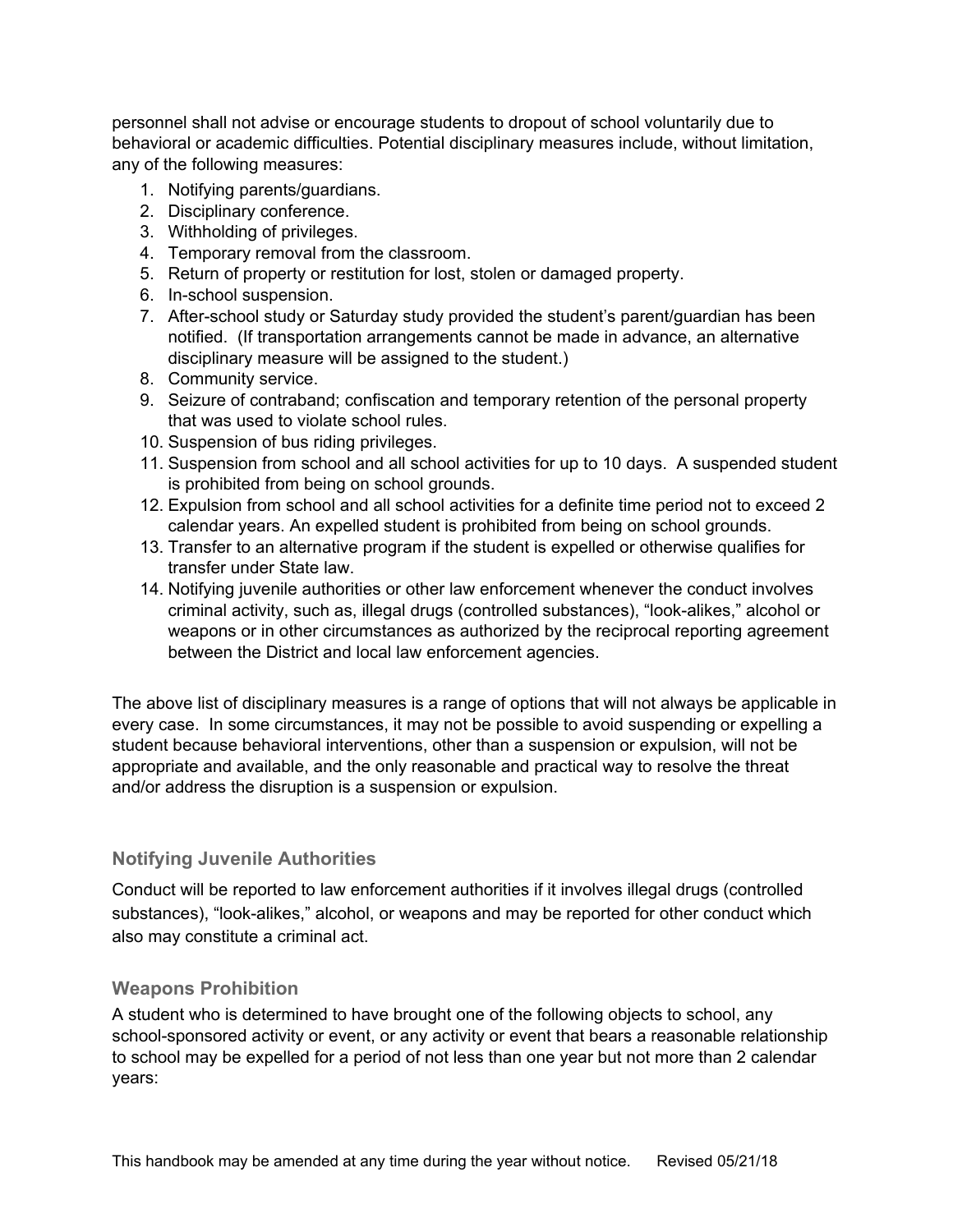- 1. A firearm, meaning any gun, rifle, shotgun, weapon as defined by Section 921 of Title 18 of the United States Code, firearm as defined in Section 1.1 of the Firearm Owners Identification Card Act, or firearm as defined in Section 24-1 of the Criminal Code of 1961. The expulsion period may be modified by the superintendent, and the superintendent's determination may be modified by the board on a case-by-case basis.
- 2. A knife, brass knuckles or other knuckle weapon regardless of its composition, a billy club, or any other object if used or attempted to be used to cause bodily harm, including "look alikes" of any firearm as defined above. Such items as baseball bats, pipes, bottles, locks, sticks, pencils, and pens may be considered weapons if used or attempted to be used to cause bodily harm.

The expulsion requirement may be modified by the superintendent, and the superintendent's determination may be modified by the board on a case-by-case basis.

#### <span id="page-17-0"></span>**Reciprocal Reporting of Criminal Offenses Committed by Students**

- 1. The Police Department School Liaison Officer and the Building Principal will verbally report to each other the following activities when committed by a student enrolled in the Building Principal's school:
	- a. unlawful use of weapons under 720 ILCS 5/24-1 of the Criminal Code of 1961 (Weapons)
	- b. a violation of the Illinois Controlled Substances Act
	- c. a violation of the Cannabis Control Act
	- d. a forcible felony as defined in 720 ILCS 5/2-8 of the Criminal Code of 1961 (Board Policy 7:190)
	- e. a violation of the Methamphetamine Control and Community Protection Act
- 2. All incidences of battery will be reported to the proper agency.
- 3. Local law enforcement officials must certify in writing that the information received from the school will not be disclosed to any other party except as provided by State law without the prior written consent of the student's parent(s)/guardian(s).

#### <span id="page-17-1"></span>**Gang and Gang Activity Prohibited**

"Gang" is defined as any group, club or organization of two or more persons whose purposes include the commission of illegal acts. No student on or about school property or at any school activity or whenever the student's conduct is reasonably related to a school activity, shall:

- 1. wear, possess, use, distribute, display, or sell any clothing, jewelry, paraphernalia or other items which reasonably could be regarded as gang symbols; commit any act or omission, or use either verbal or non-verbal gestures, or handshakes showing membership or affiliation in a gang; or
- 2. use any speech or commit any act or omission in furtherance of the interest of any gang or gang activity, including, but not limited to, soliciting others for membership in any gangs;
- 3. request any person to pay protection or otherwise intimidate, harass or threaten any person;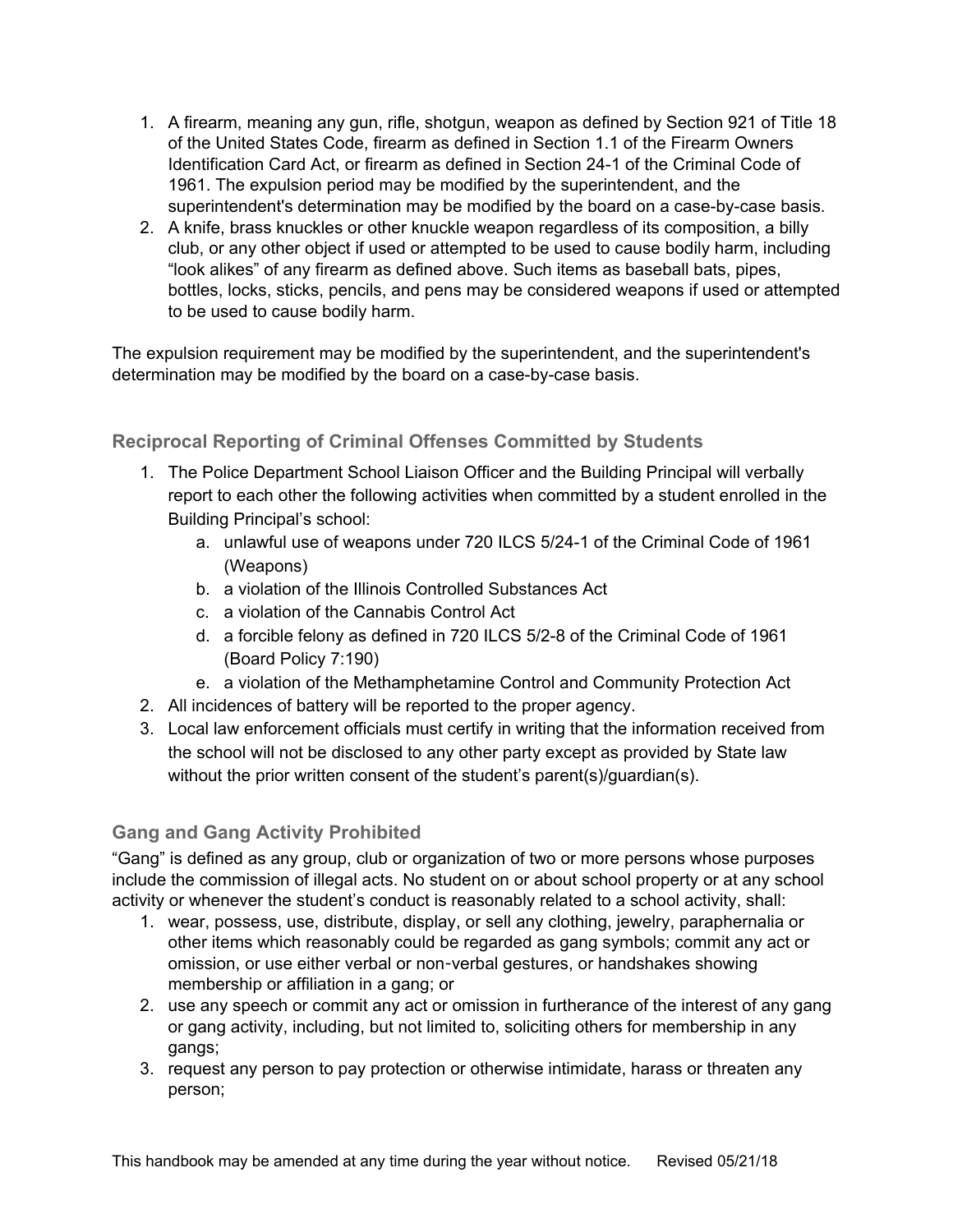- 4. commit any other illegal act or other violation of district policies,
- 5. or incite other students to act with physical violence upon any other person.

#### <span id="page-18-0"></span>**Drug and Alcohol Policy**

The District recognizes that student use of chemical substances, including alcohol, look-alike drugs, and drug paraphernalia is illegal. The use of such substances is detrimental to individual development and undermines effective education. Student involvement in such substances negatively influences the school learning environment and diminishes the importance of traditional behaviors and healthy attitudes. The use of chemical substances often leads to chemical dependency, an illness requiring intervention and treatment.

To ensure the safety, health, and well being of all students, the District is committed to the development of a comprehensive program that addresses drug and alcohol issues. The prevention, intervention, and disciplinary procedures are essential elements of this comprehensive program. The program is based on maintaining a caring environment for each student within the system and on intervening in situations as needed. Prevention is instituted in the curriculum by promoting such skills as decision-making, by nurturing successful interpersonal relationships, by providing accurate information, and by setting limits.

Confidentiality is a key element in maintaining a caring environment. When a student is involved in any phase of the chemical dependency program, all information will be kept confidential and shared only with the involved faculty, counseling staff and the student's parents. Only disciplinary action records (such as assessment results) may be kept in the confidential health records.

Student sale, use or possession (this includes non-medical use) or being under the influence of alcoholic beverages, unlawful drugs, controlled substances, hallucinogens or items that are purported to be unlawful drugs, look-alike drugs or controlled substances shall result in disciplinary action. Unlawful drugs and controlled substances are those defined as illegal under the laws of the United States, or the State of Illinois. This policy extends to all school-sponsored and related activities such as, but not limited to: field, athletic and music trips, whether held before or after school, evenings or weekends. Illegal activities will be reported to the police. District action will be independent of police or court action and MAY result in suspension or expulsion of the student involved. The school officials involved will immediately remove anyone whom they reasonably believe to be under the influence of such substances as alcohol, unlawful drugs, look-alike drugs, controlled substances, or hallucinogens from contact with other students and thereupon, shall contact the parent(s) or legal guardian. Circumstances may require the assistance of law enforcement agencies. In order to implement this policy, the District must follow appropriate procedures for SELF-REFERRAL, WITNESSED USE AND SALE OF OR POSSESSION OF CONTROLLED SUBSTANCES.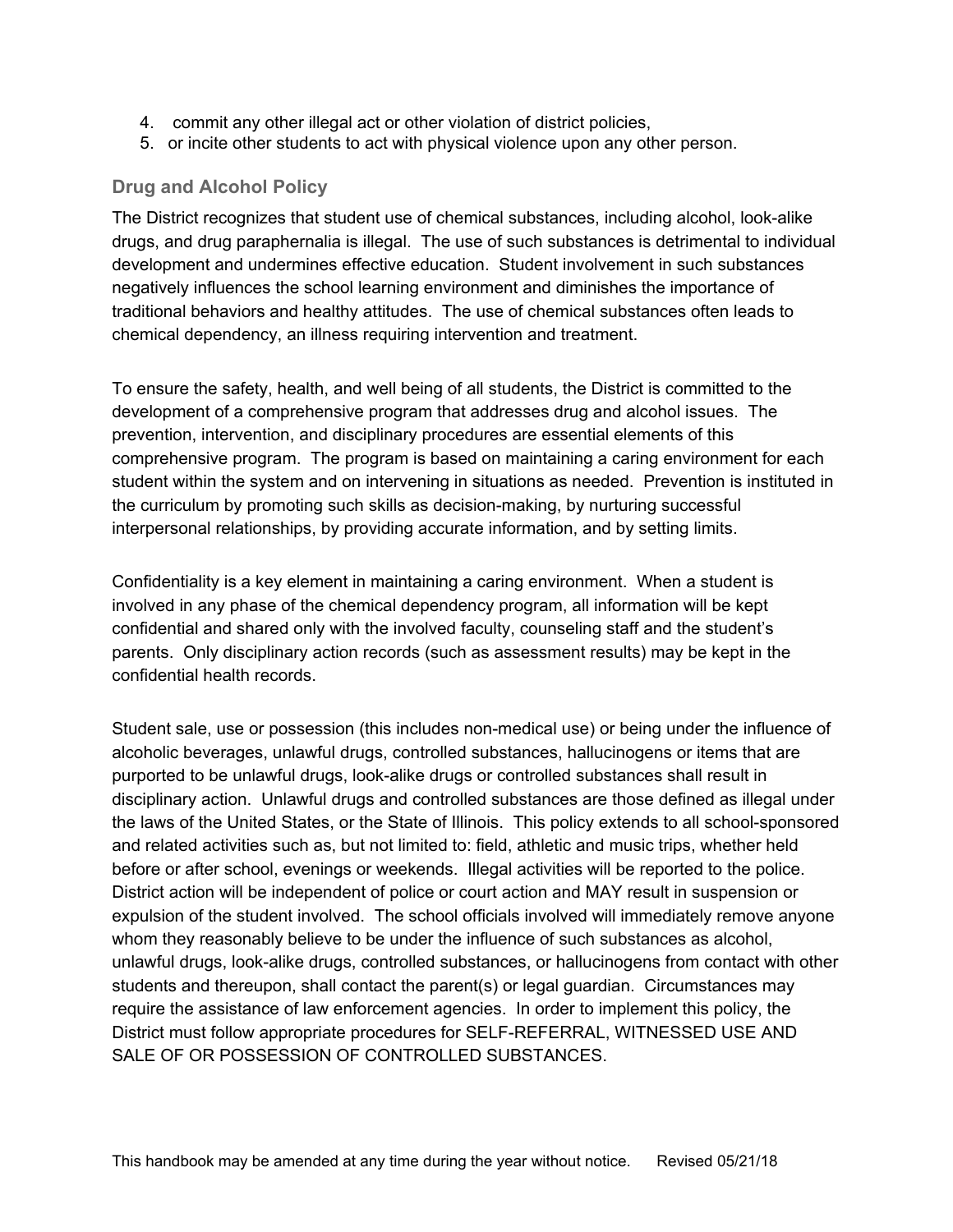#### <span id="page-19-0"></span>**Self Referral**

Students who are concerned about their involvement with chemicals should ask a teacher, social worker, or other staff member for assistance. All self-referrals will be treated confidentially. No disciplinary action is involved in a self-referral when it occurs before a witnessed or reported infraction. Should the student's involvement with chemicals progress to the point that it threatens the student's welfare, the social worker will talk with the student about the need to involve other people or resources outside the student/social worker relationship. Jointly, the student and social worker will identify the next appropriate level of intervention. Some options include, but are not limited to: assessment or counseling by an outside agency and/or, parent contact.

#### <span id="page-19-1"></span>**Suspension (Out-of-School)**

Suspension is the temporary exclusion of a student from school, from a class or classes, and/or other school functions, for a period of time not to exceed ten consecutive days. Homework will be assigned during the time of the suspension. Upon his/her return to school, the student is responsible for all on-going schoolwork, including taking all quizzes and tests, and will be given credit for said work. Any work obtained during the absence is due upon the student's return to school.

#### **Make-Up Work**

If a student is absent or if a student is suspended from school, he/she will be permitted to make up all missed work, including homework and tests, for equivalent academic credit.

Parents of a child who has been suspended must return to school with the student for a conference with the building principal prior to the return of the student to school. Bus Suspension – Bus suspension is the temporary exclusion of a student from bus riding privileges.

#### <span id="page-19-2"></span>**Expulsion**

Expulsion is the exclusion of a student from school for a definite period of time not to exceed two calendar years, as determined on a case by case basis.

#### <span id="page-19-3"></span>**Suspension and Expulsion Procedures** ( BOARD POLICY 7:200,7:210)

Students engaging in gross disobedience or misconduct may be suspended or expelled from school. Students guilty of gross disobedience or misconduct on a school bus may be suspended from riding the school bus and/or suspended or expelled from school. The procedures for suspension (including bus suspension) and expulsion are as follows:

1. The administrator shall give the student oral or written notice of the charges and evidence to support the charges prior to imposing discipline. If the student denies the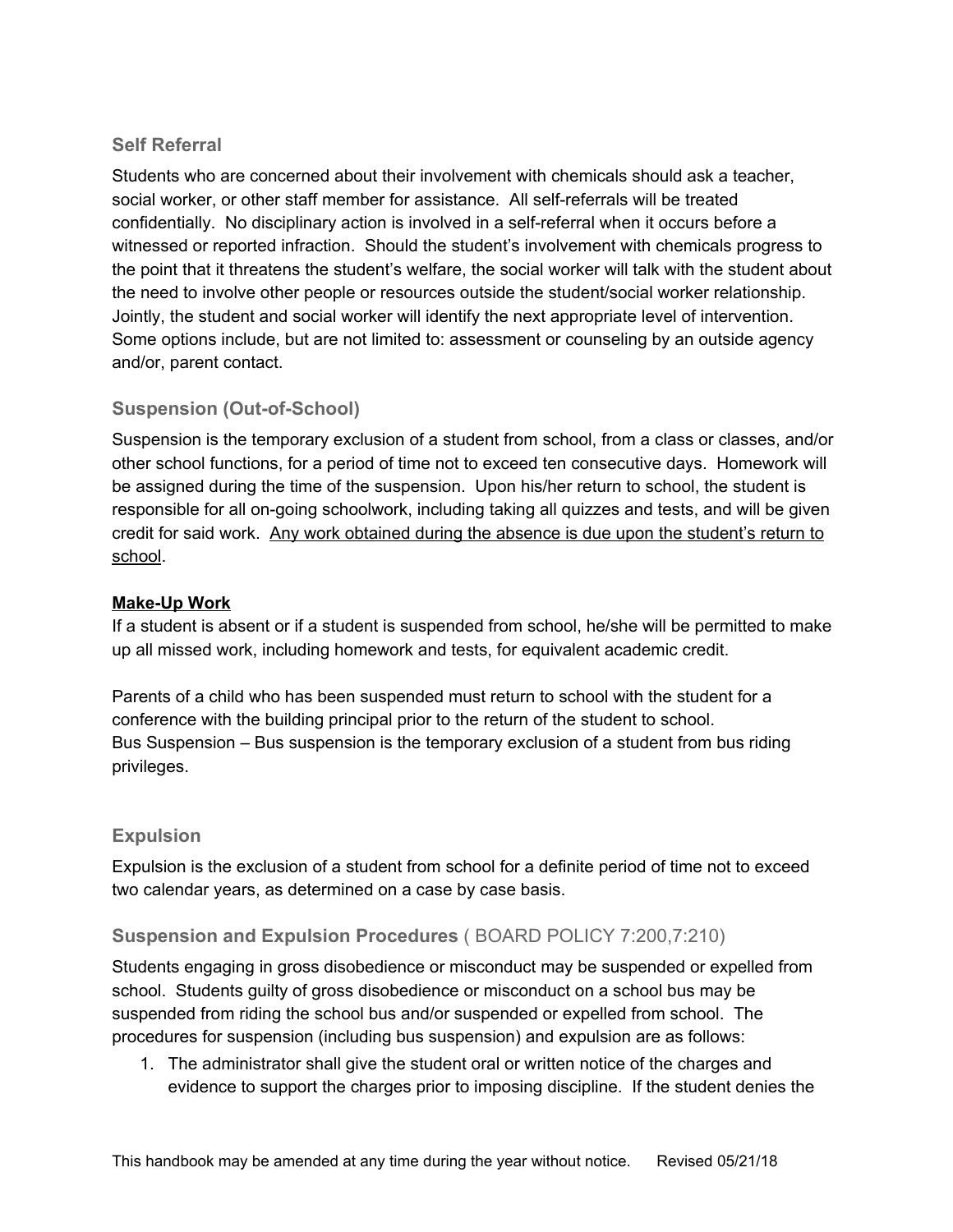charges, an opportunity shall be given the student to present an explanation in a conference with the school administrator who shall then inform the student whether or not a suspension is to be imposed.

- 2. The pre-suspension conference is not required and the student can be immediately suspended when the student's presence poses a continuing danger to persons or property, or an ongoing threat of disruption to the educational process. In such cases, the notice and conference shall follow as soon as possible after the suspension.
- 3. The student's parents/guardians must be notified immediately by a school official of the reason(s) for the suspension, the number of days of the suspension (which may not exceed ten consecutive school days), and the right to appeal the suspension to the School Board. If expulsion is recommended to the Board, the school official shall request the parents/guardians to appear before the School Board to discuss their child's behavior. Such request shall be made by certified or registered mail and shall state the time, place and purpose of the meeting. A copy of any suspension notice shall be given to the School Board.
- 4. Upon request of the parent(s)/guardian(s), a hearing shall be conducted by the School Board or a hearing officer appointed by the Board to review the suspension. No expulsion may be imposed except after a hearing conducted by the Board of Education, a committee of the board of education or a hearing officer appointed by the board of education. At the hearing, the student's parent(s)/guardian(s) may appear and discuss the suspension or recommended expulsion with the Board or its hearing officer and may be represented by counsel at his/her own expense. After presentation of the evidence or receipt of the hearing officer's report, the Board shall take such action as it finds appropriate. The Board may suspend a student from school no longer than ten consecutive school days, but may suspend a student from riding the bus in excess of ten school days for safety reasons. The Board may expel a student for up to two calendar years.
- 5. If requested by the student, the parent(s), or their representative, a transcript may be kept of the proceedings by tape or other means.
- 6. Any student who has been suspended shall remain out-of-school pending an appeal with the School Board. If the suspension is upheld, the remainder of the out-of-school suspension days will be served. If the suspension is overturned, the student shall receive credit for days missed, absences will be erased, and paperwork regarding the suspension will be deleted from the record.

#### <span id="page-20-0"></span>**Re-Engagement of Returning Students**

The building principal or designee shall meet with a student returning to school from an out-of-school suspension, expulsion or alternative school setting. The goal of this meeting shall be to support the student's ability to be successful in school following a period of exclusion and shall include an opportunity for students who have been suspended to complete or make-up missed work for equivalent academic credit. Parents of a child who has been suspended may be required to attend a conference with the building principal prior to the return of the student to school.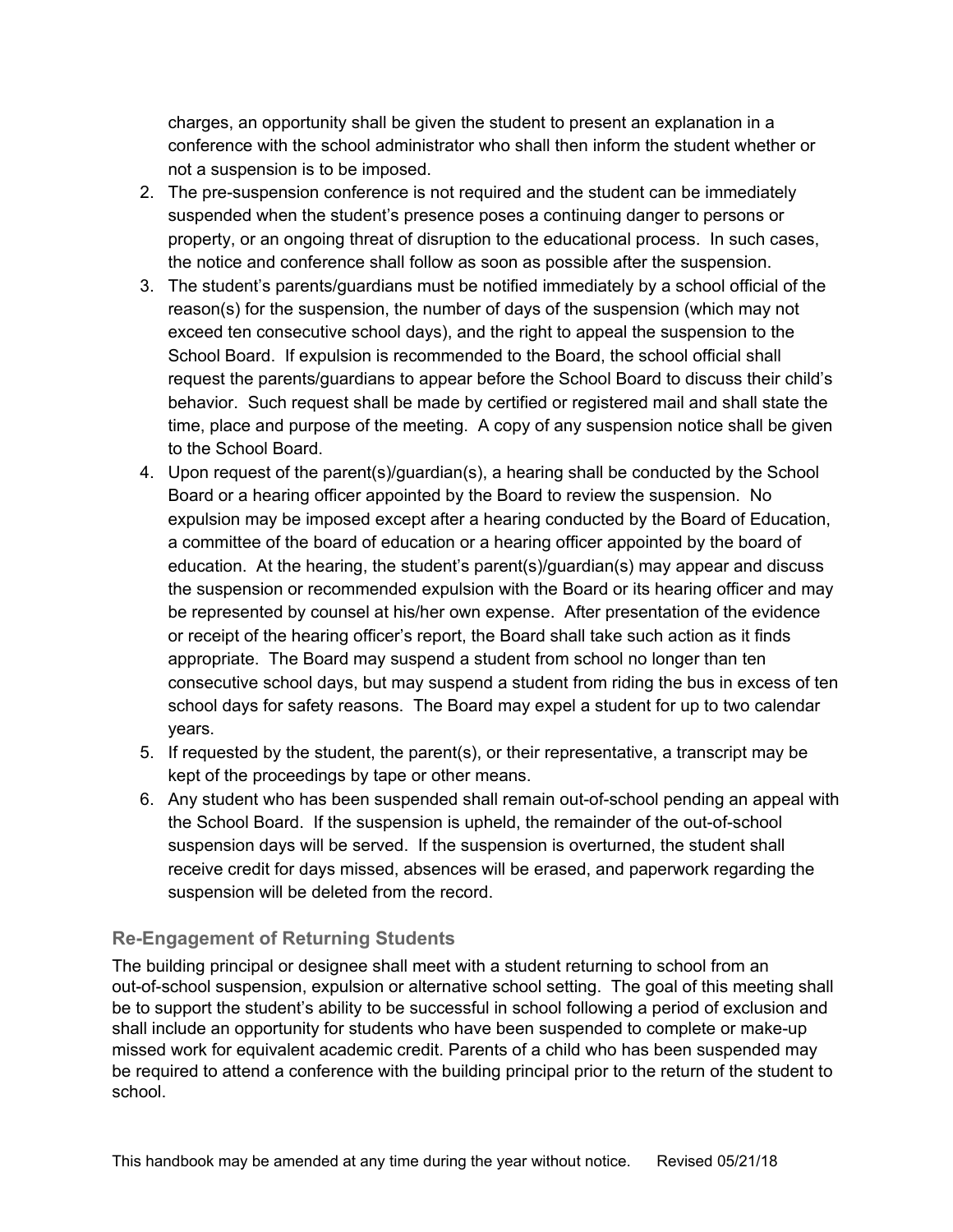### <span id="page-21-0"></span>**Corporal Punishment**

In accordance with Section 24-24 of the Illinois School Code, Minooka District #201 does not permit the use of corporal punishment, which is defined by that statute to include slapping, paddling or prolonged maintenance of students in physically painful positions and the intentional infliction of bodily harm. (Ref. Board Policy 7:190) Classroom teachers and other staff members are urged to refrain from using disciplinary methods such as ridicule, excessive display of temper, etc., which may be physically and/or psychologically damaging to children. Reasonable force may be used when necessary to protect a student or other individual and/or property from harm, and a teacher may remove a student from the classroom for disruptive behavior.

#### <span id="page-21-1"></span>**Search and Seizure Guidelines**

For the safety and supervision of students in the absence of parent(s)/guardian(s), to maintain discipline and order in schools, and to provide for the health, safety, and welfare of students and staff, school authorities are authorized to conduct searches of students and their personal effects, as well as District property.

The Superintendent may request the assistance of law enforcement officials for conducting reasonable searches of students and school property for controlled substances/illegal drugs, including searches utilizing trained dogs. Searches conducted by authorized school personnel in conjunction with or at the behest of the law enforcement agencies shall be conducted in accordance with the standards applicable to such law enforcement agencies. Certified employees and school administrators may search a student and/or the student's personal effects being carried (e.g. purses, wallets, knapsacks, book bags, lunch boxes, etc.) when there are reasonable grounds for suspecting that the search will produce evidence that the particular student has violated or is violating either the law or the District's student conduct rules.

School property, including, but not limited to desks, lockers and parking lots, is owned and controlled by the District and may be searched by school authorities at any time. School authorities are authorized to conduct area-wide, general administrative inspections of school property (e.g. searches of all student lockers) without notice to or consent of the student and without a search warrant.

If a search produces evidence that the student has violated or is violating either the law or the District's policies or rules, such evidence may be seized and impounded by school authorities, and disciplinary action may be taken. When appropriate, such evidence may be transferred to law enforcement authorities.

School officials may require a student to cooperate in an investigation if there is specific information about activity on the student's account on a social networking website that violates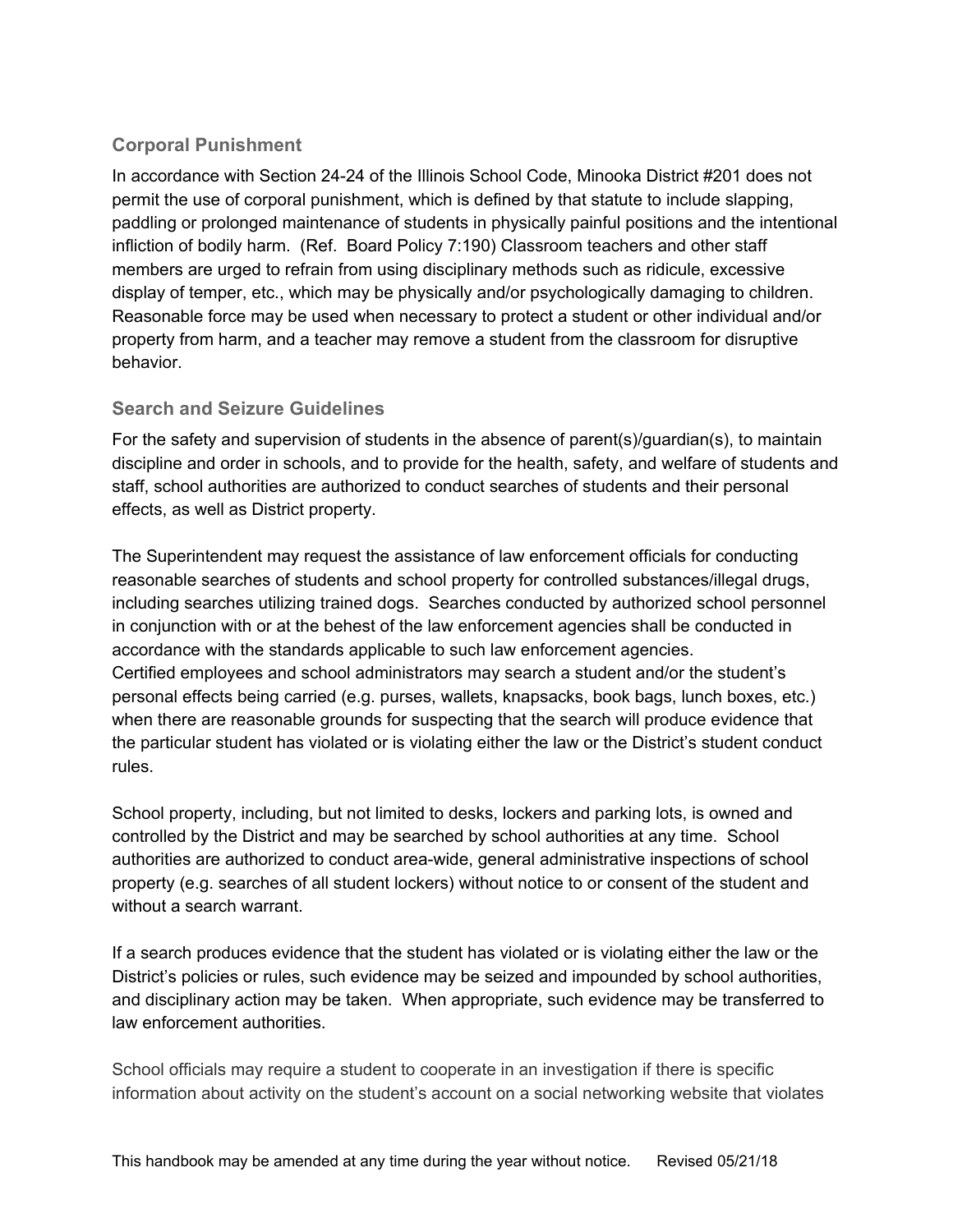the school's disciplinary rules or school district policy. In the course of the investigation, the student may be required to share the content that is reported in order for the school to make a factual determination.

Students, parents, and visitors should be aware that video cameras record 24 hours a day in various locations throughout the campus and building hallways. Video cameras may be used on school buses as necessary in order to monitor conduct and maintain a safe environment for students and employees. Video cameras will not be placed in restrooms, locker rooms, changing rooms or any other location prohibited by law. Students may be disciplined based in whole or in part on videotape evidence of misconduct.

# **FEE SCHEDULE**

#### <span id="page-22-1"></span><span id="page-22-0"></span>**Fees, Fee Policies, and Insurance**

For a listing of fees for the current school year, please contact the school where your child will be attending.

#### <span id="page-22-2"></span>**Waiver**

Students will not be denied educational services or academic credit due to the inability of their parent or guardian to pay fees or certain charges. Students whose parent or guardian is unable to afford student fees may receive a fee waiver. A fee waiver does not exempt a student from charges for lost and damaged books, locks, materials, supplies, and/or equipment.

In accordance with Board Policy 4:140 governing fee waivers, applications for fee waivers may be submitted by a parent or guardian of a student who has been assessed a fee. As student is eligible for a fee waiver if at least one of the following prerequisites is met:

- 1. The student currently lives in a household that meets the free lunch or breakfast eligibility guidelines established by the federal government pursuant to the National School Lunch Act; or
- 2. The student or the student's family is currently receiving aid under Article IV of the Illinois Public Aid Code (Aid to Families of Dependent Children).

The District will notify the parent/guardian promptly as to whether the fee waiver request has been granted or denied. Questions regarding the fee waiver application process should be addressed to the office of the assistant superintendent. Please contact any school administrators' office for necessary applications. District fee waivers are a requirement.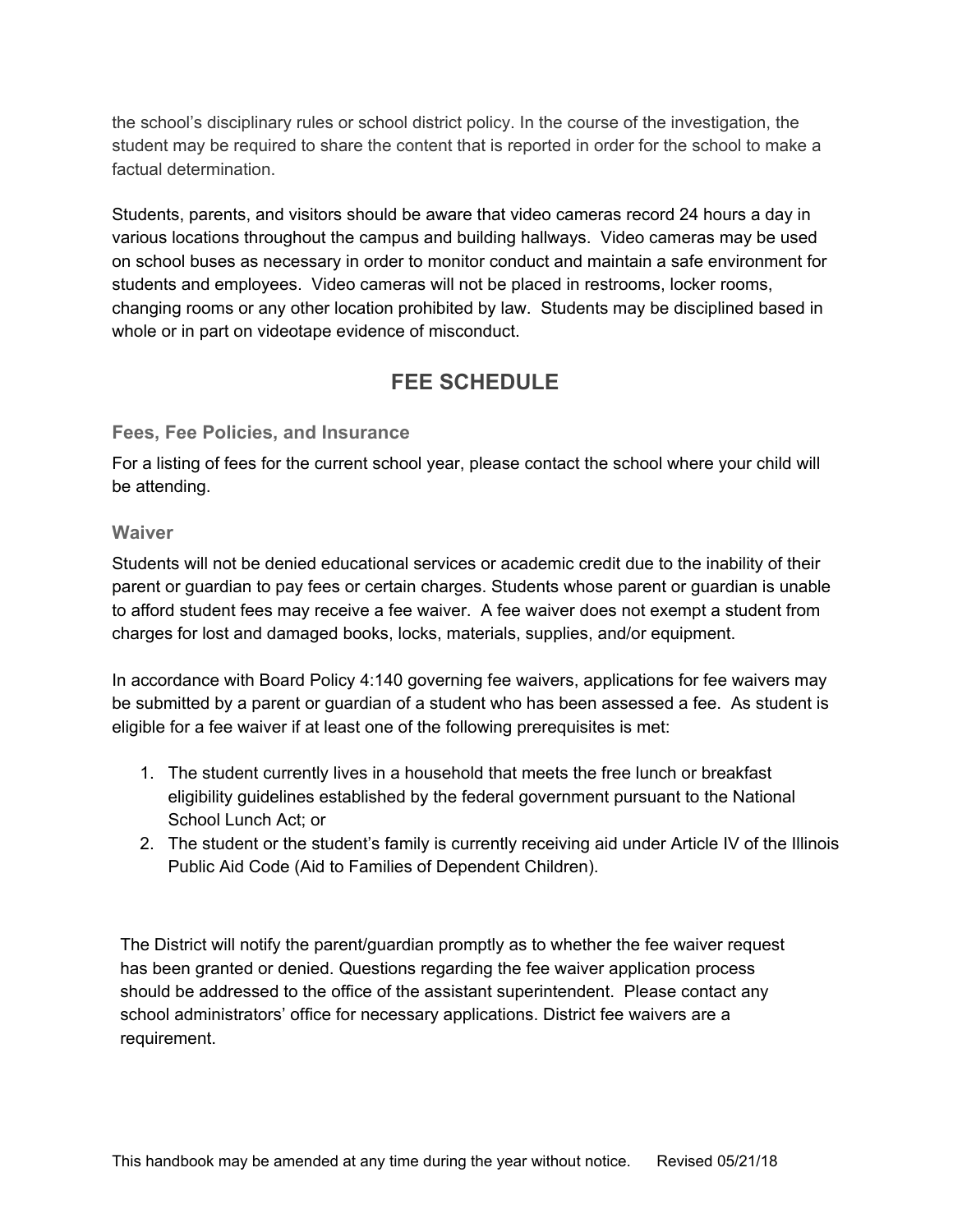<span id="page-23-0"></span>**Insurance**

- 1. The district provides accident insurance for all students during school hours.
- 2. Optional accident insurance policies are available. The district strongly encourages participation.

#### <span id="page-23-1"></span>**Textbook Loans**

A parent/guardian may request the loan of a textbook(s) by submitting an individual request to any school office.

#### <span id="page-23-2"></span>**Lunch Policy**

Checks should be sent the first day of the week for student lunches. At each school it is necessary to complete a lunch payment form. Your check is your receipt. A replacement cost will be assessed for lost or damaged lunch cards/student id's.

- 1. Students may bring a sack lunch or buy a hot lunch.
- 2. Parents can pay for lunches by the week, month or year.
- 3. Milk
	- a. Hot lunch prices include one milk per student. Students bringing a sack lunch may also purchase milk by the carton.
	- b. Junior high students may purchase milk on a daily basis by the carton.
- 4. Free lunch will be provided to all students who qualify under federal guidelines. Applications for free/reduced lunches are available in the school offices. Such application and approval may qualify a student for a textbook fee waiver.
- 5. Students may not carry a negative lunch balance exceeding \$10.
- 6. Replacement Cards cost \$5.00.
- 7. No Energy Drinks.
- 8. No sharing of food or bringing large quantities to share during lunch.

At the elementary buildings, students generally go outside for a recess break of 15 minutes. Students can stay inside for up to three days without a doctor's note but anything after 3 days requires a doctor's note. Students not participating in recess will not be able to participate in PE classes.

# **MEDICAL AND HEALTH INFORMATION**

#### <span id="page-23-4"></span><span id="page-23-3"></span>**Student Health**

Illness: As educators, we know the importance of attendance and do everything we can to insure that students are in school. On the other hand, we don't want a child who is seriously ill to be in school. It is not in that child's best interest and places other students and staff at risk. We would like to share these guidelines from the Illinois Department of Public Health with you. Parents should keep their child home from school if they notice any of the following symptoms: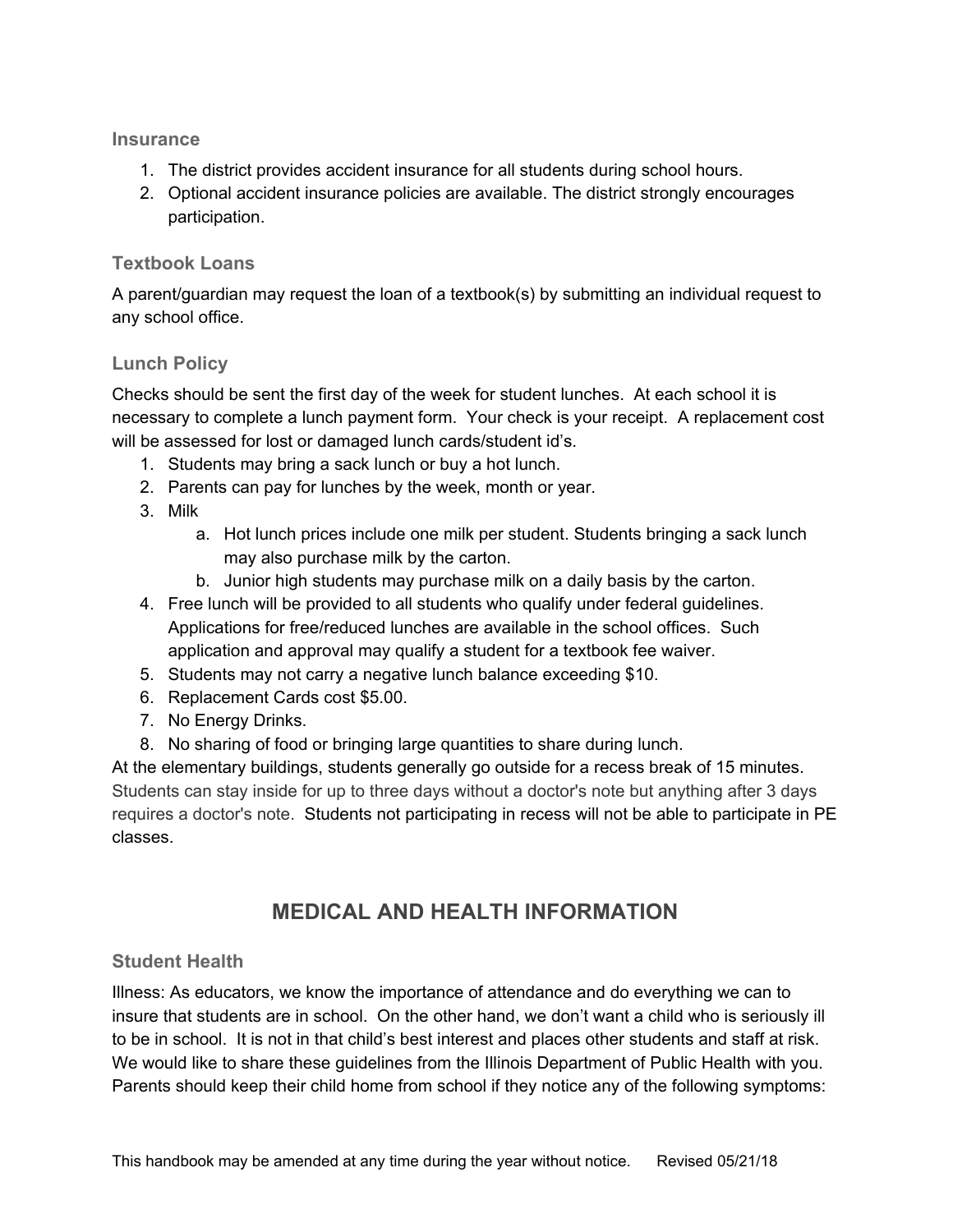- Illness that keeps the child from participating comfortably in daily activities.
- Fever above 100 degrees, taken orally
- Diarrhea or Vomiting
- Pink eye and/or a white or yellow discharge from the eye until 24 hours after treatment begins.
- Impetigo, a skin infection marked by a weepy scaly or crusty rash, until 24 hours after treatment begins.
- Head lice, until the day after the first shampoo of pediculicide properly applied and the nurse has rechecked the student's hair. The prescription/empty bottle must be presented to the school.
- Chicken pox, for not less than five days after the eruption of the last vesicles (lesions) or until the vesicles become dry.

#### <span id="page-24-0"></span>**Illness and First Aid at School**

If a student becomes ill or needs first aid during the school day, they should tell their teacher. If a student is sent to the health office, they will be evaluated accordingly. They do not go home or use the telephone unless directed to do so by the school secretary, nurse, or administrator. An emergency information form must be completed for each child at the beginning of each new school year. This form will be kept in the health office and will contain phone numbers, addresses and alternate contacts if your child becomes ill. Children who become ill during the school day should be picked up within one hour after the parent/guardian is contacted. It is vitally important that you keep the respective offices updated concerning phone number and address changes.

#### <span id="page-24-1"></span>**The School Health Program**

Registered nurses are employed by the schools to serve the students and their families in a number of ways. These nurses are guided by directives from the State of Illinois and by school board policy. The school nurse will:

- 1. Provide emergency treatment in the event of an accident.
- 2. Provide care of a child becoming ill while at school. All ill students must report to the nurse's office- he/she will decide:
	- a. If the student should rest and try to return to class
	- b. If the student should go home. The nurse will make arrangements for the student to leave.
	- c. If the student is able to participate in full school activities.
	- d. If the student is able to go outside.

The nurse handles all of the above unless there is a written order from a medical doctor.

- 3. Maintain up to date health records for each student as required by the State of Illinois.
- 4. Administer vision and hearing screening. (Vision screening will be conducted for state mandated grades in Minooka School District 201 during the school year. Vision screening is not a substitute for a complete eye and vision evaluation. Your child is not required to undergo this vision screening if an Optometrist or Ophthalmologist has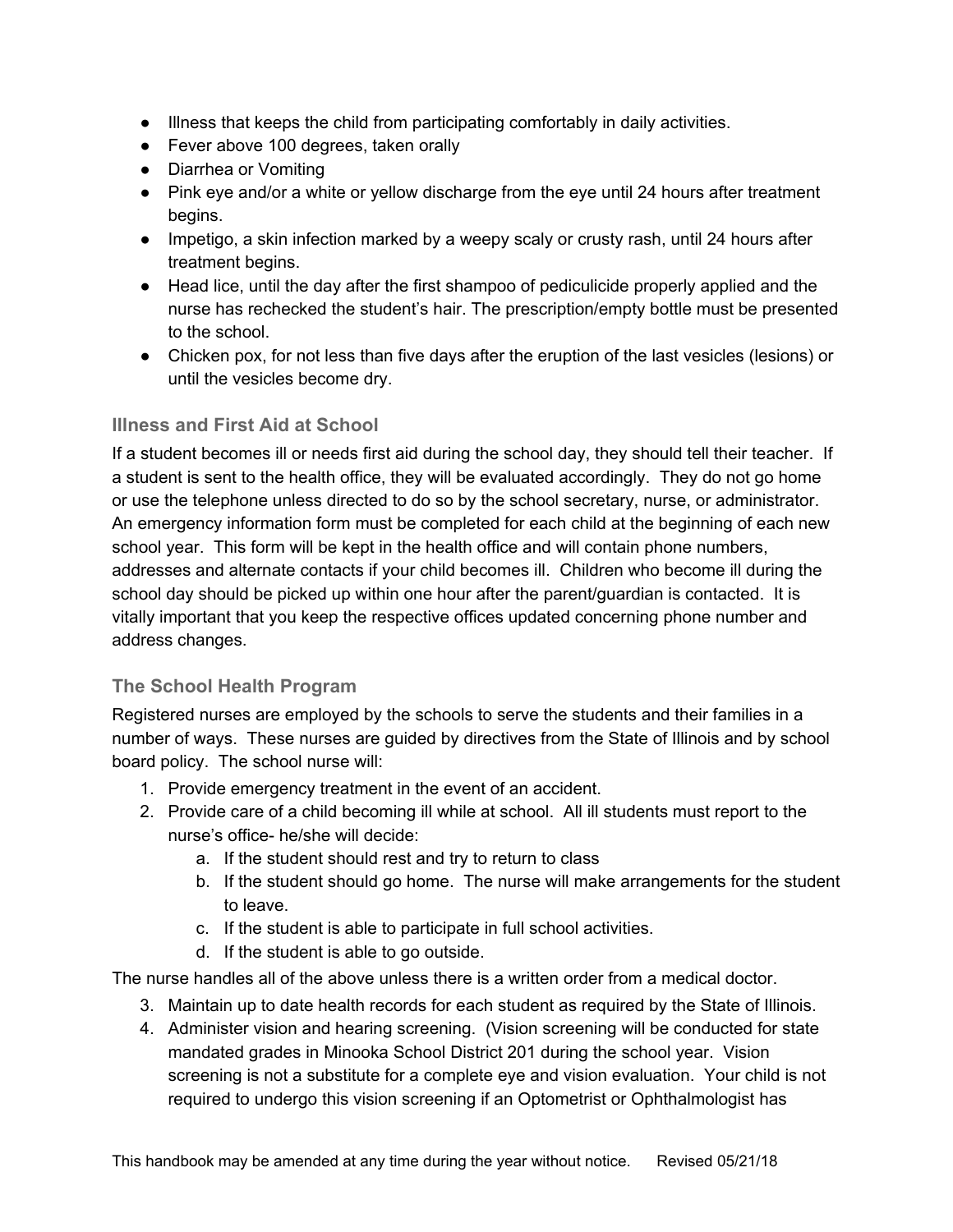completed and signed a report form indicating that an examination has been administered within the previous 12 months and on file at the school.)

- 5. Be a resource person to teachers and students.
- 6. Collect and provide student information on reportable diseases to the appropriate local Health Department per IDPH guidelines.

If a student is to miss more than three consecutive P.E. class periods due to illness or injury, a physician's order must be presented to the school nurse. Students not participating in P.E. will not participate during recess.

#### <span id="page-25-0"></span>**Back to School Guidelines for Common Childhood Illnesses**

CHICKEN POX: Cases must be excluded from school for not less than five days after the eruption of the last vesicles (blisters) even if the case is very light or until all vesicles are dry in more severe cases.

PINK EYE: May return to school 24 hours after treatment with proper antibiotics.

STREP THROAT: May return to school 24 hours after the start of treatment with antibiotics. FEVER: May return when temperature has been normal for at least 24 hours without the use of fever reducing medications such as Tylenol.

VOMITING OR DIARRHEA: May return when symptoms have been gone for 24 hours.

HEAD LICE: May return after treatment with proper pediculicide shampoo. Proper washing and drying of all clothing, coats, hats and bedding are necessary. After Treatment, students must be checked by the school nurse prior to returning to class. More information is available from the school nurse.

SCABIES: May return 24 hours after the start of treatment.

IMPETIGO: May return 24 hours after the child has been treated with proper medication.

OPEN WOUNDS: All open wounds must be covered.

RASHES: Undiagnosed rashes may require a physician's note.

#### <span id="page-25-1"></span>**Administration Guidelines For Prescription and Nonprescription Medications**

The Board of Education policy on the administration of medications in schools will be provided to parents or guardians of each student within 15 days after the beginning of each school year. If a student is required to take prescription or nonprescription medication (including homeopathic oils) at school, the following guidelines will be in effect:

The nurse or authorized school personnel will dispense medicines and will document the administration on the student's health record. A procedure will be established for written feedback to licensed prescriber upon request.

The school form includes:

- 1. Child's name
- 2. Date of birth
- 3. Licensed prescriber's name and signature
- 4. Licensed prescriber's phone/emergency number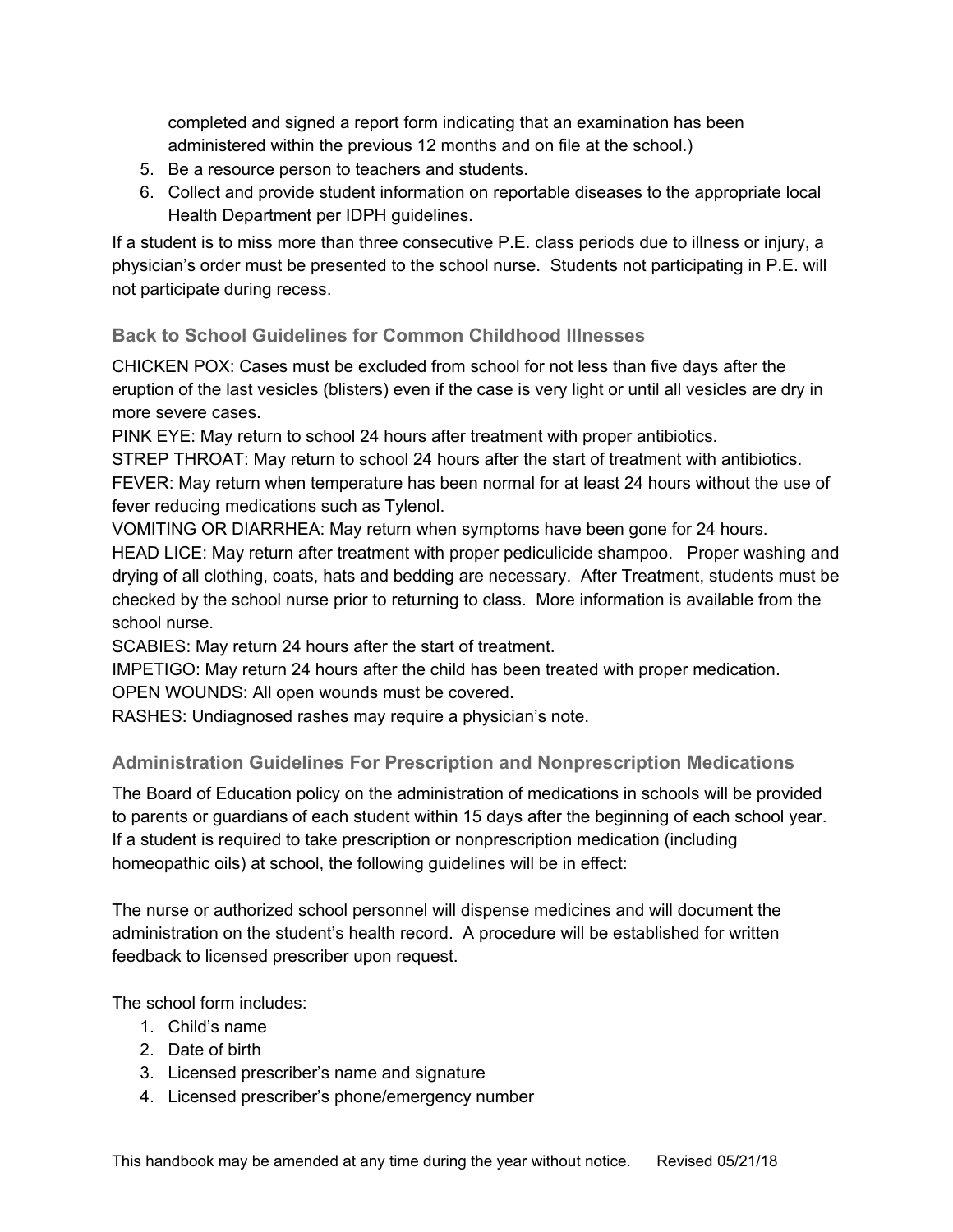- 5. Name of medication
	- a. Dosage
	- b. Route of medication
	- c. Frequency and time of administration
- 6. Date of prescription
- 7. Date of order
- 8. Discontinuation date
- 9. Diagnosis requiring medication
- 10. Intended effect of medicine
- 11. Other medications the child may be receiving
- 12. Time interval of Reevaluation

The prescription medication will be brought to the nurse's office by the parent/guardian and stored in a locked area or refrigerated as required in a secure area. Both the parent and the nurse must count and sign in all medication brought in. Medication cannot be taken back and forth on a daily basis. Students may not transport medication. Medications that arrive to school via a student will be confiscated and the parent will be called. Non-prescription medication must be brought in unopened, with the manufacturer's original label with the ingredients listed, and the child's name treatment or school year. If not, they will be discarded by the nurse in the presence of a witness affixed to the container. The medications are to be picked up by the parent/guardian at the end of and documented on the student's health record. The school district retains the right to reject any request for the administration of medication if the guideline criteria are not met.

If it is medically necessary for a student to have cough drops at school, a parent note must accompany the cough drops to school. The cough drops will be kept at the teacher's desk and will be dispensed at the teacher's discretion.

#### <span id="page-26-0"></span>**Self-Administration of Medication**

A student may possess and self-administer an epinephrine auto-injector while in school or at school sponsored activities provided a physician order is obtained and the parent/guardian has completed and signed a School Medication Authorization Form. Any student with an allergy diagnosis requiring an epinephrine auto-injector also needs to submit an Allergy Action Plan by the first day of school or upon a new allergy diagnosis. A student may possess and self-administer an asthma inhaler while in school or at school sponsored activities provided a physician order or the original inhaler prescription label/box is provided and the parent/guardian has completed and signed a School Medication Authorization Form. All students with the diagnosis of Asthma also need to submit an Asthma Action Plan by the first day of school or upon a new diagnosis of Asthma.The school and district shall incur no liability, except for willful and wanton conduct, as a result of any injury arising from a student's self-administration of medication or epinephrine auto-injector or the storage of any medication by school personnel. A student's parent/guardian must agree to indemnify and hold harmless the school district and its employees and agents, against any claims, except a claim based on willful and wanton conduct,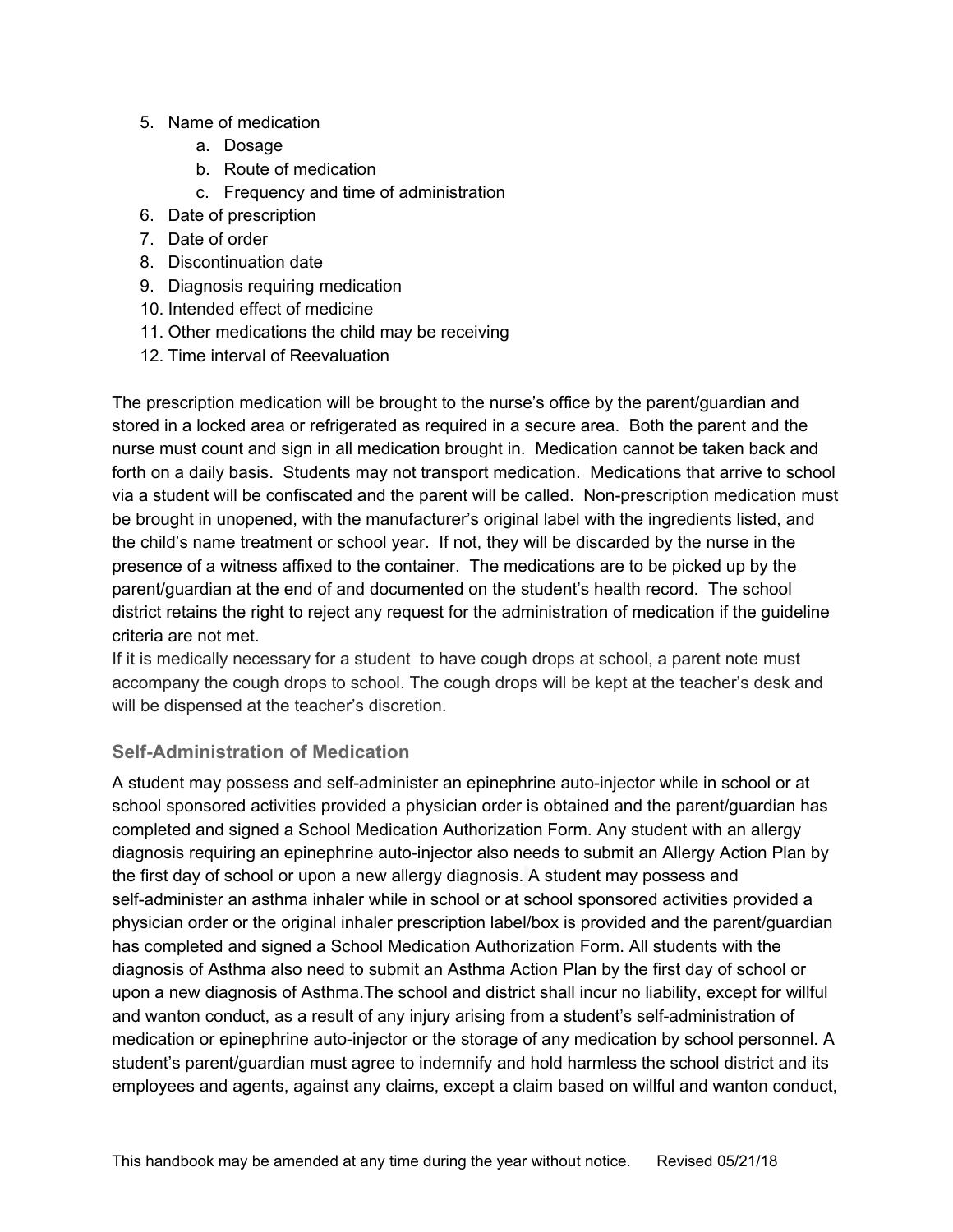arising out of a student's self-administration of an epinephrine auto-injector and/or asthma inhaler, or the storage of any medication by school personnel.

Students who are diabetic may also self-carry and self-administer diabetic testing supplies and insulin. Students who are diabetic must also have a Diabetes Medical Management Plan signed by a healthcare provider on file with the school.

If it is medically necessary for a student to wear and/or reapply homeopathic oils at school, a physician order stating that fact is required. The oils will need to be stored in the health office, and the student may self-administer the oils to the bottom of his/her feet.

#### <span id="page-27-0"></span>**Physical, Immunization, and Dental Requirements**

All students are required to present appropriate proof of a health examination and the immunizations against, and screenings for, preventable communicable diseases within one year prior to:

- 1. Entering kindergarten or the first grade;
- 2. Entering the sixth grade; and
- 3. Enrolling in an Illinois school for the first time, regardless of the student's grade--Including Early Childhood and Pre-Kindergarten.

Proof of one dose of Meningococcal Conjugate vaccine given on or after the 11th birthday is required for entry into grades 6, 7, and 8. A diabetes screening must be included as part of the health exam (though diabetes testing is not required). Students between the age of one and seven must provide a statement from a physician assuring that the student was "risk-assessed" or screened for lead poisoning. Beginning with the 2017-2018 school year, and age-appropriate developmental screening and an age appropriate social and emotional screening are required parts of each health examination.

Unless an exemption or extension applies, the failure to comply with the above requirements by October 15 of the current school year will result in the student's exclusion from school until the required health forms are presented to the District. A student will not be excluded from school due to his or her parent/guardian's failure to obtain a developmental screening or a social and emotional screening. New students who register after October 15 of the current school year shall have 30 days following registration to comply with the health examination and immunization regulations. If a medical reason prevents a student from receiving a required immunization by October 15, the student must present, by October 15, an immunization schedule and a statement of the medical reasons causing the delay. The schedule and statement of medical reasons must be signed by the physician, advanced practice nurse, physician assistant, or local health department responsible for administering the immunizations. A student transferring from out-of-state who does not have the required proof of immunizations by October 15 may attend classes only if he or she has proof that an appointment for the required vaccinations is scheduled with a party authorized to submit proof of the required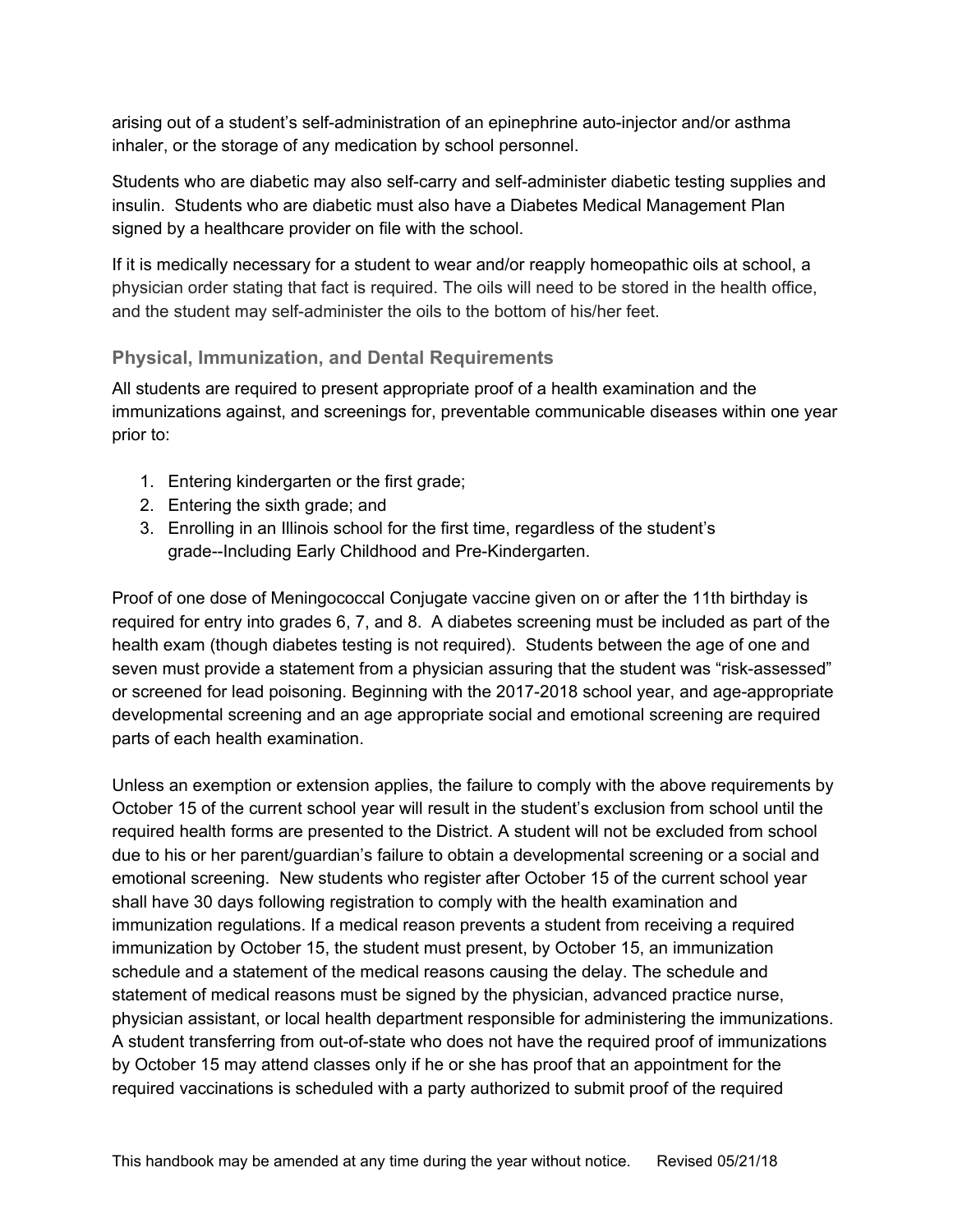vaccinations. If the required proof of vaccination is not submitted within 30 days after the student is permitted to attend classes, the student may no longer attend classes until proof of the vaccinations is properly submitted.

#### <span id="page-28-0"></span>**Eye Examination**

All students entering kindergarten or the school for the first time must present proof by October 15 of the current school year of an eye examination performed within one year. Failure to present proof by October 15, allows the school to hold the student's report card until the student presents: (1) proof of a completed eye examination, or (2) that an eye examination will take place within 60 days after October 15. .

#### <span id="page-28-1"></span>**Dental Examination**

All students entering kindergarten, second and sixth grades must present proof by May 15 of the current school year of having been examined by a licensed dentist within the last 18 months. Failure to present proof allows the school to hold the child's report card until the student presents: (1) proof of a completed dental examination, or (2) that a dental examination will take place within 60 days after May 15. .

#### **Exemptions**

A student will be exempted from the above requirements for:

- 1. Religious or medical grounds, if the student's parents/guardians present the IDPH's Certificate of Religious Exemption form to the Superintendent or designee. When a Certificate of Religious Exemption form is presented, the Superintendent or designee shall immediately inform the parents/guardians of exclusion procedures pursuant to Board policy 7:280, Communicable and Chronic Infectious Disease and State rules if there is an outbreak of one or more diseases from which the student is not protected.
- 2. Health examination or immunization requirements on medical grounds, if a physician provides written verification.
- 3. Eye examination requirement if the student's parent/guardian shows an undue burden or lack of access to a physician licensed to practice medicine in all of its branches who provides eye examinations or a licensed optometrist; or
- 4. Dental examination requirement if the student's parent/guardian shows an undue burden or a lack of access to a dentist.

As per School Board Policy 7:100, FAILURE TO COMPLY WITH THESE REQUIREMENTS PRIOR TO THE FIRST DAY OF SCHOOL MEANS YOUR CHILD WILL BE EXCLUDED FROM SCHOOL UNTIL ALL REQUIREMENTS ARE MET. THESE ABSENCES ARE CONSIDERED UNEXCUSED AND MAY BE CONSIDERED TRUANCY.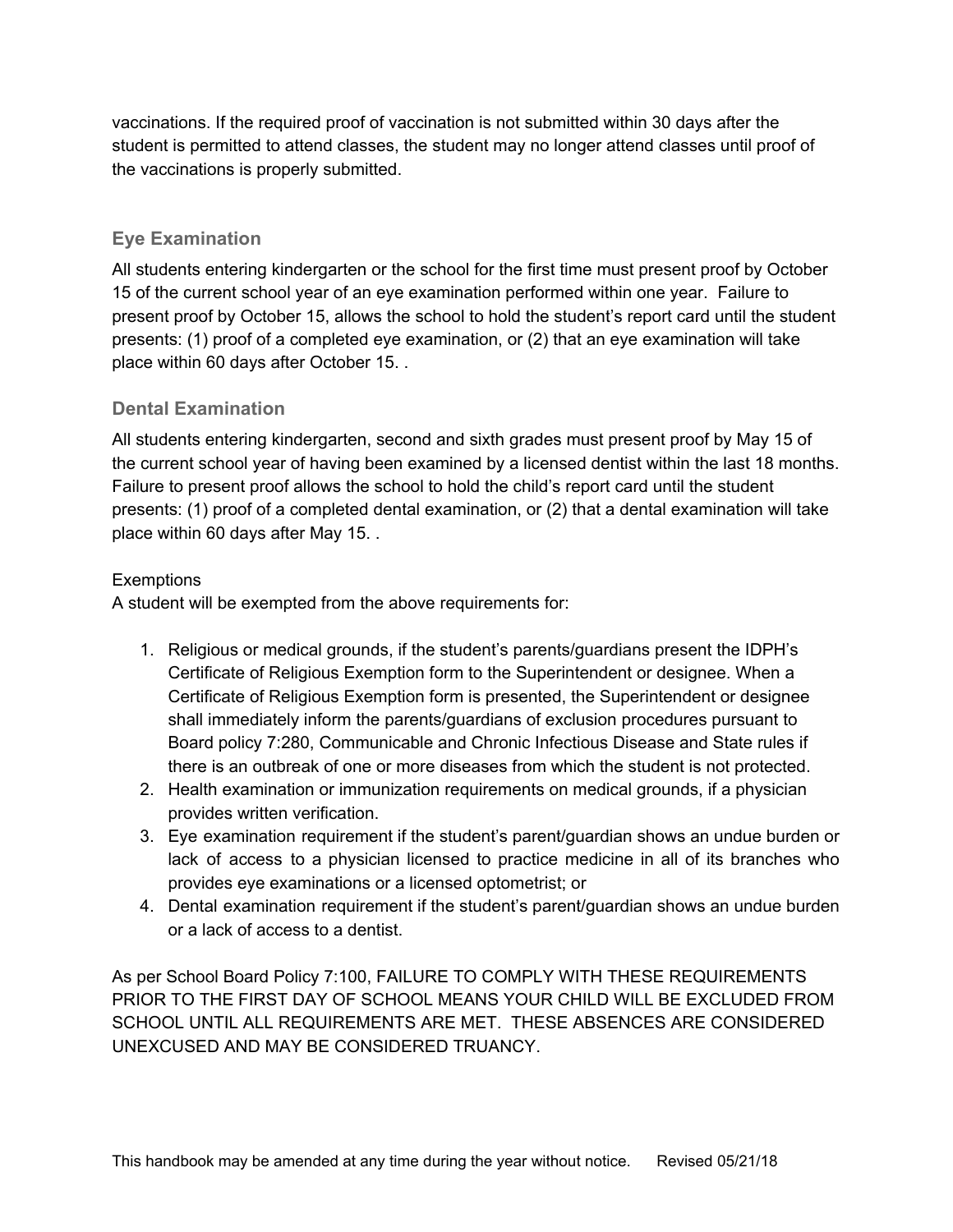# **STUDENT RECORDS**

#### <span id="page-29-0"></span>**Notification to Parents and Students of Rights Concerning a Student's School Records**

A school student record is any writing or other recorded information concerning a student and by which a student may be identified individually that is maintained by a school or at its direction or by a school employee, regardless of how or where the information is stored, except for certain records kept in a staff member's sole possession; records maintained by law enforcement officers working in the school; video and other electronic recordings (including electronic recordings made on school busses) that are created in part for law enforcement, security, or safety reasons or purposes, though such electronic recordings may become a student record if the content is used for disciplinary or special education purposes regarding a particular student.

The Family Educational Rights and Privacy Act (FERPA) and the Illinois Student Records Act afford parents/guardians and students over 18 years of age ("eligible students") certain rights with respect to the student's school records. They are:

#### **The right to inspect and copy the student's education records within 10 business days of the day the District receives a request for access.**

The degree of access a student has to his or her records depends on the student's age. Students less than 18 years of age have the right to inspect and copy only their permanent record. Students 18 years of age or older have access and copy rights to both permanent and temporary records. A parent/guardian or student should submit to the building principal a written request that identifies the record(s) he or she wishes to inspect. Within 10 business days, the building principal will make arrangements for access and notify the parent/guardian or student of the time and place where the records may be inspected. In certain circumstances, the District may request an additional 5 business days in which to grant access. The District charges \$.35 per page for copying but no one will be denied their right to copies of their records for inability to pay this cost.These rights are denied to any person against whom an order of protection has been entered concerning the student.

#### **The right to request the amendment of the student's education records that the parent/ guardian or eligible student believes are inaccurate, irrelevant, or improper.**

A parent/guardian or eligible student may ask the District to amend a record that is believed to be inaccurate, irrelevant, or improper. Requests should be sent to the building principal and should clearly identify the record the parent/guardian or eligible student wants changed and the specific reason a change is being sought.If the District decides not to amend the record, the District will notify the parent/guardian or eligible student of the decision and advise him or her of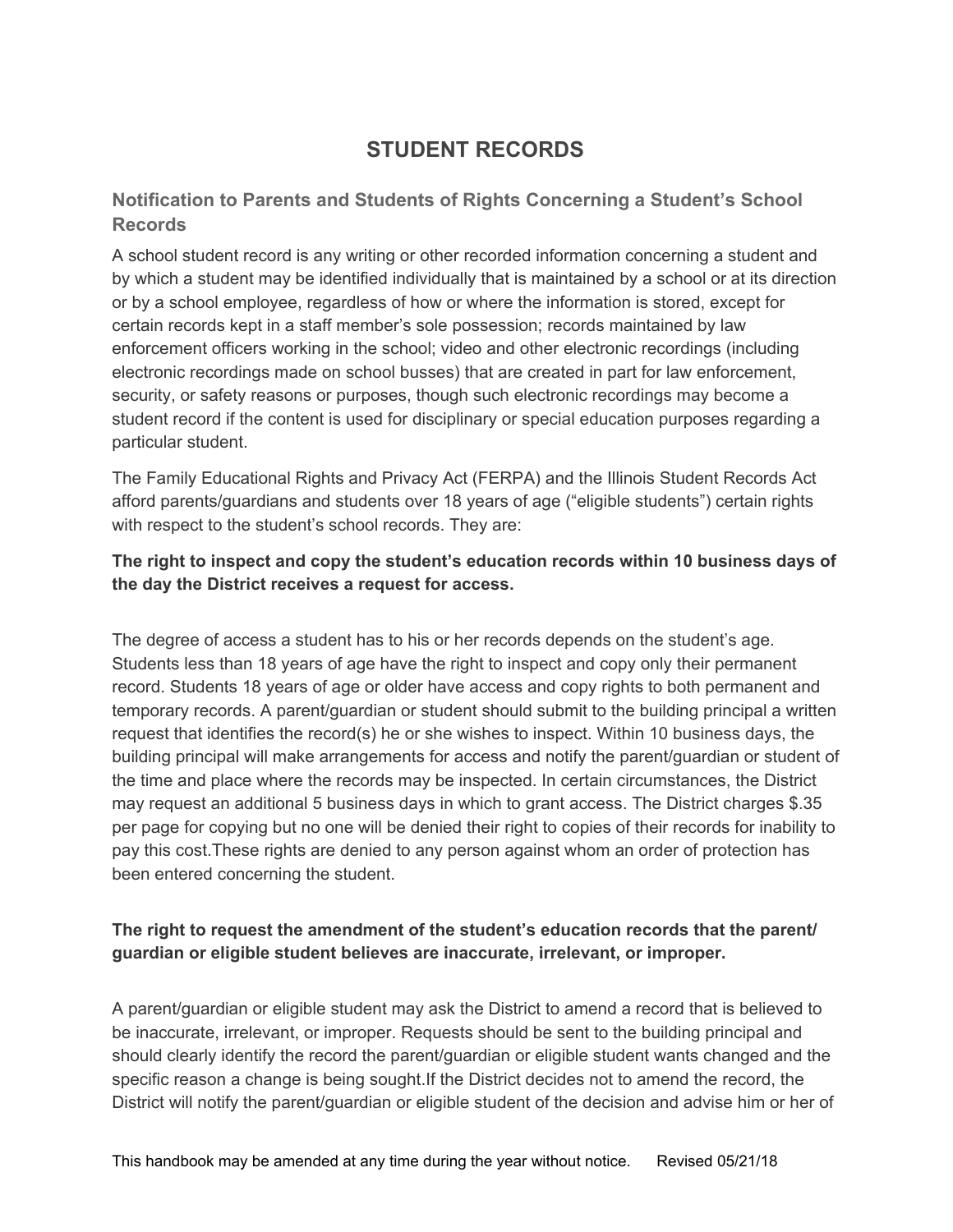their right to a hearing regarding the request for amendment. Additional information regarding the hearing procedures will be provided to the parent/guardian or eligible student when notified of the right to a hearing.

#### **The right to permit disclosure of personally identifiable information contained in the student's education records, except to the extent that the FERPA or Illinois School Student Records Act authorizes disclosure without consent.**

Disclosure without consent is permitted to school officials with legitimate educational or administrative interests. A school official is a person employed by the District as an administrator, supervisor, instructor, or support staff member (including health or medical staff and law enforcement unit personnel); a person serving on the School Board; a person or company with whom the District has contracted to perform a special task (such as an attorney, auditor, medical consultant, or therapist); or any parent/guardian or student serving on an official committee, such as a disciplinary or grievance committee, or assisting another school official in performing his or her tasks. A school official has a legitimate educational interest if the official needs to review an education record in order to fulfill his or her professional responsibility.Upon request, the District discloses education records without consent to officials of another school district in which a student has enrolled or intends to enroll, as well as to any person as specifically required by State or federal law. Before information is released to these individuals, the parents/guardians or eligible student will receive prior written notice of the nature and substance of the information, and an opportunity to inspect, copy, and challenge such records.Academic grades and references to expulsions or out-of-school suspensions cannot be challenged at the time a student's records are being forwarded to another school to which the student is transferring.Disclosure is also permitted without consent to: any person for research, statistical reporting or planning, provided that no student or parent/guardian can be identified; any person named in a court order; appropriate persons if the knowledge of such information is necessary to protect the health or safety of the student or other persons; and juvenile authorities when necessary for the discharge of their official duties who request information before adjudication of the student.

#### **The right to a copy of any school student record proposed to be destroyed or deleted.**

The permanent record is maintained for at least 60 years after the student transfers, graduates, or permanently withdraws. The temporary record is maintained for at least 5 years after the student transfers, graduates, or permanently withdraws. Temporary records that may be of assistance to a student with a disability who graduates or permanently withdraws, may, after 5 years, be transferred to the parent/guardian or to the student, if the student has succeeded to the rights of the parent/guardian. Student temporary records are reviewed every 4 years or upon a student's change in attendance centers, whichever occurs first.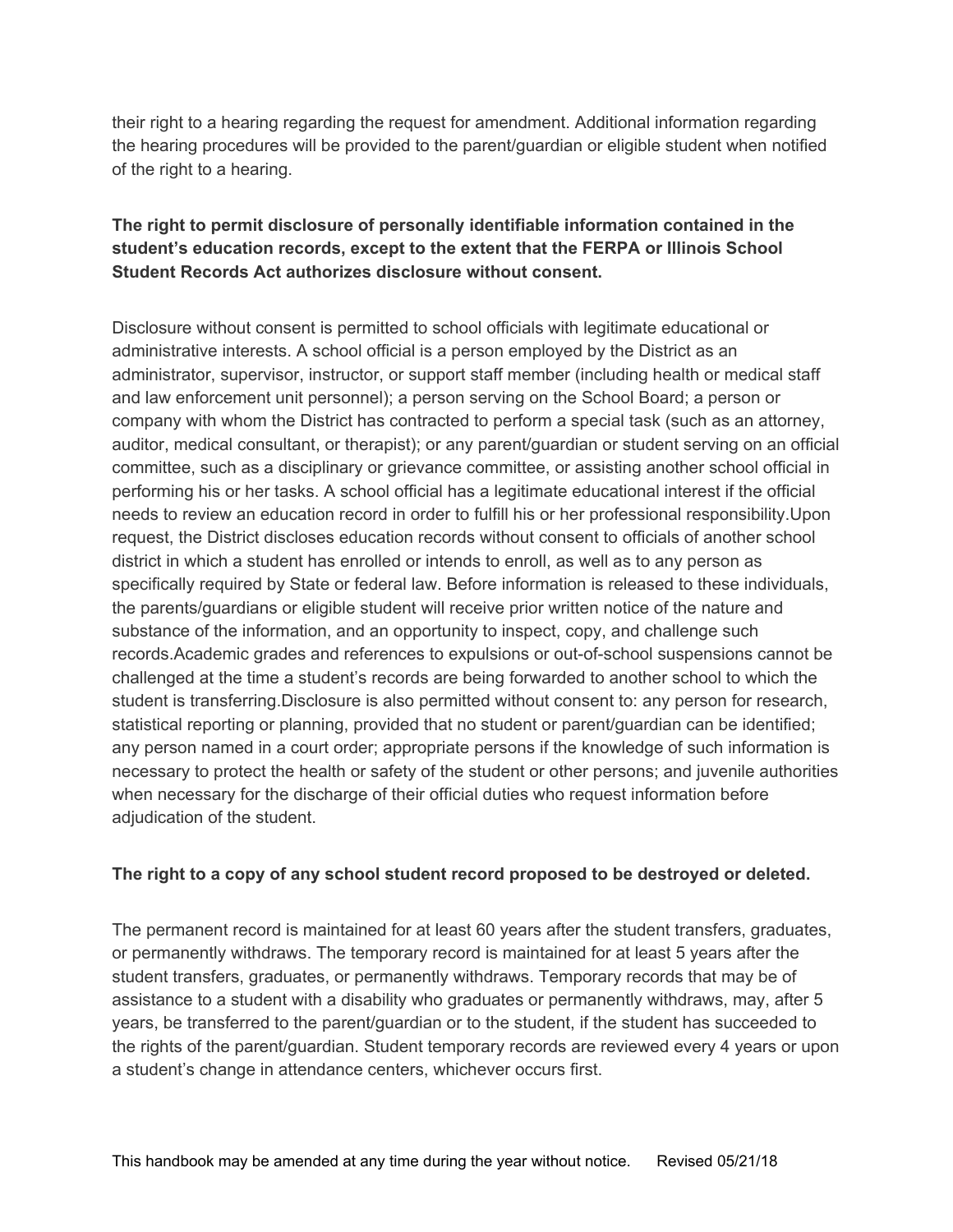#### **The right to prohibit the release of directory information.**

Throughout the school year, the District may release directory information regarding students, limited to:

- 1. Name
- 2. Address
- 3. Grade level
- 4. Birth date and place
- 5. Parent/guardian names, addresses, electronic mail addresses, and telephone numbers
- 6. Photographs, videos, or digital images used for informational or news-related purposes (whether by a media outlet or by the school) of a student participating in school or school-sponsored activities, organizations, and athletics that have appeared in school publications, such as yearbooks, newspapers, or sporting or fine arts programs
- 7. Academic awards, degrees, and honors
- 8. Information in relation to school-sponsored activities, organizations, and athletics
- 9. Major field of study
- 10. Period of attendance in school

Any parent/guardian or eligible student may prohibit the release of any or all of the above information by delivering a written objection to the building principal within 30 days of the date of this notice.

**The right contained in this statement: No person may condition the granting or withholding of any right, privilege or benefits or make as a condition of employment, credit, or insurance the securing by any individual of any information from a student's temporary record which such individual may obtain through the exercise of any right secured under State law.**

**The right to file a complaint with the U.S. Department of Education concerning alleged failures by the District to comply with the requirements of FERPA.**

The name and address of the Office that administers FERPA is:Family Policy Compliance Office

U.S. Department of Education 400 Maryland Avenue, SW Washington DC 20202-4605

<span id="page-31-0"></span>**Student Privacy Protections** Surveys by Third Parties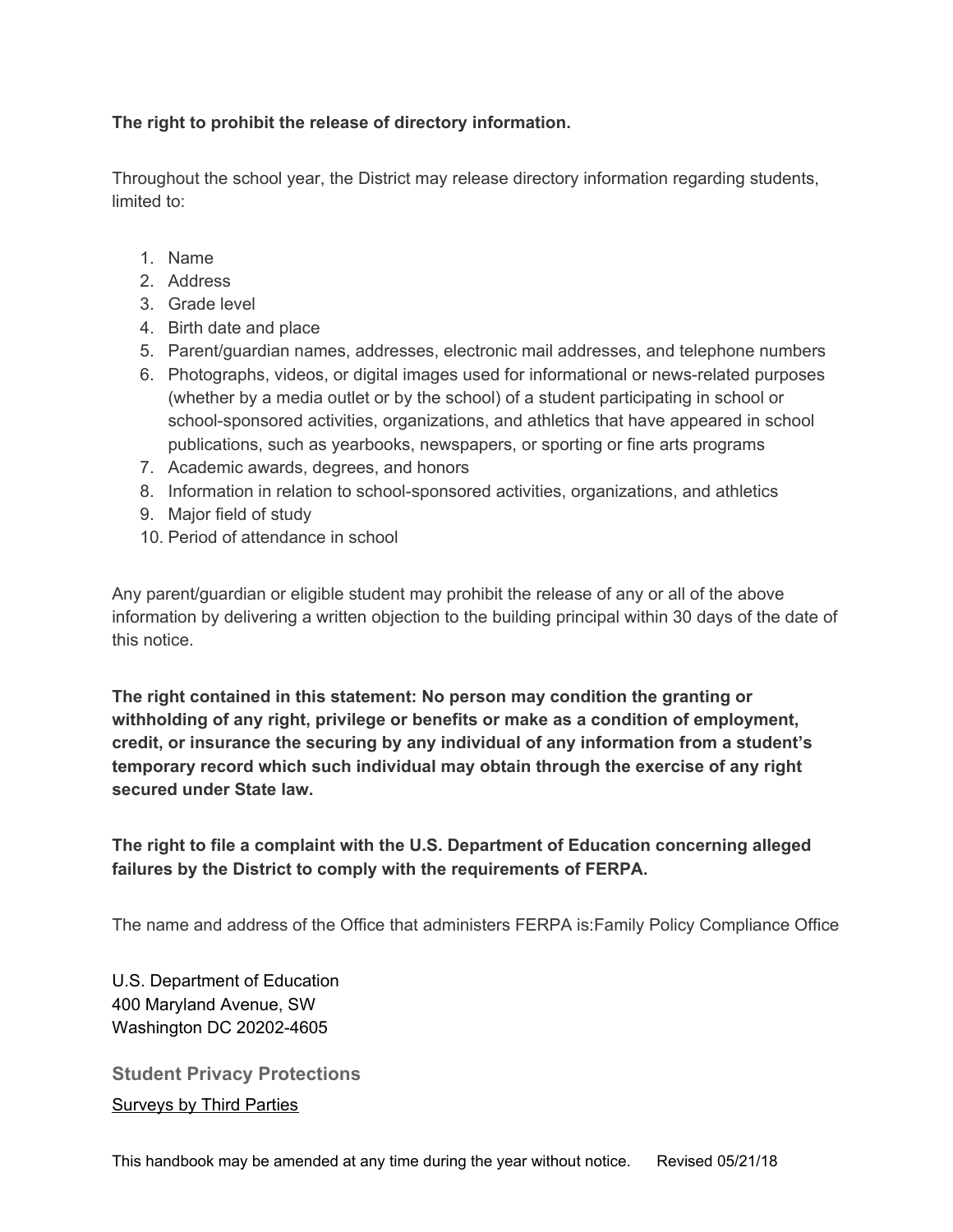Before a school official or staff member administers or distributes a survey or evaluation created by a third party to a student, the student's parent/guardian may inspect the survey or evaluation, upon their request and within a reasonable time of their request. This applies to every survey: (1) that is created by a person or entity other than a district official, staff member, or student, (2) regardless of whether the student answering the questions can be identified, and (3) regardless of the subject matter of the questions.

Parents who object to disclosure of information concerning their child to a third party may do so in writing to the building principal.

#### Surveys Requesting Personal Information

School officials and staff members will not request, nor disclose, the identity of any student who completes any survey or evaluation (created by any person or entity, including the school or district) containing one or more of the following items:

- 1. Political affiliations or beliefs of the student or the student's parent/guardian.
- 2. Mental or psychological problems of the student or the student's family.
- 3. Behavior or attitudes about sex. .
- 4. Illegal, anti-social, self-incriminating, or demeaning behavior.
- 5. Critical appraisals of other individuals with whom students have close family relationships.
- 6. Legally recognized privileged or analogous relationships, such as those with lawyers, physicians, and ministers.
- 7. Religious practices, affiliations, or beliefs of the student or the student's parent/guardian.
- 8. Income other than that required by law to determine eligibility for participation in a program or for receiving financial assistance under such program.

The student's parent/guardian may: (1) inspect the survey or evaluation upon, and within a reasonable time of, their request, and/or (2) refuse to allow their child to participate in the survey. The school will not penalize any student whose parent/guardian exercised this option.

#### **Selling or Marketing Students' Personal Information Is Prohibited**

No school official or staff member may market or sell personal information concerning students (or otherwise provide that information to others for that purpose). The term personal information means individually identifiable information including: (1) a student or parent's first and last name, (2) a home or other physical address (including street name and the name of the city or town), (3) a telephone number, (4) a Social Security identification number or (5) driver's license number or State identification card.

The above paragraph does not apply: (1) if the student's parent/guardian have consented; or (2) to the collection, disclosure or, use of personal information collected from students for the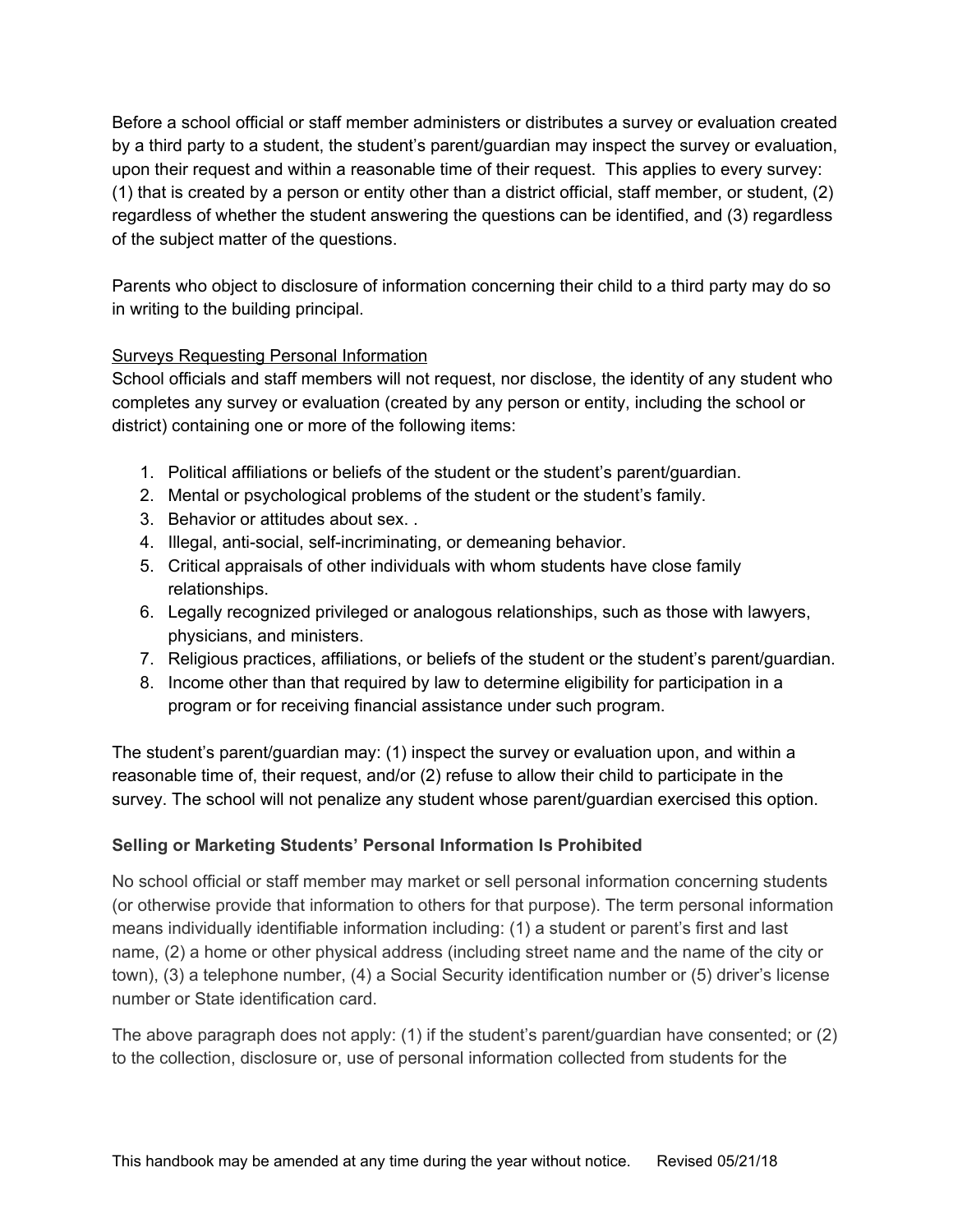<span id="page-33-0"></span>exclusive purpose of developing, evaluating or providing educational products or services for, or to, students or educational institutions.

# **SPECIAL EDUCATION**

#### <span id="page-33-1"></span>**Special Education**

Special education and related services and supports for eligible children are provided to Minooka CCSD 201 and the Grundy County Special Education Cooperative. (GCSEC) All students with disabilities who are eligible for special education and related services are entitled to a free appropriate public education in the least restrictive environment pursuant to the Illinois School Code and the federal Individuals with Disabilities Education Act and Section 504 of the Rehabilitation Act of 1973. A continuum of supports are available that range from services within regular education to placement in programs outside the school district. Eligible students may also receive one or more of the following supports: evaluation/testing, consultation for staff and parents, health services, psychological services, social work services, adapted materials, vision services, hearing services, occupational and or physical therapy and speech and language services.

Inquiries regarding the identification, assessment and placement of student who may have a disability should be directed to any school building principal. The school will provide upon request by any person written materials and other information that indicates the specific policies, procedures, rules and regulations regarding the identification, evaluation or educational placement of children are or may be disabled. Such information is also available online through the District website. Parents, staff, students, and community members are encouraged to contact any building principal if you have any questions about the identification, assessment, and educational placement of special education services to eligible children – whether or not they are currently enrolled in the District.

#### <span id="page-33-2"></span>**Accommodating Individuals with Disabilities**

Individuals with disabilities will be provided an opportunity to participate in all school-sponsored services, programs, or activities. Individuals with disabilities should notify the superintendent or building principal if they have a disability that will require special assistance or services and, if so, what services are required. This notification should occur as far in advance as possible of the school-sponsored function, program, or meeting.

# **TRANSPORTATION**

<span id="page-33-4"></span><span id="page-33-3"></span>**Bicycle, Skateboard, Scooter, and Similar Transportation Safety**

1. All traffic regulations must be observed. These include keeping to the right-hand lane in the flow of traffic and observing all traffic signals and signs.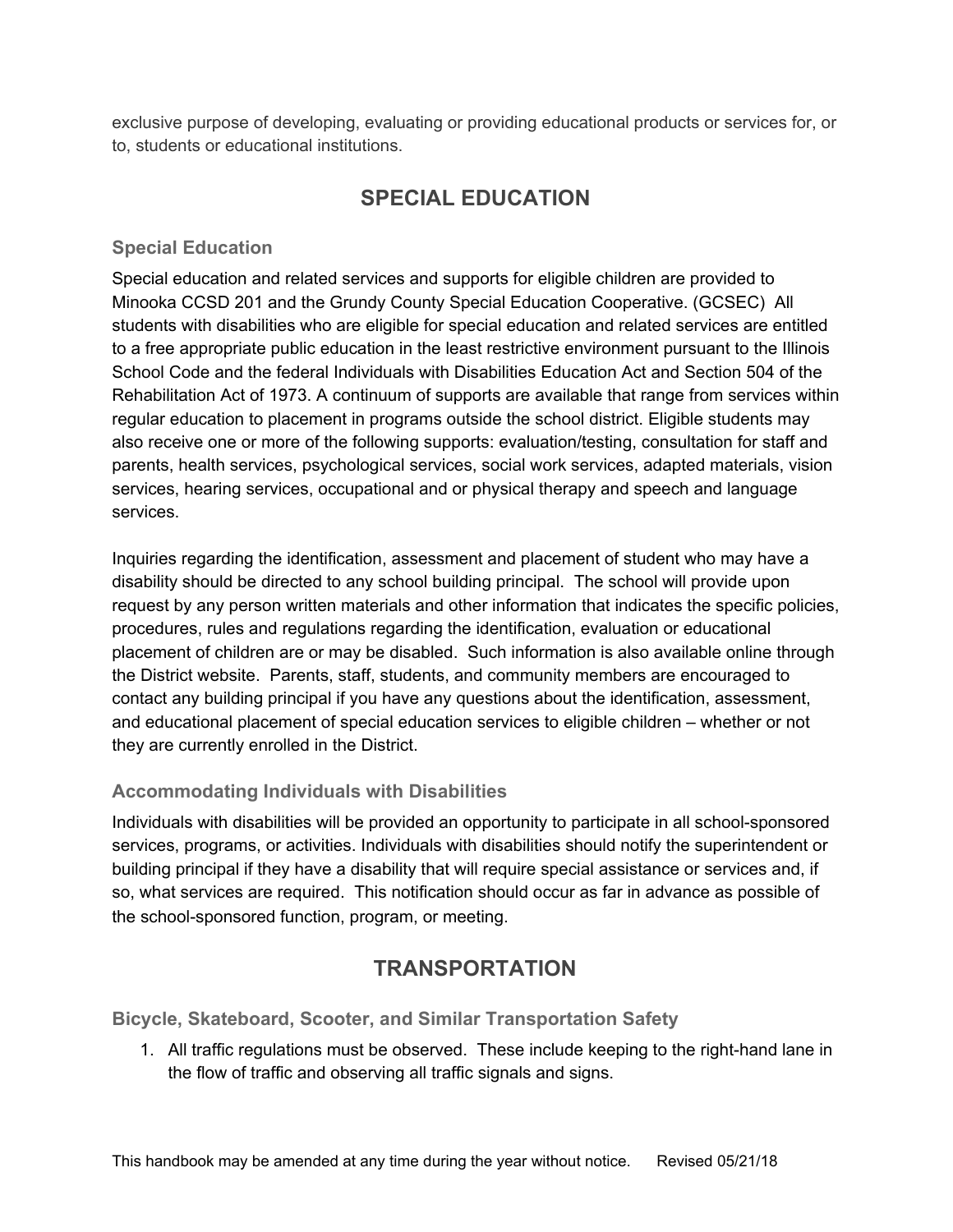- 2. Bicycle racks are provided at each building. (See building procedures for storage of skateboards, scooters, etc)
- 3. Bicycles must be walked on school property.

<span id="page-34-0"></span>\*Free bicycle registration materials can be obtained from the Minooka Police Department.

#### **Car Pool Safety**

- 1. Instruct your child to stay away from any vehicle if she/he does not know the driver.
- 2. Automobiles should stay out of bus lanes when children are loading or unloading.
- 3. It is illegal to pass the buses when the flashing lights are on and the stop sign is out.
- 4. Remain in your car loading or unloading children.
- 5. After picking up your children, please leave the parking lot in single lane traffic.
- 6. For each day the end of day transportation is changed, please send a note to the teacher at the elementary school and the office at the intermediate or junior high.
- 7. Cell phone usage in a school zone is prohibited by state law.

#### <span id="page-34-1"></span>**Elementary School Playgrounds**

- 1. Students will follow all playground safety rules.
- 2. Students may go outside the building in the winter months when the temperature, including wind chill is ten degrees or higher. Students should wear warm clothing, i.e. snow pants, coat, hat, boots, and gloves. Should a student not have the proper attire, she/he will remain on the blacktop or next to the building.

#### <span id="page-34-2"></span>**School Bus Safety Procedures**

The following rules are to be observed when riding the school bus and are found in the Board Policy and Administrative Procedures on student discipline, which are attached to this Handbook as Exhibit A. Failure to comply with these rules is considered a violation may subject the student to discipline both under the penalties below and under the general disciplinary procedures outlined in this Handbook and the Board Policy on student discipline. The following rules have been developed by the parent-teacher advisory committee in cooperation with school bus personnel. They have been adopted by the Board of Education and will be adhered to by all students and drivers.

- 1. Students may ride the buses that have been designated to transport them to and from the student's residence. The Transportation Director will determine assigned bus stops.
- 2. If a student misses the school bus, it is the responsibility of the parent(s) to get the child to school.
- 3. If a student misses his or her homebound bus, she/he is to report to the school office at once.
- 4. If a child misses the school bus in the p.m., parents are responsible to provide transportation home. Children who ride buses will be kept after school only after given an advanced written notice or parental consent by phone. In such cases, transportation will be the parents' responsibility.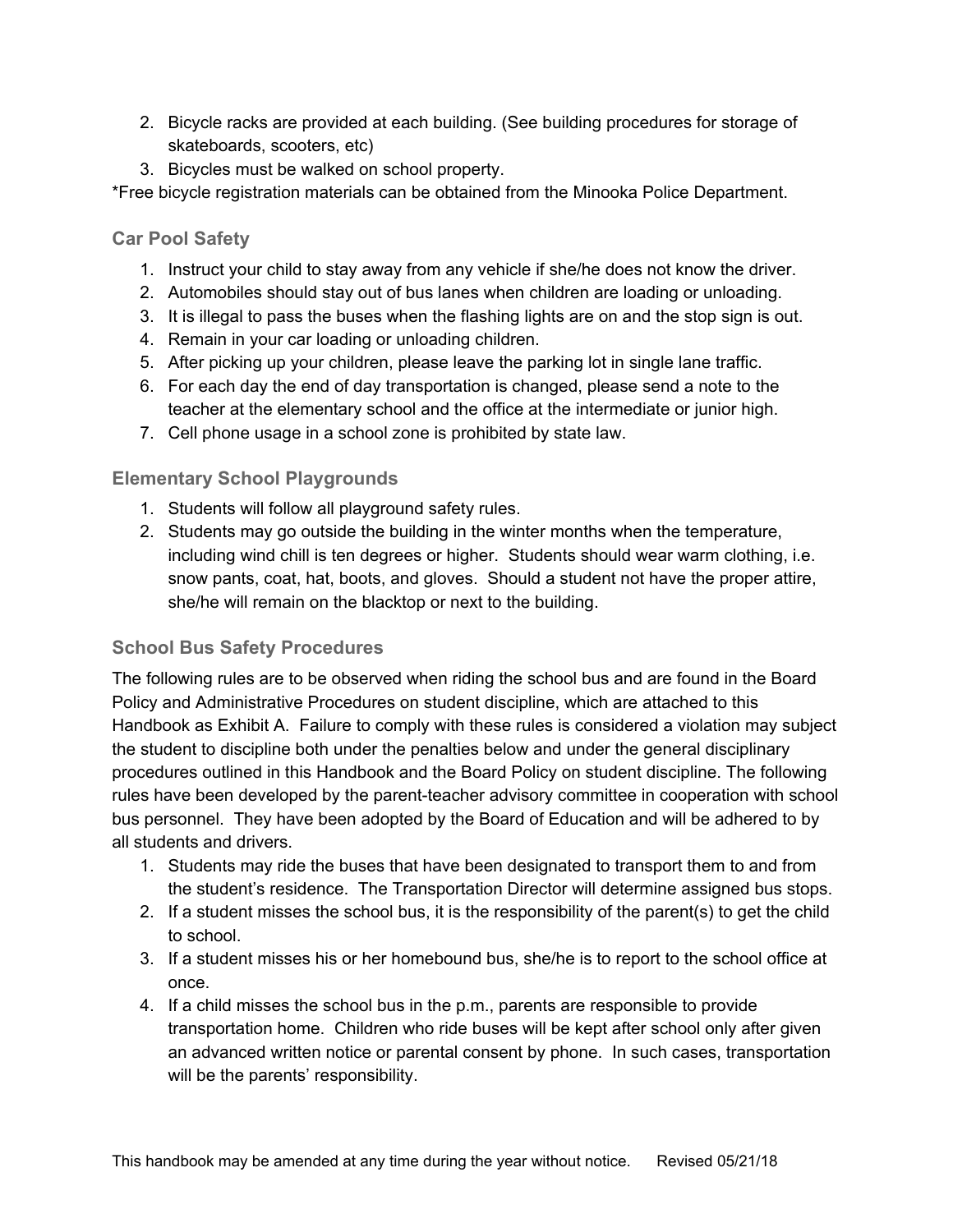- 5. If a child becomes ill at school, parents will be notified and asked to take the child home. There will be no District transportation in such cases.
- 6. If alternate transportation is provided home from school, the teacher, main office, and bus driver must be notified in writing.
	- a. Students who will not be riding the bus must bring a note from his/her parent(s) or guardian(s) if not part of the student's regular route.
	- b. If a student on the same bus route will be going to another student's home, we request both sets of parents submit a note to the student's teacher(s) and to the bus driver.
- 7. For the safety of the children, the following rules must be observed:
	- a. Enter the bus through the proper doors.
	- b. Take a seat and remain in that seat for the entire trip.
	- c. Stay off the road while waiting for the bus.
	- d. Do not leave your seat while the bus is in motion.
	- e. Be on time at the designated bus stop.
	- f. In the event of a road emergency, remain in your seat until you have received directions from the bus driver.
	- g. Be absolutely quiet when approaching a railroad crossing.
	- h. Keep all books and equipment out of the aisle.
	- i. Observe the safety precautions at the discharge points. Where it is necessary to cross the highway, proceed to a point at least ten feet in front of the bus on the right shoulder of the highway where traffic may be observed in both directions, then wait for a signal from the bus driver permitting you to cross.
- 8. School bus riders, while in transit, are under the jurisdiction of the bus driver unless the administrator designates someone to supervise the riders. Under no circumstances should parents, guardians, or any unauthorized people board a school bus during its regular run.
- 9. Disruption or misconduct on the bus will include, but not be limited to: loud talking, putting hands, feet or objects out of the bus window, leaving your seat while the bus is in motion, vandalism to the bus, eating while on the bus, carrying animals on the bus, leaving objects in the aisle of the bus, throwing objects off of the bus, fighting on the bus, and the use of profane language or gestures or any other conduct considered gross disobedience or misconduct in Board of Education policy or procedure.
- 10. The above bus regulations are to be observed on all class trips, extracurricular trips, or any other trip on the school bus.
- 11. For the purpose of bus safety, video cameras are installed on District buses, and may not be viewed by parents or students.

In addition to the penalties and procedures this Handbook and the Board Policy and Administrative Procedures on student discipline, violations of any of the above rules may subject a student to the following penalties or such penalty as the administration determines is appropriate given the severity of the offense: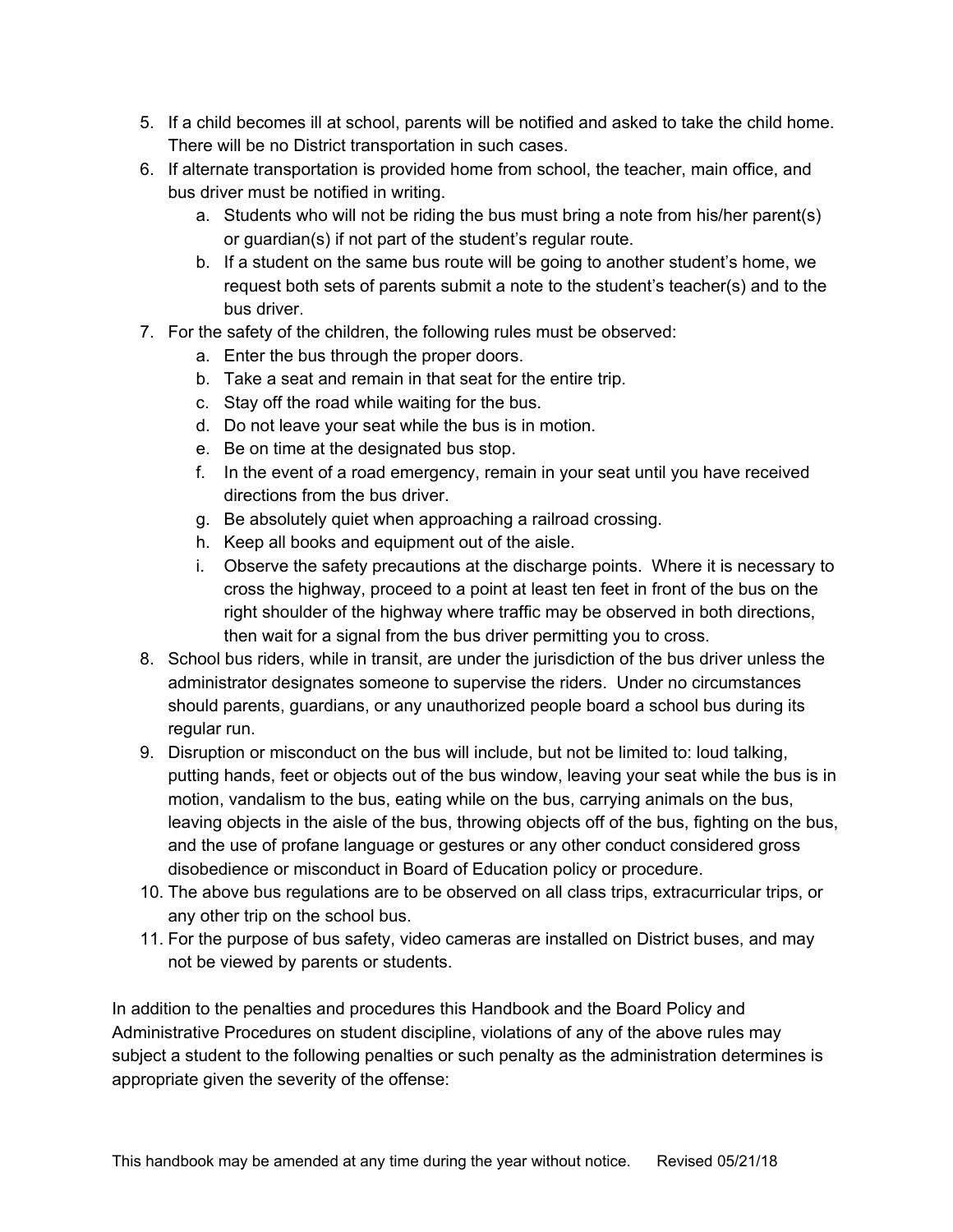First offense will cause the driver to report the student to the building administrator. The administrator may warn the student, send a note of warning home to the parents, issue detention(s) or possibly suspend the student from the bus for a period not to exceed ten school days.

Second offenses will cause the driver to notify the building administrator. The administrator may call for a parent conference, issue the student detention(s) or suspend the student from the bus for a period not to exceed ten school days.

Third offenses will cause the driver to notify the building administrator. The administrator will notify the parent(s)/guardian(s) and suspend the student from the bus for a period not to exceed ten school days.

Further offenses will cause the driver to notify the building administrator. The administrator will notify the parent(s)/guardian(s) and suspend the student from the bus for a period not to exceed ten school days. A student may be suspended from the bus for a period of time in excess of ten days for safety reasons.

Students are expected to follow all school rules when riding the school bus. A student may be suspended from riding the bus for up to 10 consecutive school days for engaging in gross disobedience or misconduct, including but not limited to, the following:

- 1. Violating any school rule or school district policy.
- 2. Willful injury or threat of injury to a bus driver or to another rider.
- 3. Willful and/or repeated defacement of the bus.
- 4. Repeated use of profanity.
- 5. Repeated willful disobedience of a directive from a bus driver or other supervisor.
- 6. Such other behavior as the building principal deems to threaten the safe operation of the bus and/or its occupants.

If a student is suspended from riding the bus for gross disobedience or misconduct on a bus, the School Board may suspend the student from riding the school bus for a period in excess of 10 days for safety reasons.

A student who is suspended from riding the school bus and who does not have alternative transportation to school shall be allowed the opportunity to make up all missed work for equivalent academic credit. It is the responsibility of the student's parent or guardian to notify the school that the student does not have alternative transportation to school.

Parents/guardians may request a bus suspension review hearing before the Board of Education or a designated committee of the board or a hearing officer appointed by the board. Requests for such review hearings can be made by contacting the building principal. AVAILABILITY OF TRANSPORTATION REIMBURSEMENT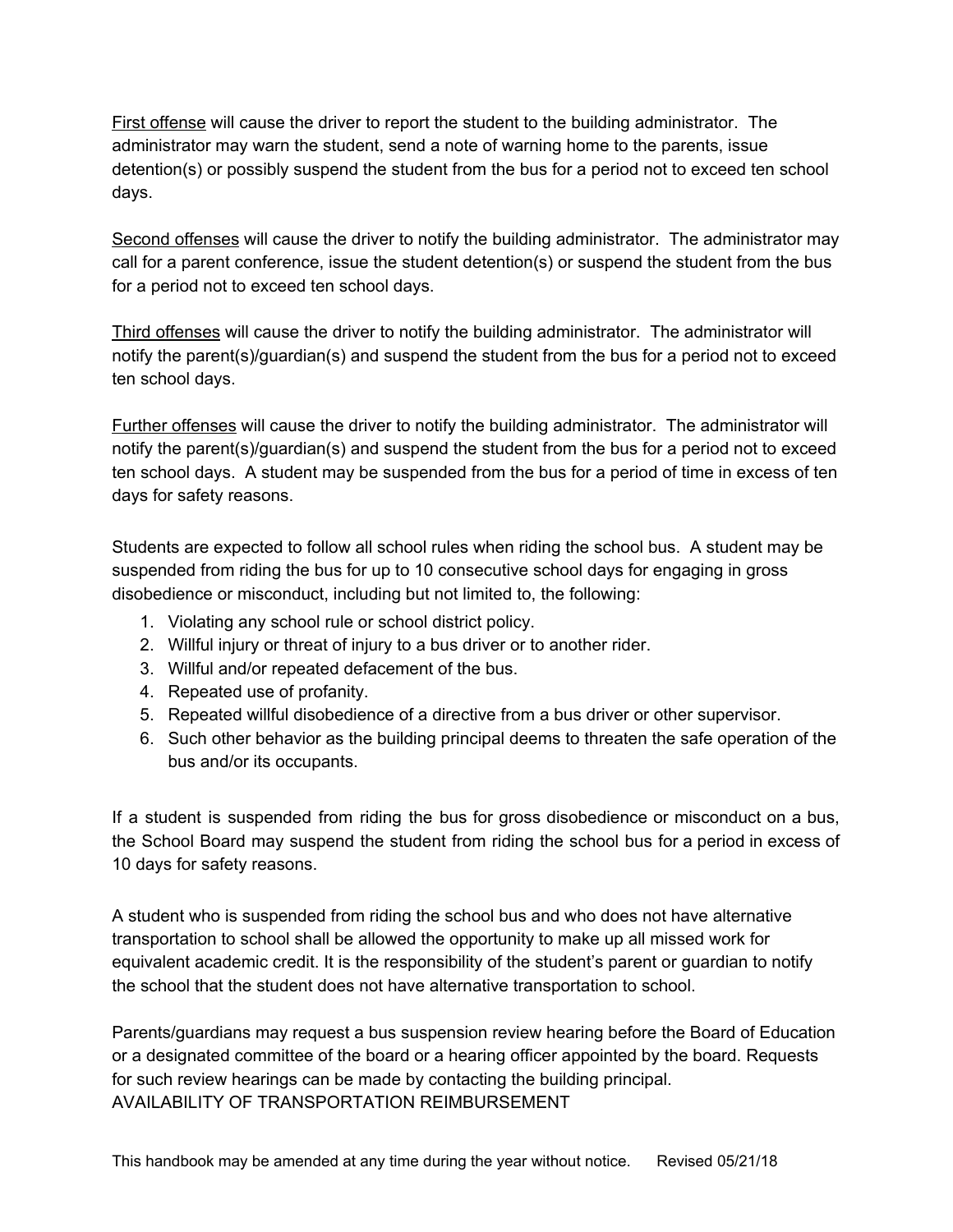# **CURRICULUM AND INSTRUCTION**

#### <span id="page-37-1"></span><span id="page-37-0"></span>**Student Evaluation**

- 1. Report cards are issued issued electronically through online grading system at the end of each nine weeks grading period.
- 2. Teachers will give notice for all fifth through eighth grade students who have dropped two letter grades in any subject or have no access to the online grading system.
- 3. If a student is in danger of failing a subject or have dropped two letter grades for the nine week grading period, the parent will be contacted prior to a grade being assigned.
- 4. A paper copy of quarterly report cards will be sent home to any family that does not have access to the online grading system.
- 5. The following grading scale is required/administered for grades Three through Eight:
	- $A = 100 94$  $B = 93-86$  $C = 85 - 76$  $D = 75 - 70$  $F = 69 - 0$

Students in Kindergarten will be given a report card based on grade level expectations/outcomes. First and Second grade will be graded with M, T, or B

6. A schedule of Parent/Teacher Conferences will be listed in the school calendar each year.

#### <span id="page-37-2"></span>Grade Point Average Explanation

Grade Point Average (GPA) will be based on:  $A= 4 B=3 C=2 D=1 F=0$ 

All students, fourth grade and higher earning a GPA of 3.76 to 4.00 will be placed on the High Honor Roll for those nine weeks. Students earning a 3.50 to 3.75 will be placed on the Honor Roll.

In calculating the GPA for grade Four, the following subject areas are applicable on an equally weighted basis: Literacy, Language Arts, Mathematics, Social Studies, and Science. Art, Music, and Physical Education/Health will not receive letter grades. Rather, students will receive an "M" for Meets, "T" for Working Towards or a "B" for Below Standards. In Fourth Grade a student must receive "M's" in these areas to qualify for the honor roll.

In calculating the GPA, for grade Five the following subject areas are applicable on an equally weighted basis: Language Arts, Mathematics, Social Studies, and Science.

In grade Five, Fine Arts, Technology, and Physical Education will receive letter grades.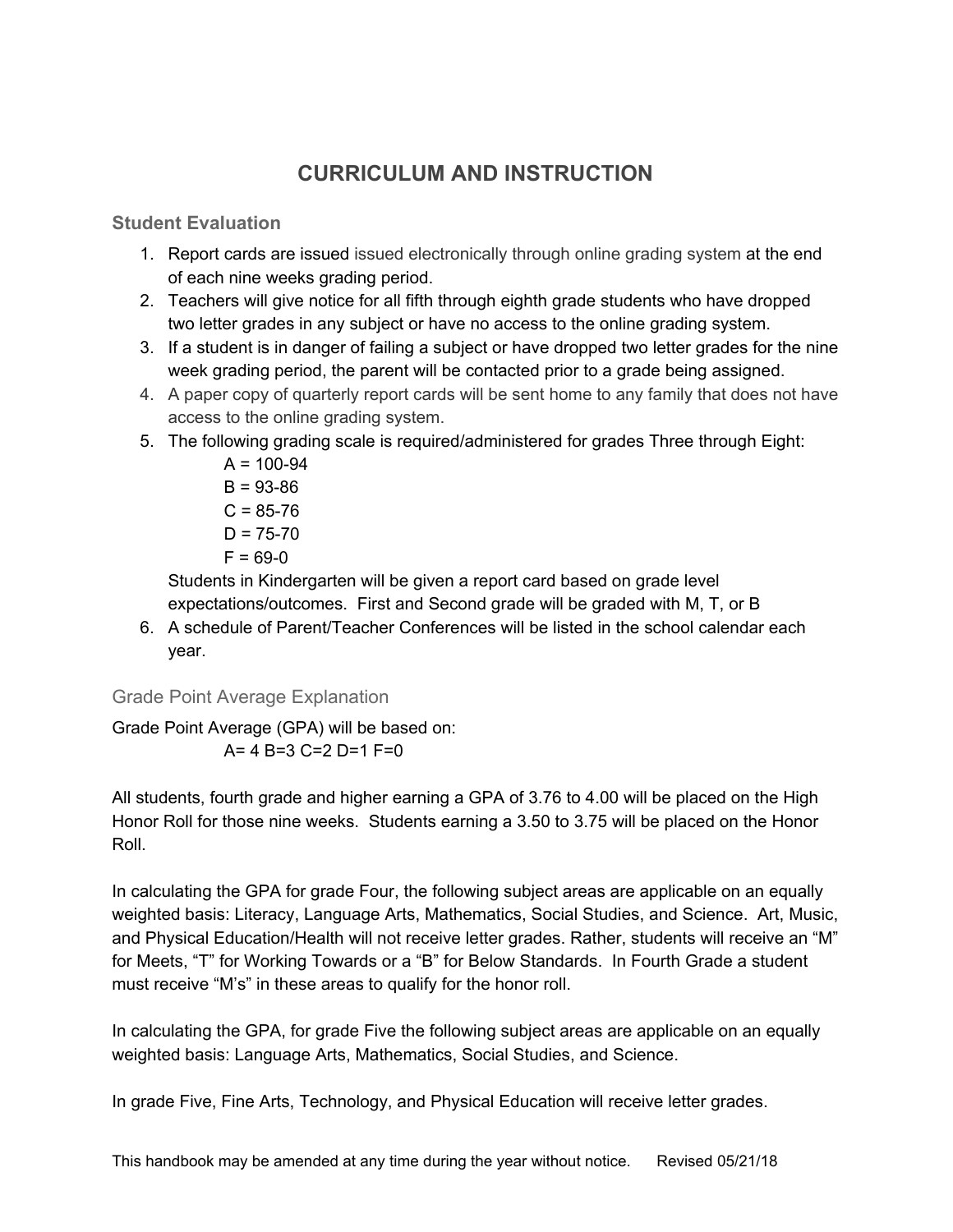### <span id="page-38-0"></span>**Advanced Course Placement Consideration**

Students are considered annually for placement in advanced classes for language arts and mathematics. Consideration is given to multiple quantitative and qualitative data points including, but not limited to standardized tests (state and local), classroom performance, and teacher feedback. No one component is all inclusive or exclusive.

|                    | 6th Grade                       | 7th Grade                        | 8th Grade                                                       |
|--------------------|---------------------------------|----------------------------------|-----------------------------------------------------------------|
| Language Arts      | <b>Advanced LA</b>              | <b>Advanced LA</b>               | Advanced LA                                                     |
| <b>Mathematics</b> | Math 6<br>Math 7<br>Pre-Algebra | Math 7<br>Pre-Algebra<br>Algebra | Pre-Algebra<br>Algebra<br>Advanced Algebra<br>(Honors Geometry) |

The high school's grading scale is different than Minooka 201's. The district will only transfer final percentage grades and that final percentage is equated to the letter grade on the Minooka 201 grading scale.

#### <span id="page-38-1"></span>**Summer School**

#### Remediation

Students who are failing will be recommended for remediation during the school year.

#### Summer School

Students who fail one or more classes during the academic year will be required to attend and satisfactorily complete a summer school session prior to being promoted to the next grade level. Student Promotion

The Board of Education adheres to the prohibition of promotion of a student to the next grade level based upon age or any other social reason not related to the academic performance of the student. It is, therefore, the policy of the District that students shall be promoted to the next grade level based on the following criteria:

- 1. Successful completion of the curriculum
- 2. Attendance
- 3. Performance based on:
	- a. PARCC Assessment
	- b. Standardized achievement tests
	- c. Student's Individualized Education Plan
	- d. Teacher Recommendation
	- e. Quarterly Subject Tests
	- f. District Benchmark Assessment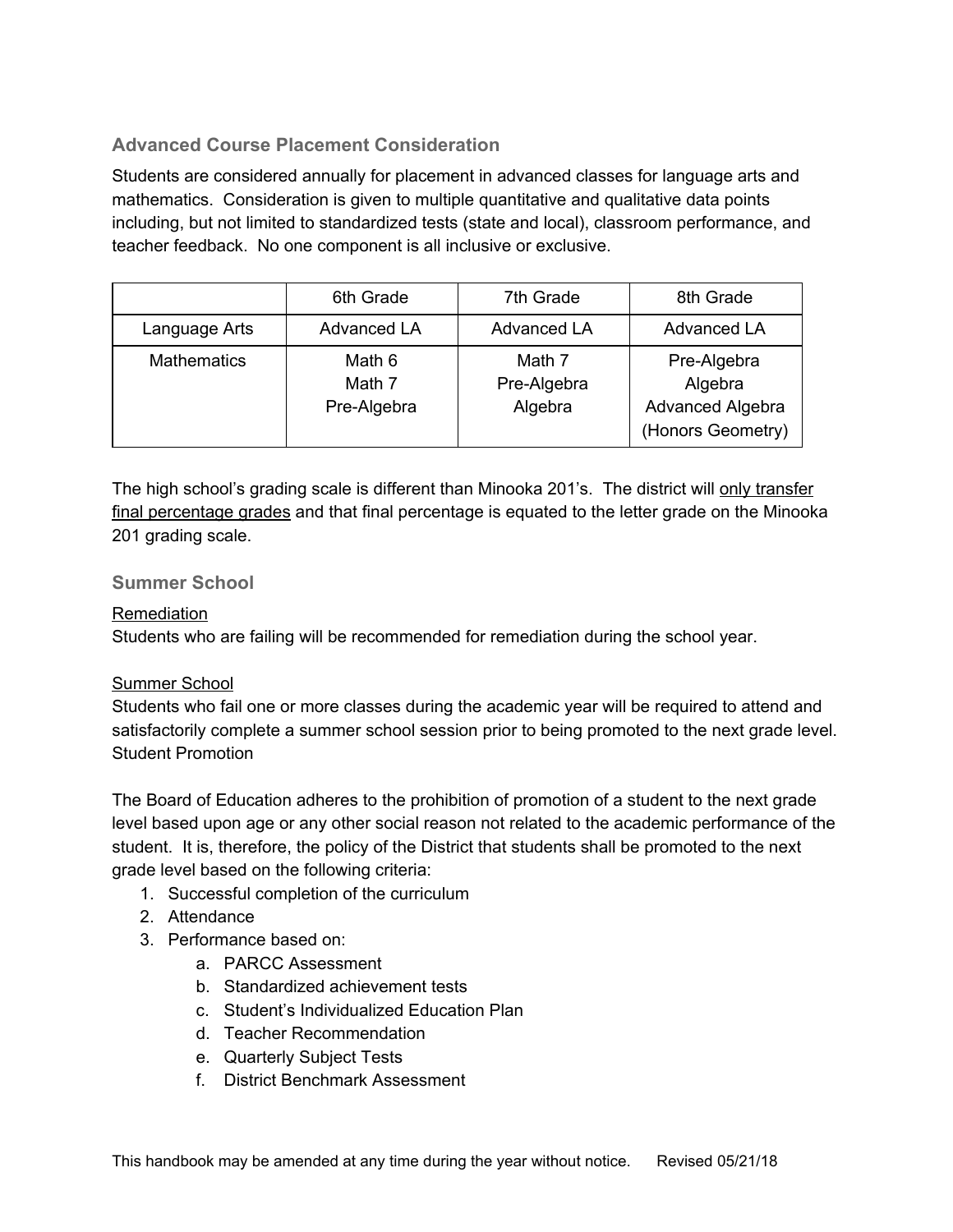Students shall not be promoted for purely social reasons not related to the academic performance of the students. If a student has not qualified for promotion to the next grade level, the District shall provide that student with an individual remediation plan and accompanying services. These services may include a summer bridge program of not less than 90 hours, an extended school day, special homework, tutorial sessions, increased or concentrated instructional time, modified instructional materials, other modifications in the instructional program, reduced class size, or retention. The superintendent may establish rules and regulations to implement this policy.

#### <span id="page-39-0"></span>**Accelerated Programs**

All students of Minooka CCSD 201 are screened for potential placement in available accelerated classes.

The District currently provides accelerated classes in math for grades four through eight. The district also provides accelerated classes in Language Arts/Literature for grades four through eight as well.

In the primary grades, student records and teacher recommendations are reviewed for possible acceleration in reading and math.

### <span id="page-39-1"></span>**Physical Education**

At the intermediate and junior high school, sixth through eighth grade students will wear P.E. uniforms and their own gym shoes. No jewelry is allowed. (Exception: new piercings will be allowed for 6 weeks but must be covered). Intermediate and junior high, sixth through eighth grade students, are issued P.E. locks and lockers.

Showers are available, but not mandatory, for student use at each school. Students are responsible for supplying their own towels.

The District's Physical Education curriculum offers a variety of physical fitness activities.

#### <span id="page-39-2"></span>**Exemption From Physical Education Requirement**

In order to be excused from participation in physical education, a student must present an appropriate excuse from his or her parent/guardian or from a person licensed under the Medical Practice Act. The excuse may be based on medical or religious prohibitions. An excuse because of medical reasons must include a signed statement from a person licensed under the Medical Practice Act that corroborates the medical reason for the request. An excuse based on religious reasons must include a signed statement from a member of the clergy that corroborates the religious reason for the request.

A student in grades 7-8 may submit a written request to the building principal requesting to be excused from physical education courses because of the student's ongoing participation in an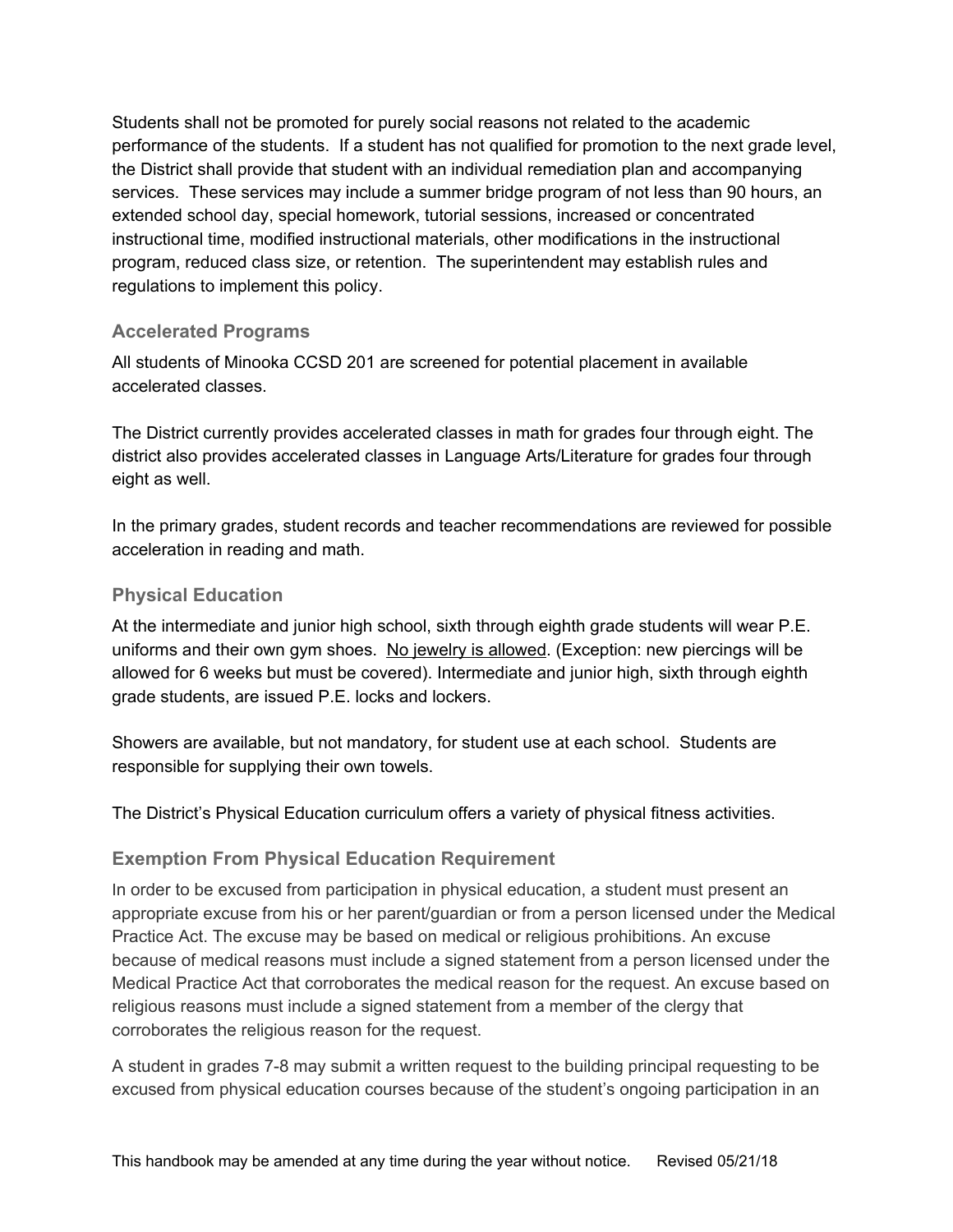interscholastic or extracurricular athletic program. The building principal will evaluate requests on a case-by-case basis.

A student who is eligible for special education may be excused from physical education courses in either of the following situations:

- 1. He or she (a) is in grades 3-12, (b) his or her IEP requires that special education support and services be provided during physical education time, and (c) the parent/guardian agrees or the IEP team makes the determination; or
- 2. He or she (a) has an IEP, (b) is participating in an adaptive athletic program outside of the school setting, and (c) the parent/guardian documents the student's participation as required by the Superintendent or designee.

A student requiring adapted physical education will receive that service in accordance with the student's Individualized Education Program.

Special activities in physical education will be provided for a student whose physical or emotional condition, as determined by a person licensed under the Medical Practices Act, prevents his or her participation in the physical education course.

State law prohibits the School District from honoring parental excuses based upon a student's participation in athletic training, activities, or competitions conducted outside the auspices of the School District.

#### <span id="page-40-0"></span>**Sex Education Instruction**

Students will not be required to take or participate in any class or course in comprehensive sex education if his or her parent or guardian submits a written objection. The parent or guardian's decision will not be the reason for any student discipline, including suspension or expulsion. Nothing in this Section prohibits instruction in sanitation, hygiene or traditional courses in biology.

Parents or guardians may examine the instructional materials to be used in any district sex education class or course.

#### <span id="page-40-1"></span>**Authorization for Internet Access**

Each student and his or her parent(s)/guardian must sign the Authorization for Internet Access before being granted use. The failure of any student to follow the terms of the Authorization for Internet Access, or all of Board Policy 6:235, will result in the loss of privileges, disciplinary action, and/or appropriate legal action.

The District's computer network is part of the educational curriculum and is not intended to be used as a public forum for general use. Access to the computer network is a privilege, not a right. The Board of Education has a duty to insure that the manner in which the computer network is used does not conflict with the basic educational mission of the District. Use of the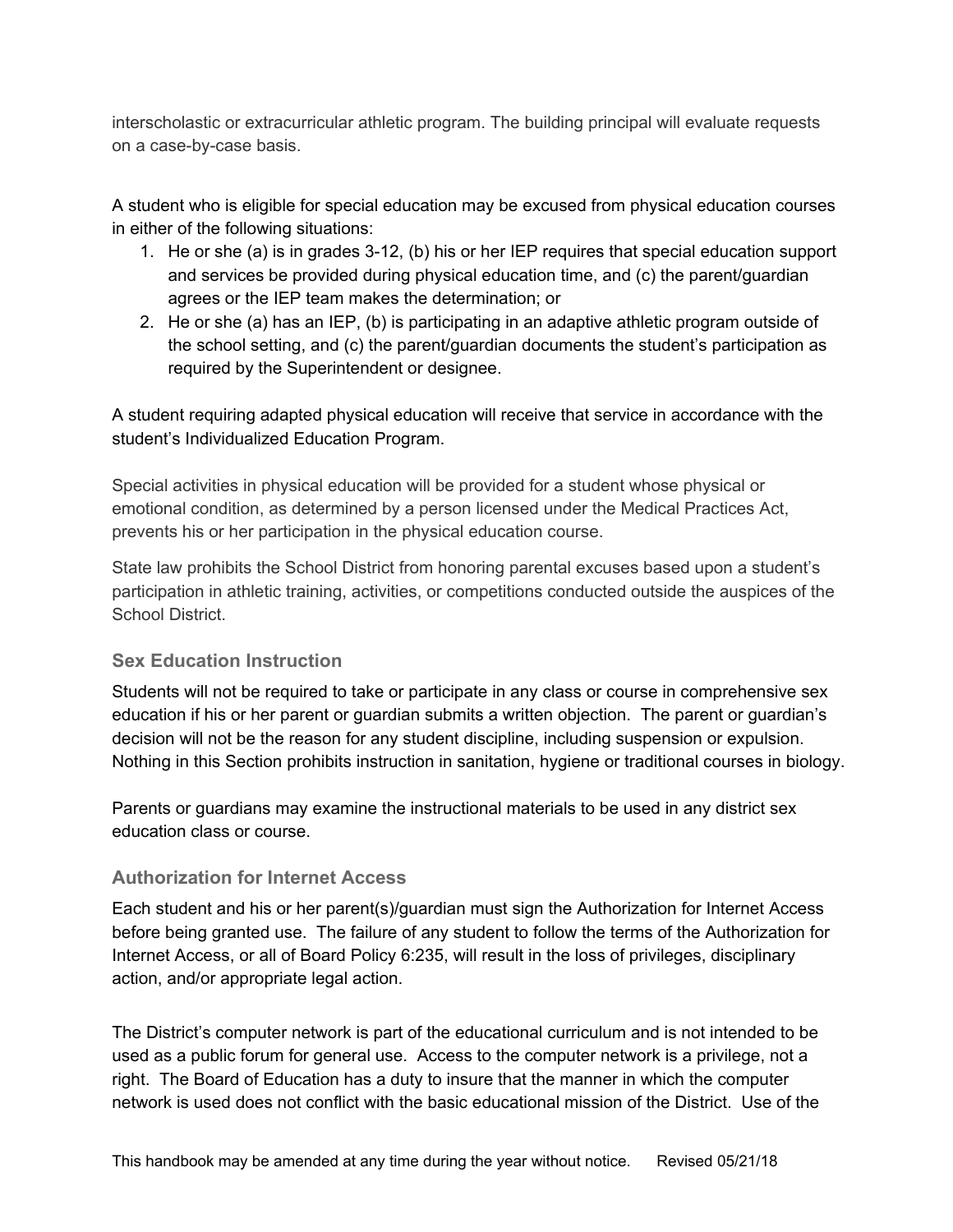District's computer network may be restricted in light of the maturity level of students involved and the special characteristics of the school environment. Therefore, the District shall not permit use of the computer network which: (a) disrupts the proper and orderly operation and discipline of schools in the District; (b) threatens the integrity or efficient operation of the District's computer network; (c) violates the rights of others; (d) is socially inappropriate or inappropriate for a student's age or maturity level; (e) is primarily intended as an immediate solicitation of funds; (f) is illegal or for illegal purposes of any kind; or (g) constitutes gross disobedience or misconduct. The District shall also implement technology protection measures consistent with the Children's Internet Protection Act and its implementing regulations.

Any electronic communications or files created on, stored on, or sent to, from, or via the computer network are the property of the District. Consequently, users do not have any expectation of privacy with respect to such messages and files. Users should remember that such messages and files can be recovered from the computer network's back-up system even after they have been deleted from a user's individual account.

The Superintendent, Building Principals, and/or their designees may access and review such messages and files when necessary to maintain the integrity and efficient operation of the computer network; to monitor compliance with the Policy, these Rules and Regulations, and all other rules, regulations, or other terms or conditions of computer network access promulgated by the Superintendent or Building Principals; and to further all other educational, safety and pedagogical concerns of the District. The District also reserves the right to intercept, access, and disclose to appropriate authorities all information created with, sent to, received by, or stored on the computer network at any time, with or without user notice. Use of the District's computer network to create, store, send, receive, view, or access any electronic communication or other file constitutes consent by the user for the District to access and review such files consistent with this paragraph.

The District reserves the right to participate and cooperate fully in any investigation requested or undertaken by either law enforcement authorities or a party alleging to have been harmed by the use of the District computer network. Evidence of illegal activity may be reported or turned over to appropriate authorities.

#### <span id="page-41-0"></span>**Access to Student Social Networking Passwords & Websites**

School officials may conduct an investigation or require a student to cooperate in an investigation if there is specific information about activity on the student's account on a social networking website that violates a school disciplinary rule or policy. In the course of an investigation, the student may be required to share the content that is reported in order to allow school officials to make a factual determination.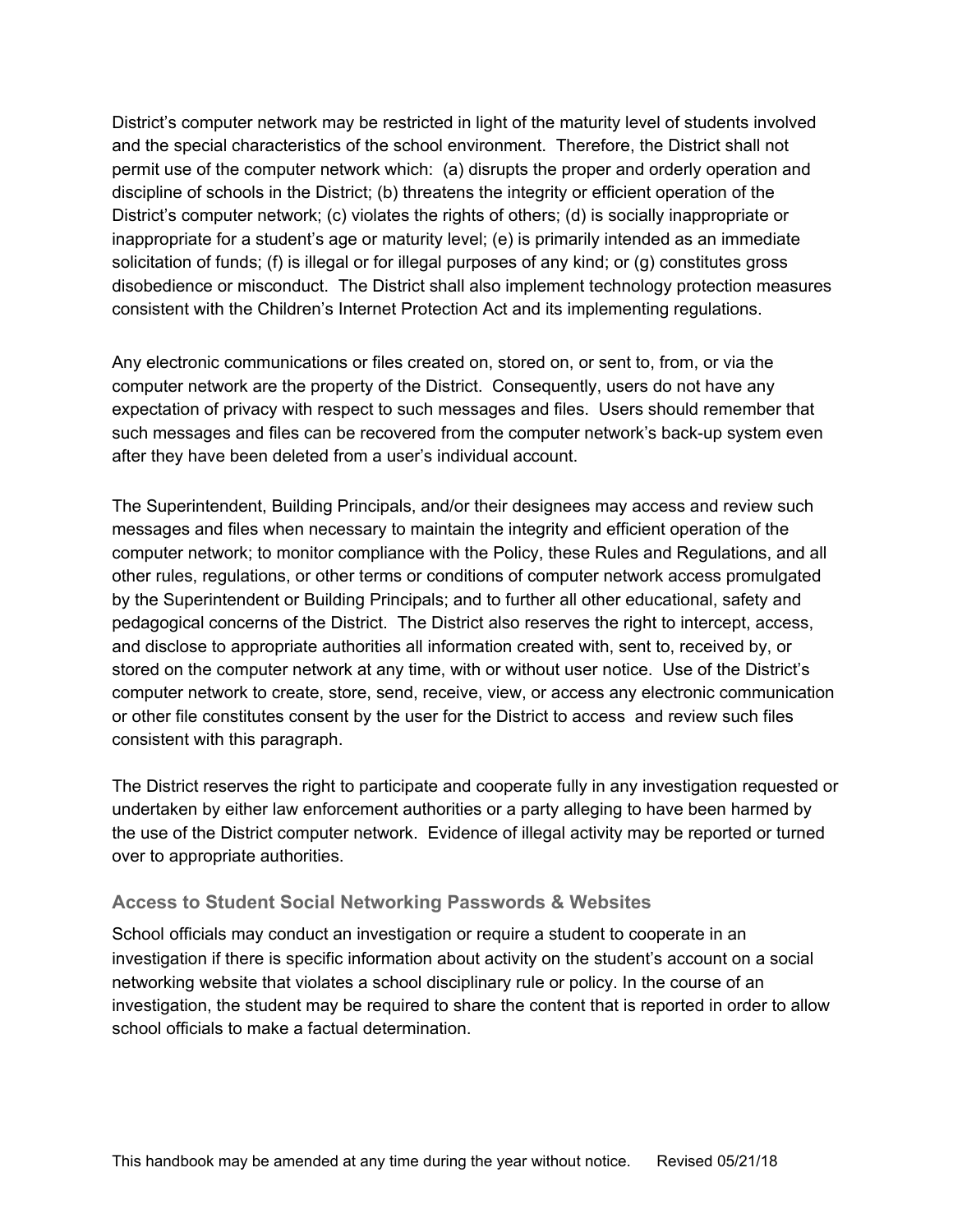# <span id="page-42-0"></span>**NONDISCRIMINATION POLICIES AND GRIEVANCE PROCEDURE**

#### <span id="page-42-1"></span>**Equal Educational Opportunities**

Equal educational and extracurricular opportunities shall be available for all students without regard to race, color, national origin, immigration status, sex, sexual orientation, religious beliefs, physical and mental handicap or disability, status as homeless, or actual or potential marital or parental status, including pregnancy. Further, the District will not knowingly enter into agreements with any entity or any individual that discriminates against students on the basis of sex or any other protected status, except that the District remains viewpoint neutral when granting access to school facilities under its policies and procedures. Any student may file a discrimination grievance by using the Uniform Grievance Procedure (Board Policy 2:260) or, in the case of sex discrimination, the Sex Equity grievance procedure.

The District complies with federal and state law by taking steps to ensure that homeless students are not segregated or stigmatized.

#### <span id="page-42-2"></span>**Sex Equity Policy and Grievance Procedure (Board Policy 7:10)**

No student shall, on the basis of sex, be denied equal access to programs, activities, services, or benefits or be limited in the exercise of any right, privilege, advantage, or denied access to educational and extracurricular programs and activities.

Upon adoption of this Policy and at least once every four years thereafter, the Board shall evaluate its policies and practices to identify any sex discrimination. The evaluation shall include an examination of course enrollment data to identify any instances of disproportionate enrollment on the basis of sex. If the evaluation identifies any sex discrimination, the Board shall develop a written sex equity plan which modifies any policy or practice as necessary to conform to the District's responsibilities under this Policy and which contains remedial steps to eliminate the effects of the discrimination. The Superintendent shall provide in-service training for implementing such sex equity plan to School District administrators, certificated and non-certificated personnel as needed.

Any student may file a sex equity complaint by using the Uniform Grievance Procedure. For information regarding timelines and procedures for sex equity complaints, please contact one of the complaint managers at the numbers:

The District's complaint managers are:

| Dr. Joshua Ruland       | 815-467-3127 |
|-------------------------|--------------|
| Dr. Kathleen Cheshareck | 815-290-7400 |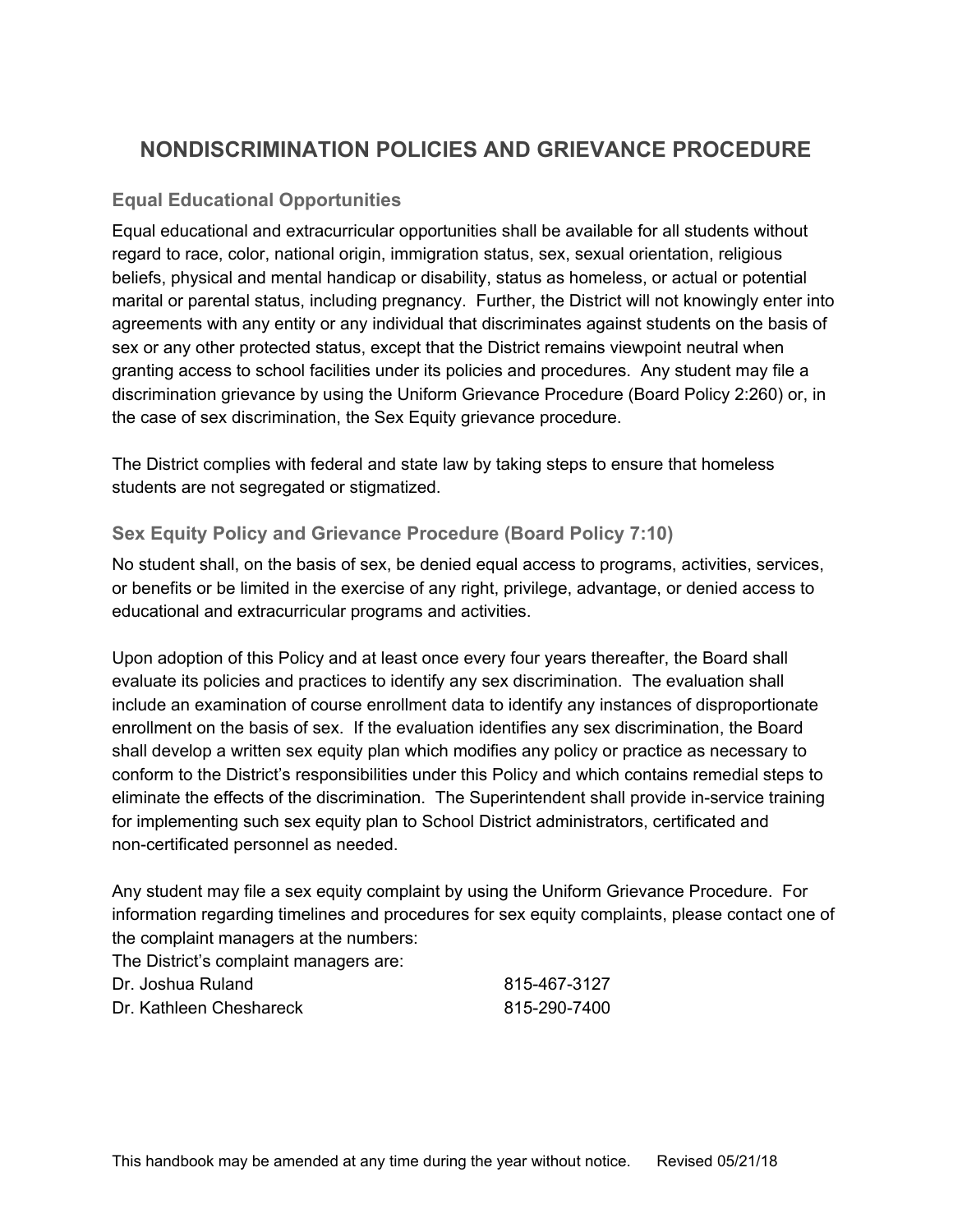### <span id="page-43-0"></span>**Sexual Harassment Prohibited (Board Policy 7:20)**

It is illegal and against Board of Education policy for any employee, student or other person, male or female, to sexually harass an employee or student while that employee or student is on school property or engaging in school activities or school business, or as a result of the employment or educational relationship.

Sexual harassment of students is prohibited. A person engages in sexual harassment whenever he or she makes sexual advances, requests sexual favors, and/or engages in other verbal or physical conduct, including sexual violence, of a sexual or sex-based nature, imposed on the basis of sex, that:

- 1. Denies or limits the provision of educational aid, benefits, services, or treatment; or that makes such conduct a condition of a student's academic status; or
- 2. Has the purpose or effect of:
	- a. Substantially interfering with a student's educational environment;
	- b. Creating an intimidating, hostile, or offensive educational environment;
	- c. Depriving a student of educational aid, benefits, services, or treatment; or
	- d. Making submission to or rejection of such conduct the basis for academic decisions affecting a student.

The terms *intimidating*, *hostile*, and *offensive* include conduct that has the effect of humiliation, embarrassment, or discomfort. Examples of sexual harassment include touching, crude jokes or pictures, discussions of sexual experiences, teasing related to sexual characteristics, and spreading rumors related to a person's alleged sexual activities. The term *sexual violence* includes a number of different acts. Examples of sexual violence include, but are not limited to, rape, sexual assault, sexual battery, sexual abuse, and sexual coercion.

A student engaging in sexual harassment will be subject to discipline, up to and including expulsion. Other individuals engaging in sexual harassment of employees or students may be excluded from school property and/or school activities.

The initiation of a complaint of sexual harassment will not adversely affect the terms and conditions of the complainant's academic status in the District. Moreover, any student may file a sexual harassment grievance by using the Uniform Grievance Procedure.

#### <span id="page-43-1"></span>**Teen Dating Violence Prohibited (7:185)**

Engaging in teen dating violence that takes place at school, on school property, at school-sponsored activities, or in vehicles used for school-provided transportation is prohibited. For purposes of this policy, the term *teen dating violence* occurs whenever a student who is 13 to 19 years of age uses or threatens to use physical, mental, or emotional abuse to control an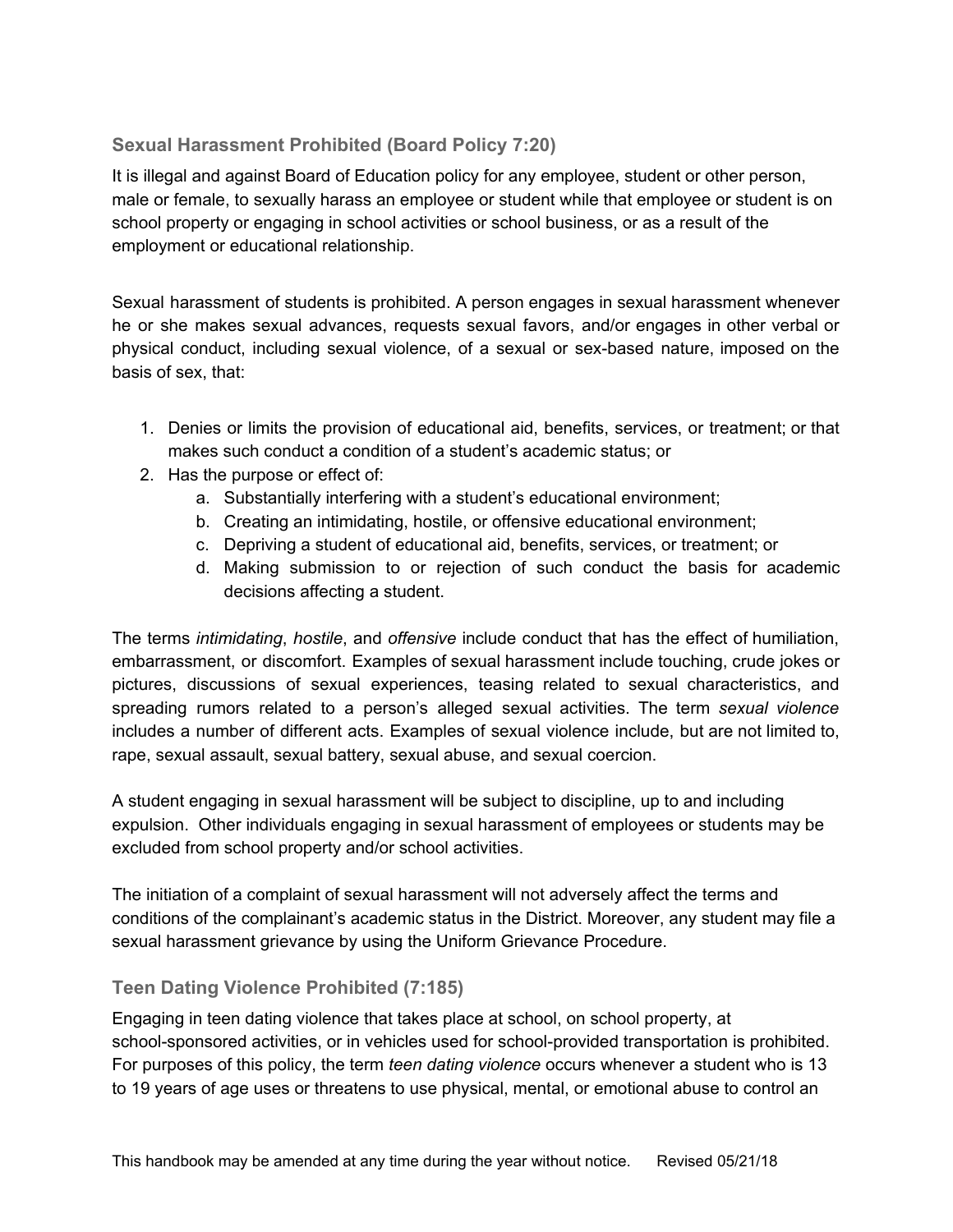individual in the dating relationship; or uses or threatens to use sexual violence in the dating relationship.

#### Making a Complaint; Enforcement

Students are encouraged to report claims or incidents of sexual harassment, teen dating violence or any other prohibited conduct to the nondiscrimination coordinator, building principal, assistant building principal, dean of students, or a complaint manager. A student may choose to report to a person of the student's same sex. Complaints will be kept confidential to the extent possible given the need to investigate. Students who make good faith complaints will not be disciplined.

The District's complaint managers are:

| Dr. Joshua Ruland       | 815-467-3127 |
|-------------------------|--------------|
| Dr. Kathleen Cheshareck | 815-290-7400 |

Any person making a knowingly false accusation regarding prohibited conduct will likewise be subject to discipline.

#### <span id="page-44-0"></span>**Prevention of and Response to Bullying, Intimidation, and Harassment**

Bullying, intimidation, and harassment diminish a student's ability to learn and a school's ability to educate. Preventing students from engaging in these disruptive behaviors and providing all students equal access to a safe, non-hostile learning environment are important school goals. Bullying on the basis of actual or perceived race, color, national origin, immigration status, military status, unfavorable discharge status from the military service, sex, sexual orientation, gender identity, gender-related identity or expression, ancestry, age, religion, physical or mental disability, order of protection status, status of being homeless, or actual or potential marital or parental status, including pregnancy, association with a person or group with one or more of the aforementioned actual or perceived characteristics, or any other distinguishing characteristic is prohibited in each of the following situations:

- 1. During any school-sponsored education program or activity.
- 2. While in school, on school property, on school buses or other school vehicles, at designated school bus stops waiting for the school bus, or at school-sponsored or school-sanctioned events or activities.
- 3. Through the transmission of information from a school computer, a school computer network, or other similar electronic school equipment.
- 4. Through the transmission of information from a computer that is accessed at a non-school-related location, activity, function, or program or from the use of technology or an electronic device that is not owned, leased, or used by the school district or school if the bullying causes a substantial disruption to the educational process or orderly operation of a school.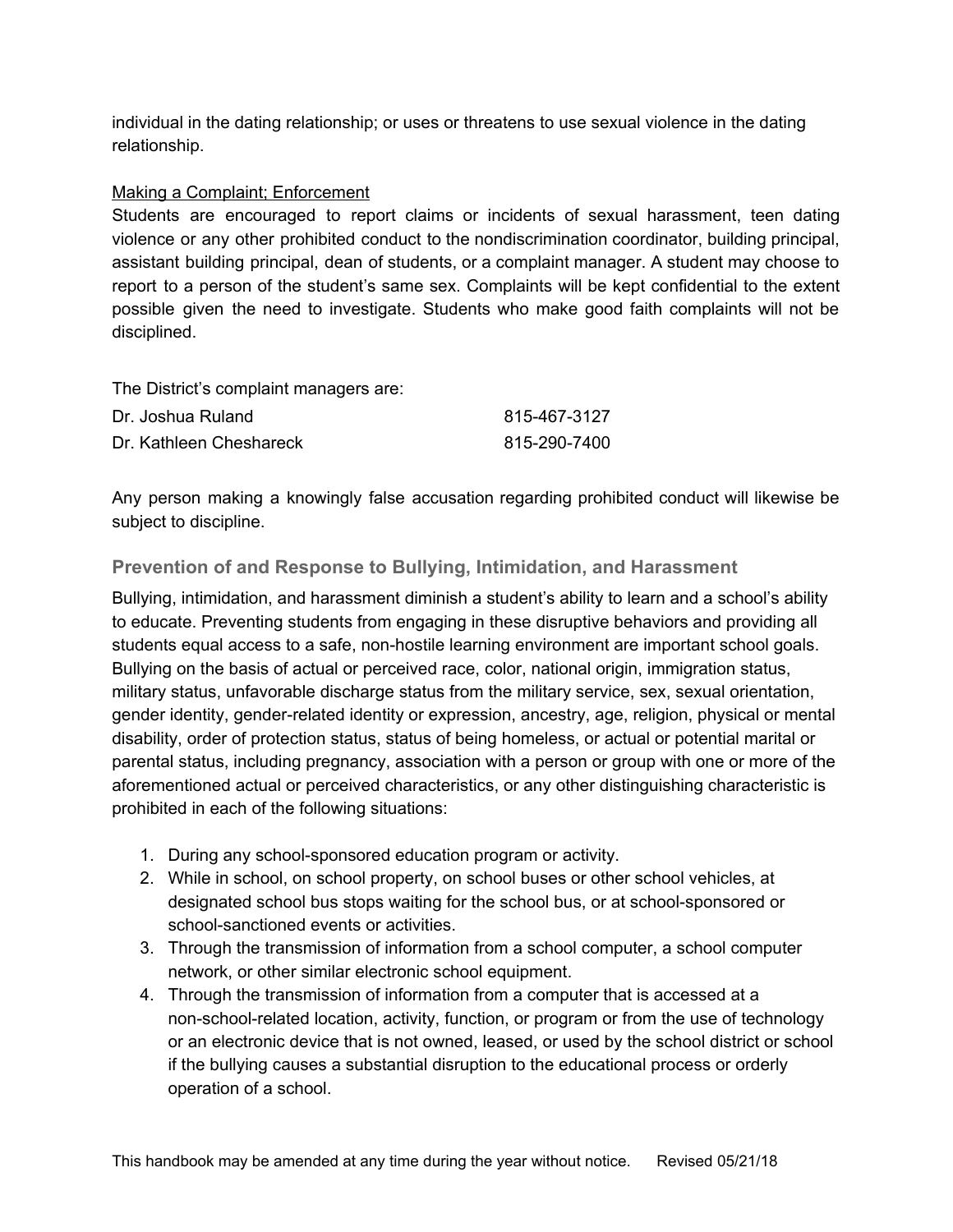*Bullying* includes cyber-bullying (bullying through the use of technology or any electronic communication) and means any severe or pervasive physical or verbal act or conduct, including communications made in writing or electronically, repeatedly and over time directed toward a student or students that has or can be reasonably predicted to have the effect of one or more of the following:

- 1. Placing the student or students in reasonable fear of harm to the student's or students' person or property;
- 2. Causing a substantially detrimental effect on the student's or students' physical or mental health;
- 3. Substantially interfering with the student's or students' academic performance; or
- 4. Substantially interfering with the student's or students' ability to participate in or benefit from the services, activities, or privileges provided by a school.

Examples of prohibited conduct include name-calling, using derogatory slurs, stalking, sexual violence, causing psychological harm, threatening or causing physical harm, threatened or actual destruction of property, or wearing or possessing items depicting or implying hatred or prejudice of one of the characteristics stated above.

Students are encouraged to immediately report bullying. A report may be made orally or in writing to the district complaint manager or any staff member with whom the student is comfortable speaking. All school staff members are available for help with a bully or to make a report about bullying. Anyone, including staff members and parents/guardians, who has information about actual or threatened bullying is encouraged to report it to the district complaint manager or any staff member. Anonymous reports are also accepted by phone call or in writing.

The District's complaint managers are:

| Dr. Joshua Ruland       | 815-467-3127 |
|-------------------------|--------------|
| Dr. Kathleen Cheshareck | 815-290-7400 |

A reprisal or retaliation against any person who reports an act of bullying is prohibited. A student's act of reprisal or retaliation will be treated as bullying for purposes of determining any consequences or other appropriate remedial actions.

A student will not be punished for reporting bullying or supplying information, even if the school's investigation concludes that no bullying occurred. However, knowingly making a false accusation or providing knowingly false information will be treated as bullying for purposes of determining any consequences or other appropriate remedial actions.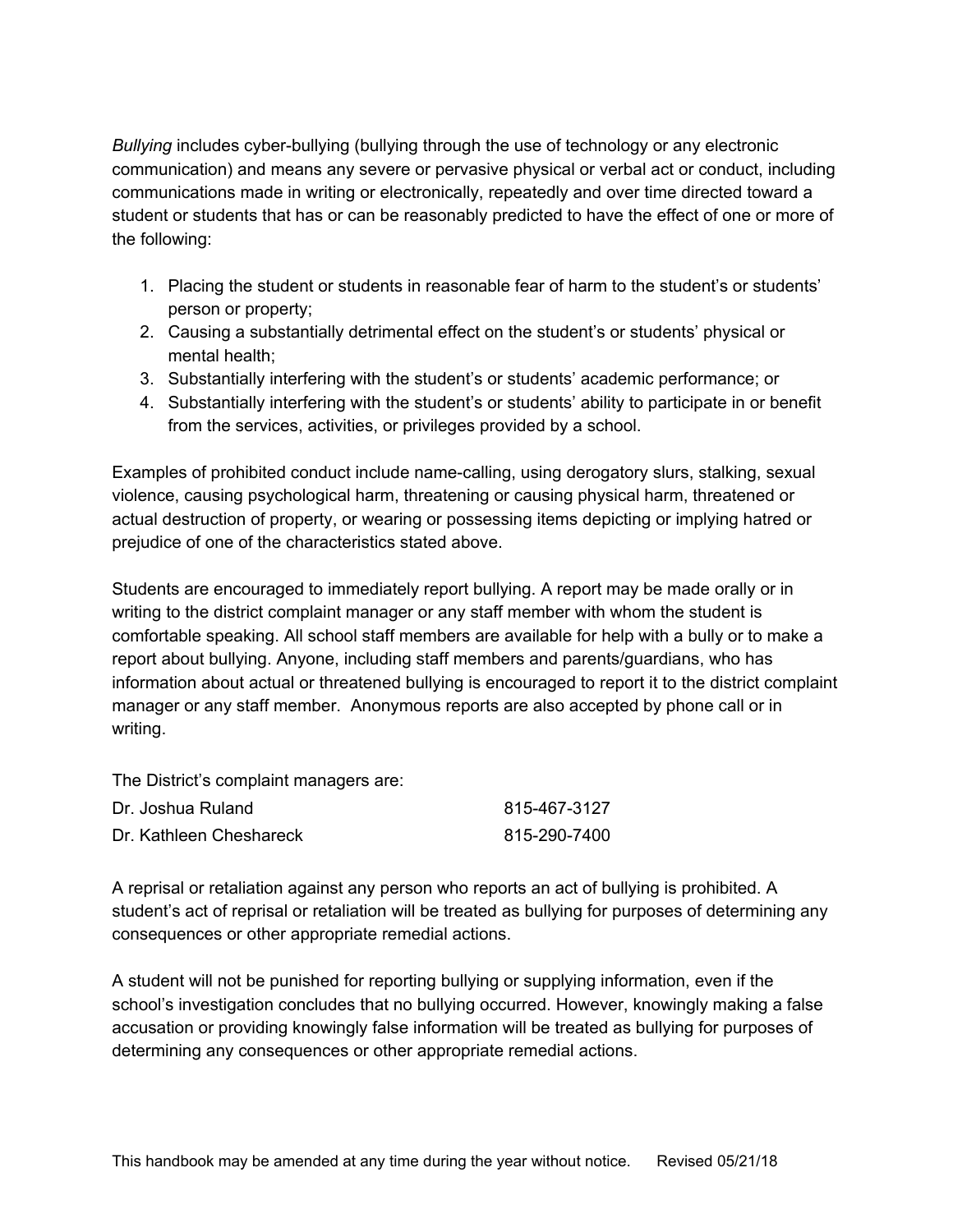### <span id="page-46-0"></span>**Uniform Grievance Procedure (Board Policy 2:260)**

Students or their parents, employees or community members may file a complaint in accordance with this grievance procedure, if they believe that the Board of Education, its employees or agents has violated their rights guaranteed by the state or federal constitution, state or federal statutes or Board Policy.

Claims to be reviewed under this Policy include, but are not limited to, those arising under the following:

- 1. Title II of the Americans with Disabilities Act;
- 2. Title IX of the Education Amendments of 1972;
- 3. Section 504 of the Rehabilitation Act of 1973;
- 4. Claims of sexual harassment under the Illinois Human Rights Act;
- 5. Title VII of the Civil Rights Act of 1964.

The Board of Education will endeavor to respond to and resolve complaints without the need to resort to this grievance procedure and, if a complaint is filed, to address the complaint promptly and equitably. The right of an individual to prompt and equitable resolution of a complaint shall not be impaired by the individual's pursuit of other remedies. Use of this grievance procedure is not a prerequisite to the pursuit of other remedies. However, use of this grievance procedure does not extend any filing deadline related to the pursuit of other remedies.

For information regarding timelines for filing, investigating, and decisions grievances related to Uniform Grievance Policy 2:260 please contact one of the complaint managers at the numbers:

The District's complaint managers are:

| Dr. Joshua Ruland       | 815-467-3127 |
|-------------------------|--------------|
| Dr. Kathleen Cheshareck | 815-290-7400 |

#### <span id="page-46-1"></span>**USDA Nondiscrimination Statement**

In accordance with Federal civil rights law and U.S. Department of Agriculture (USDA) civil rights regulations and policies, the USDA, its Agencies, offices, and employees, and institutions participating in or administering USDA programs are prohibited from discriminating based on race, color, national origin, sex, religious creed, disability, age, political beliefs, or reprisal or retaliation for prior civil rights activity in any program or activity conducted or funded by USDA.

Persons with disabilities who require alternative means of communication for program information (e.g. Braille, large print, audiotape, American Sign Language, etc.), should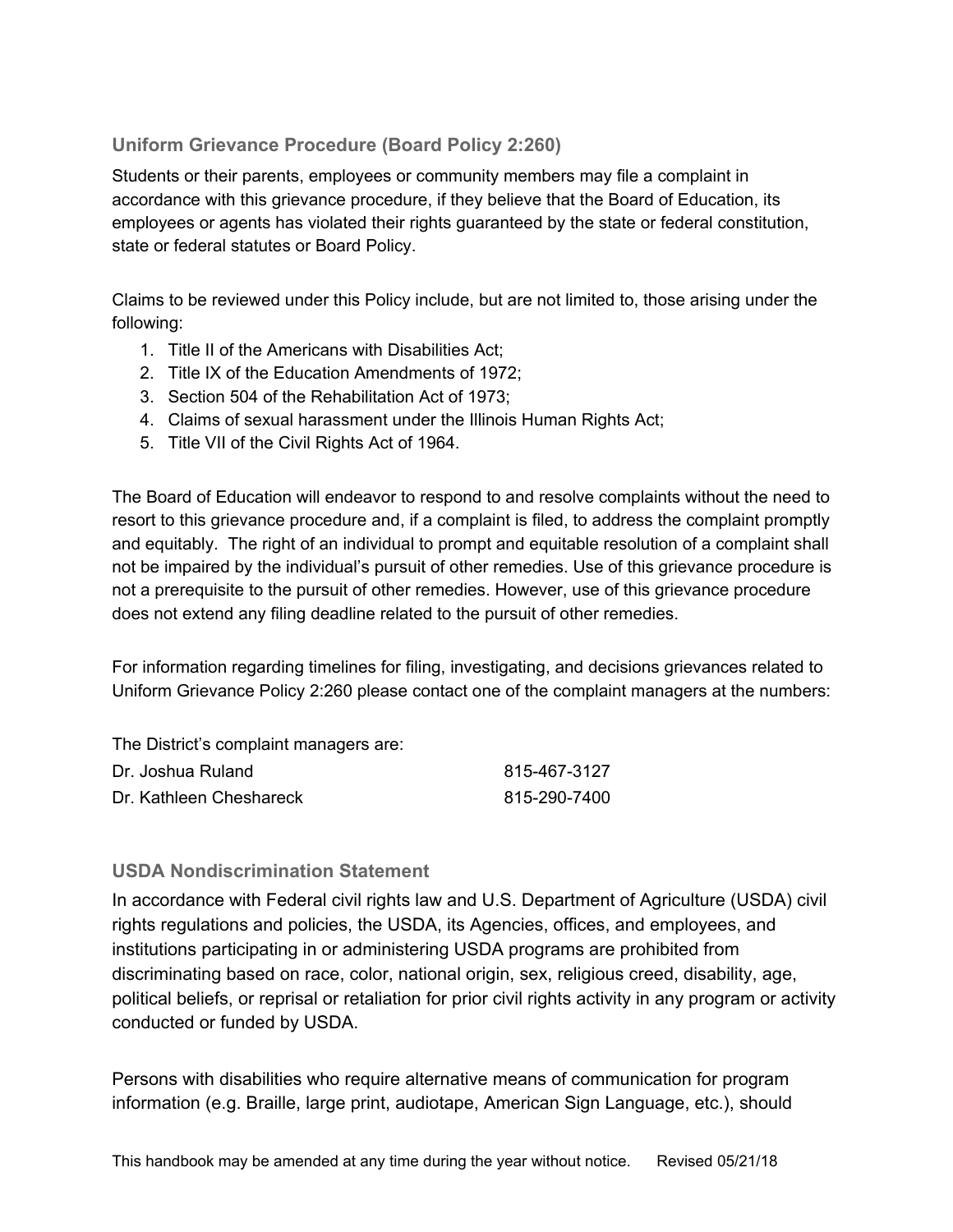contact the Agency (State or local) where they applied for benefits. Individuals who are deaf, hard of hearing or have speech disabilities may contact USDA through the Federal Relay Service at (800) 877-8339. Additionally, program information may be made available in languages other than English.

To file a program complaint of discrimination, complete the [U](http://www.ocio.usda.gov/sites/default/files/docs/2012/Complain_combined_6_8_12.pdf)SDA Program [Discrimination](http://www.ocio.usda.gov/sites/default/files/docs/2012/Complain_combined_6_8_12.pdf) [Complaint](http://www.ocio.usda.gov/sites/default/files/docs/2012/Complain_combined_6_8_12.pdf) Form, (AD-3027) found online at:

[http://www.ascr.usda.gov/complaint\\_filing\\_cust.html](http://www.ascr.usda.gov/complaint_filing_cust.html), and at any USDA office, or write a letter addressed to USDA and provide in the letter all of the information requested in the form. To request a copy of the complaint form, call (866) 632-9992. Submit your completed form or letter to USDA by:

- 1. mail: U.S. Department of Agriculture Office of the Assistant Secretary for Civil Rights 1400 Independence Avenue, SW Washington, D.C. 20250-9410;
- 2. fax: (202) 690-7442; or
- 3. email: program.intake@usda.gov.

<span id="page-47-0"></span>This institution is an equal opportunity provider.

# **GENERAL INFORMATION**

#### <span id="page-47-1"></span>**District Rules**

Students may bring radios, cameras, video games, CD players, cell phones, or any other electronic equipment to school except pocket pagers or similar electronic paging devices. Students at the intermediate and junior high schools are encouraged to not bring personal items to school. Minooka District #201 is not responsible for lost or stolen items. Electronic devices must be turned off and kept in the student's locker or book bag upon entry to the school and/or when getting on the bus unless otherwise approved. Infractions of this rule will result in confiscation of the items with them to be picked up by a parent in the Administration Office.

Bring your own Device (BYOD) Guidelines. The district has recently approved a BYOD guideline for all students in grades 5-8. This allows students to bring their own technology devices to school for use in the classroom. The items such as laptops, iPads, and netbooks with browsing capabilities are to be used for educational purposes. The device must have a screen size of not less than 7' diagonal, functional wireless (wifi) connectivity, an installation of the Chrome web browser, and an installation of Google Apps for education. Any operating system (OS)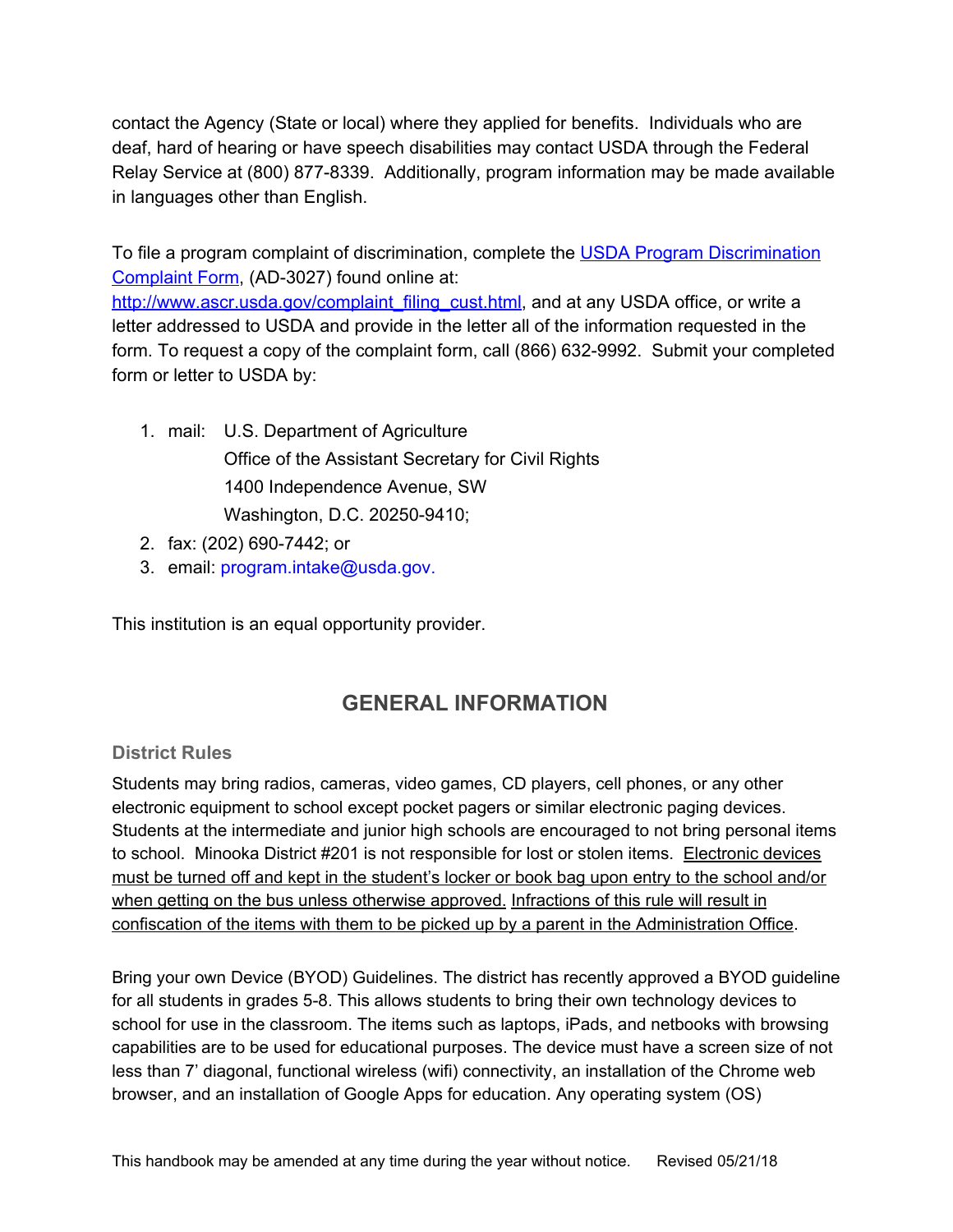compatible with these requirements is acceptable. Windows based devices will be required to have installed anti-virus software. Similar to other personally owned items, the district is not liable for the loss, damage, misuse, or theft of personally owned devices brought to school.

- 1. No animals, due to safety and health reasons, are to be brought to school except for "service animals" (e.g. guide dogs) as approved by the administration.
- 2. Students shall not trespass on their way to and from school.
- 3. No smoking or use of electronic cigarettes on school grounds
- 4. No food, candy, or drinks are allowed in the gymnasiums.
- 5. It is the responsibility of students to make arrangements for transportation home from after school activities.
- 6. Students are expected to behave in an orderly fashion, respect all District personnel and property, other students and adults, and not cause disruptions to the educational process.
- 7. All school rules are to be followed any time a student is at school sponsored activities, on a school bus, or going to or from school.
- 8. If a child voluntarily leaves a school activity, she/he will not be allowed to return. If a District employee asks a student to leave, the parent(s)/guardian of the student must be notified.
- 9. Students are expected to present an appearance that, in the judgment of the faculty/administration, does not disrupt the educational process or interfere with the maintenance of a positive teaching/learning climate or pose a possible threat. Dress and/or grooming which is not in accord with reasonable standards of health, safety, modesty, and decency will be considered inappropriate. The building administrator is the final authority for judging the appropriateness of a student's appearance.

The following items of clothing are not permitted: (This list is not all-inclusive).

- a. Fashion or materials, which exaggerate, emphasize, reveal, or call attention to anatomical details, or expose undergarments;
- b. Torn or cut articles of clothing;
- c. Sleeveless shirts, mesh shirts, or biker shorts;
- d. Skirts above the extended fingertips;
- e. Shorts above the extended fingertips;
- f. Messages on clothing by picture or word may not be lewd, obscene, drug/alcohol oriented, profane or gang related;
- g. Outer garments (i.e., coats, hats, scarves) cannot be worn during the school day.
- 10. Students' coats, book bags, and backpacks must be left in the student's locker.
- 11. Students must be attendance three full instructional periods per day (for elementary schools the equivalent of 150 instructional minutes) to participate in that day's extracurricular activities.
- 12. The respective building administrator must sanction all school parties, dances, etc.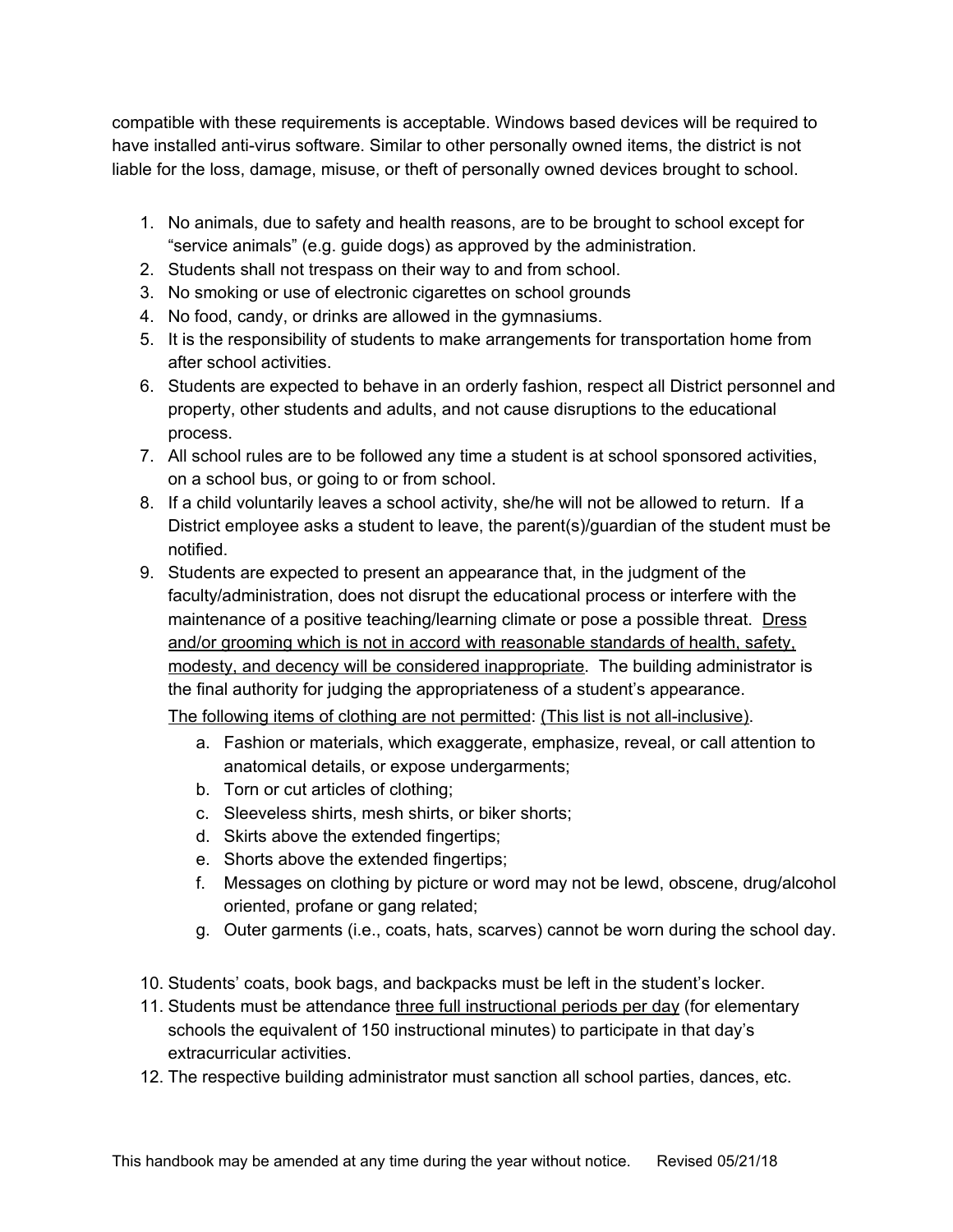- a. As per Health Department guidelines, no food made at home may be handed out to students. Food items must be individually wrapped by the manufacturer. Items must not contain or be processed in a plant with peanuts or tree nuts.
- b. No Halloween costumes allowed at the junior high school or intermediate school.
- c. Grades K-4 will have Halloween, Christmas, and Valentine's parties planned by homeroom teachers/room parents. PTO may coordinate and supply refreshments. Refreshments will be served during the party. Treat bag contents shall be non-consumable.
- d. All children's birthday treats in grades K-4, where parents/guardians provide food, must be approved by the school nurse in order to be distributed immediately preceding dismissal from school. Each parent must sign a consent form, in addition to nurse approval, if treats are eaten during the school day. The classroom teacher, nurse, building administrator, and when applicable parents/guardians shall approve birthday treats at least three days prior to distribution and/or consumption.
- e. As per Health Department guidelines, no food made at home may be handed out to students. Food items must be individually wrapped from the manufacturer and must not contain or be processed in a plant with peanuts or tree nuts.
- f. No other parties are sanctioned for Grades K-8 during the school year nor is it the school's policy to provide addresses nor hand out invitations in class for students' birthday parties or other social functions.
- g. Party invitations or gifts for classmates should not be brought to school to be distributed.
- h. Classroom treats brought to recognize a student's birthday must follow the appropriate procedure for approval and must be offered to all students in the class.

A form for bringing treats to the school must be filled out 3 days in advance and approved by the individual school principal or designee. The form may be obtained from any school office and is also online for your convenience.

#### <span id="page-49-0"></span>**School Visitations**

Visitors to the District's schools are welcome. All visitors including scheduled speakers, parents, etc., are required to stop in the office and register before visiting any school building. An appointment is required. The District reserves the right to limit or reject visitations or appointments if such appointments are disruptive to the educational process. Failure to receive visitor status constitutes trespassing and may result in legal action, including referral to law enforcement authorities for applicable criminal penalties.

The District shall make time available for regularly scheduled, non-emergency school visitations by parents and guardians during both regular school hours and evening hours.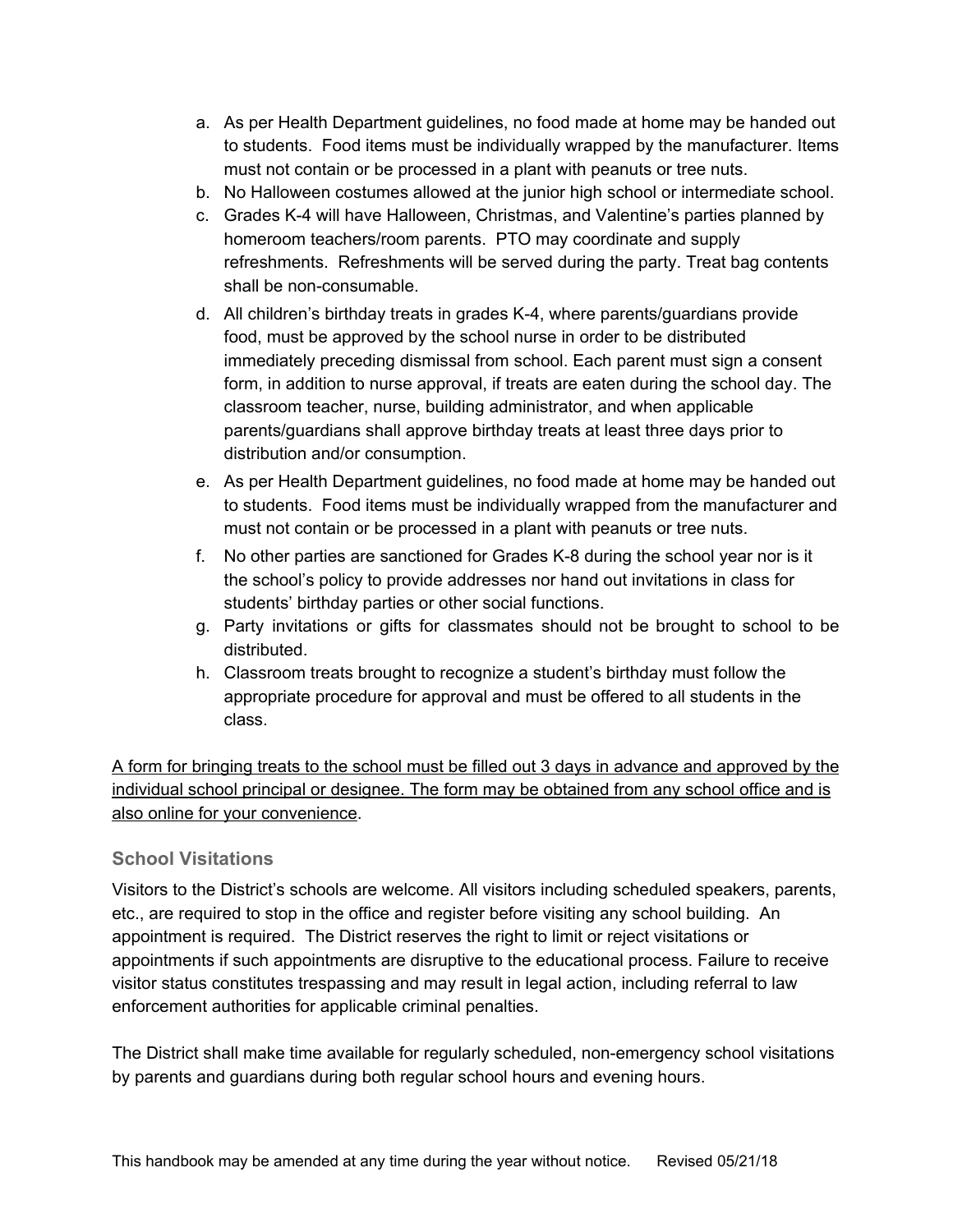### <span id="page-50-0"></span>**Confidential Communications**

School personnel do not have "privileged communication" rights in Illinois. In other words, communication between school personnel and students is not normally confidential in respect to parents and other school personnel. It is possible that confidentiality may exist in communications between students and mental health therapists employed by the District or its special education cooperative subject to the limitations of Illinois law.

#### <span id="page-50-1"></span>**School Awards and Recognition**

The district presents students with the following awards:

- 1. "Board of Education Awards" are presented annually at graduation to those students in eighth grade who have maintained a 3.90 cumulative grade point average or higher for their seventh and eighth grade years of schooling.
- 2. "Scholastic Awards" are presented at the end of the year. At the junior high those are: valedictorian of the class, the Bill Davidson Award, for the highest cumulative percentage grade point average. The salutatorian is for the student with the second highest cumulative percentage grade point average. The MEEA Award in honor of Jack Satorius is given to one eighth grade boy and girl. This award is based on achievement, effort, deportment, leadership, and school spirit.
- 3. Academic awards will be presented at the end of the second semester.
- 4. The "American Legion Award" is presented to one boy and one girl in the eighth grade based on their courage, honor, leadership, patriotism, scholarship, and service.
- 5. "Hugh Palmer Math Award" is presented to the top eighth grade boy and girl who excel in mathematics.
- 6. "Presidential Academic Excellence Award" this award is presented to all eighth grade students who have earned a cumulative GPA of 3.50 or higher out of a possible 4.00 at the end of the second quarter of the eighth grade year in addition to other criteria determined by the school.
- 7. "Band Awards" are presented at the end of the school year. The most outstanding musician award is given to one eighth grade student.

#### <span id="page-50-2"></span>**Parental Rights**

Parents/guardians have the right to request information regarding the professional qualifications of their student's classroom teachers. Upon request, the District will provide the following information: (a) whether the teacher has met State qualifications and licensing criteria for the grade levels and subject areas in which the teacher provides instruction; (b) whether the teacher is teaching under emergency or provisional status; (c) the baccalaureate degree major of the teacher and any other graduate certification or degree held by the teacher and the field of discipline of the certification or degree; and (d) whether the child is provided services by a paraprofessional and, if so, his/her qualifications.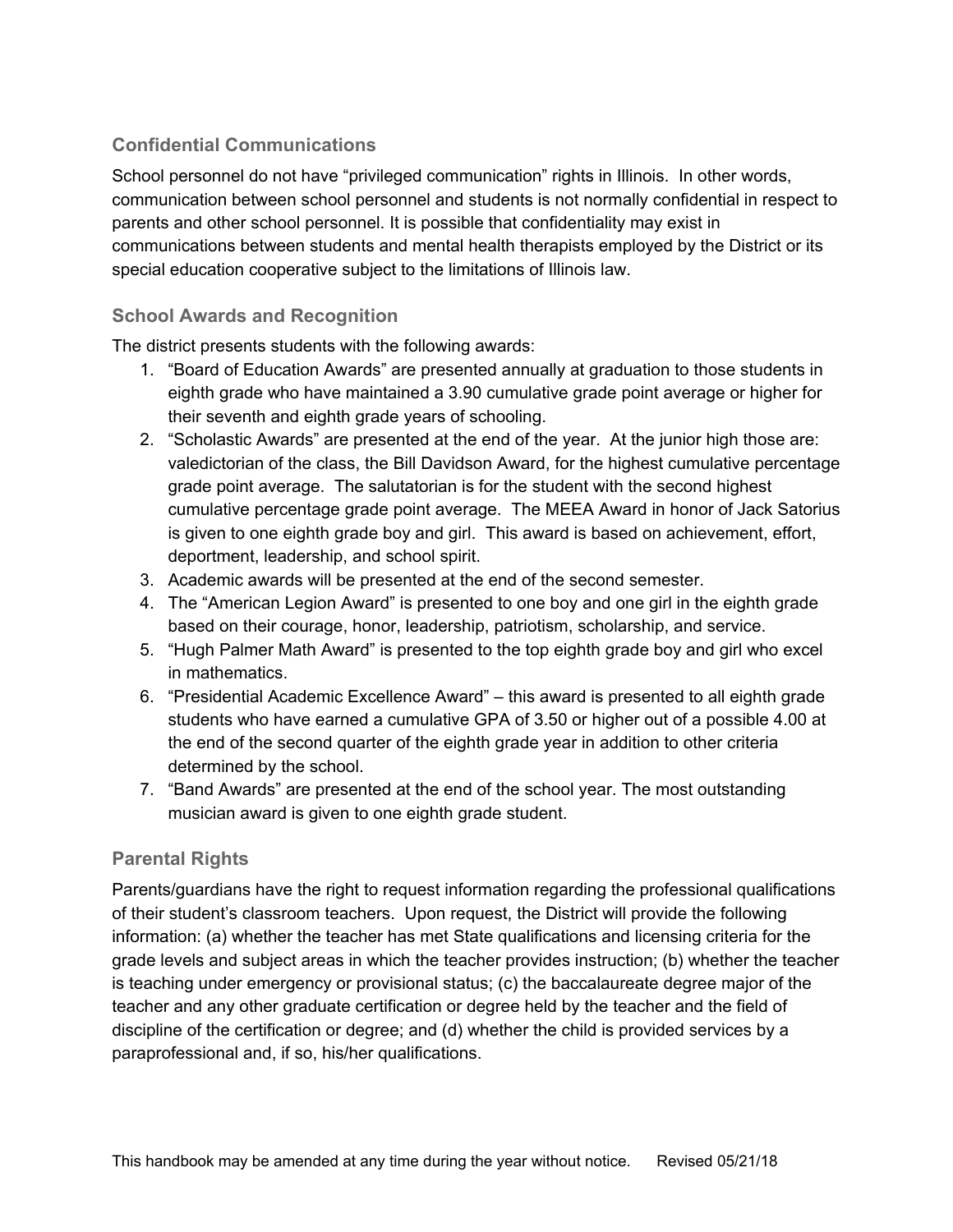The School District and/or each school has a parental involvement policy that is regularly distributed to all parents/guardians. Parents/guardians will be provided with timely notice of parent involvement activities and will receive a description and explanation of the school's curriculum, the forms or academic assessment used to measure student progress, and the proficiency level students are expected to meet. The Board has adopted and continues to use policies regarding student privacy, parental access to information, and administration of certain physical examinations to minors. Copies of those policies are available upon request.

#### <span id="page-51-0"></span>**Sex Offender & Violent Offender Community Notification Laws**

State law requires that all school districts provide parents/guardians with information about sex offenders and violent offenders against youth.

You may find the Illinois Sex Offender Registry on the Illinois State Police's website at: [http://www.isp.state.il.us/sor/.](http://www.isp.state.il.us/sor/)

You may find the Illinois Statewide Child Murderer and Violent Offender Against Youth Registry on the Illinois State Police's website at: <http://www.isp.state.il.us/cmvo/>.

#### <span id="page-51-1"></span>**Pesticide Registration**

School District #201 has an Integrated Pest Management (IPM) Policy which incorporates building maintenance, sanitation, physical barriers, and as a last resort, the most safe, effective means of pesticide. The district will make a public notification two days before an airborne pesticide application. In the event of an extreme emergency and pesticides must be used immediately, we will notify the community as soon as possible.

#### <span id="page-51-2"></span>**Suicide and Depression Awareness and Prevention (Board Policy 7:290)**

Youth suicide impacts the safety of the school environment. It also affects the school community, diminishing the ability of surviving students to learn and the school's ability to educate. Suicide and depression awareness and prevention are important goals of the school district.

The school district maintains student and parent resources on suicide and depression awareness and prevention. Much of this information, including a copy of school district's policy, is posted on the school district website. Information can also be obtained from the school office.

#### <span id="page-51-3"></span>**English Learners**

The school offers opportunities for resident English Learners to achieve at high levels in of academic subjects and to meet the same challenging State standards that all children are expected to meet.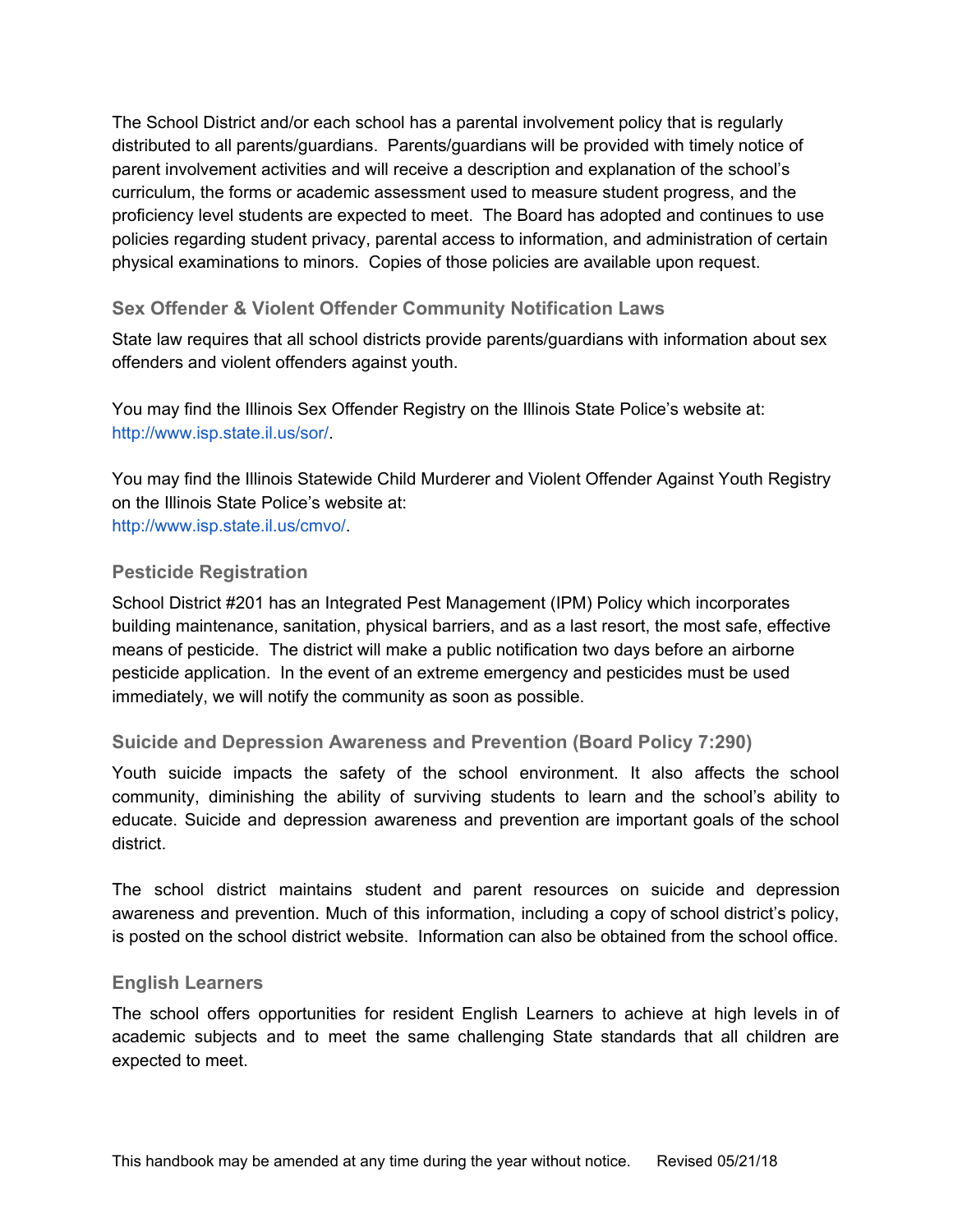Parents/guardians of English Learners will be informed how they can: (1) be involved in the education of their children, and (2) be active participants in assisting their children to attain English proficiency, achieve at high levels within a well-rounded education, and meet the challenging State academic standards expected of all students.

<span id="page-52-0"></span>For questions related to this program or to express input in the school's English Learners program, contact your building principal.

# **EXTRACURRICULAR ORGANIZATIONS AND ACTIVITIES**

The following extra-curricular clubs and Activities require a nonrefundable fee to be paid prior to student participation. Fees will be established annually by the Board of Education. Basketball Baseball Baseball Cross Country Volleyball Softball Track Track Wrestling Cheerleading **Soccer** 

Extracurricular activities offered by Minooka Community Consolidated School District #201 are an important part of a student's education. They are designed to enrich the educational experiences of students and have been created to encourage participation and promote positive self-esteem and individual growth for each child. Each student is encouraged to participate in one or more activities. All rules and regulations of Minooka CCSD #201 are in force at all extracurricular activities whether they are during the school day or during non-school time, at our school or when we are the guests of other schools.

#### <span id="page-52-1"></span>**Clubs and Activities**

Rebecca Caudill Reading Club - is an opportunity for readers to unite and share their enjoyment of books. Every year, there is a list of twenty titles that are selected from suggestions made by students around the state. After reading three of these titles, a student is invited to join. A favorite book is selected among the members as the school winner, and new recommendations for the book list are taken. All students at the junior high are invited to participate.

Student Council - The student council is made up sixth, seventh, and eighth grade students who are elected by the student body of each grade level in the first nine weeks of the school year. Some of the activities students participate in are: fundraisers for charity, plan dances, plan the talent show, work at concessions, plan student assemblies, and act as liaison between students and staff.

Math Club- Math Club is available to all sixth, seventh, and eighth grade students. Practices are held before school, during lunchtime and after school. Math club meets from November through May of the school year. Students participate in IESA competitions.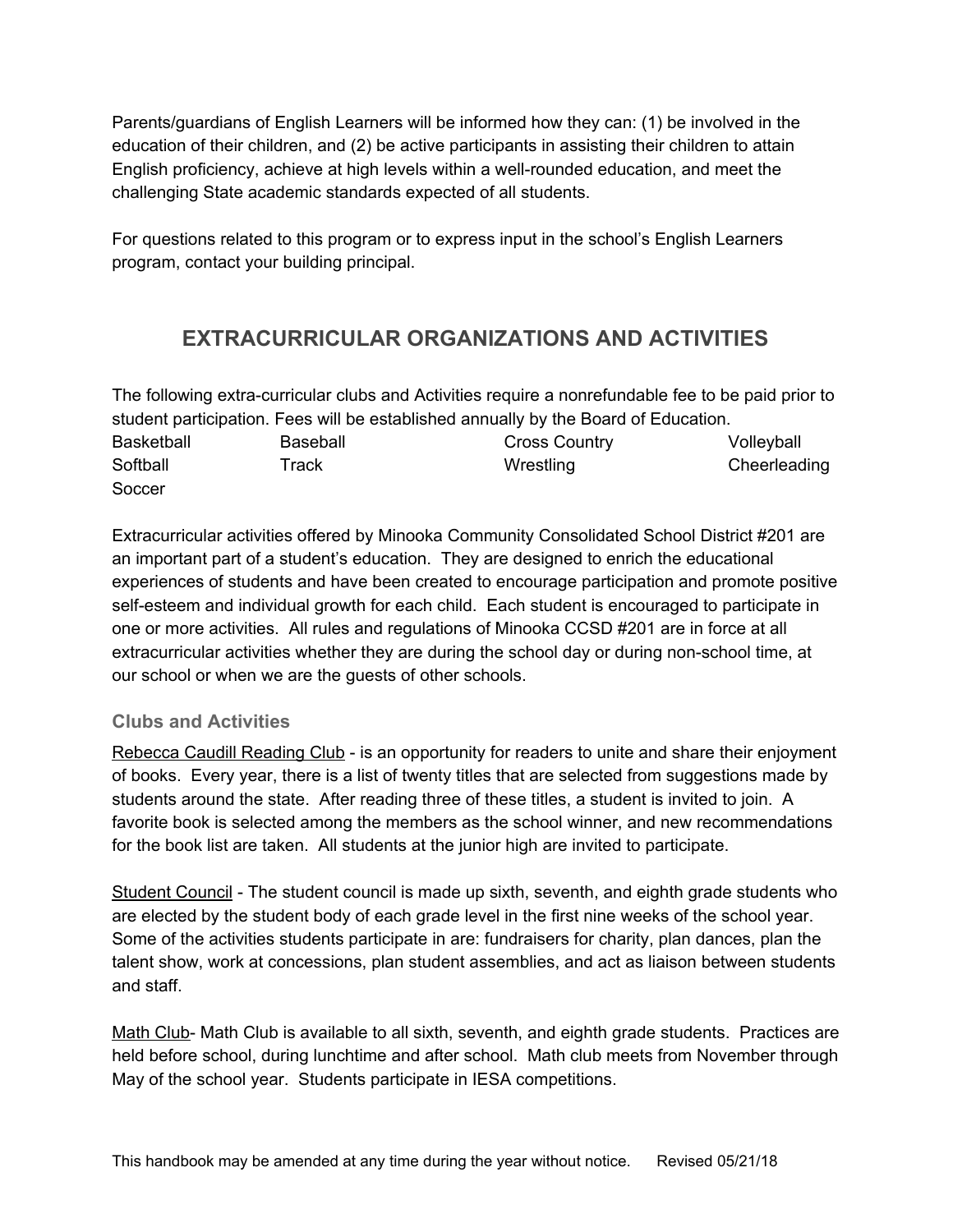Speech Contest- Junior high school speech contest is held during the period of September through November. Students pick a monologue or duet act to perform. Speech contest is an I.E.S.A. sanctioned activity. Eligibility checks will be conducted during the season.

School Play- Fifth, sixth, seventh, and eighth grade students may try out for the school play. The sponsor picks the cast after tryouts are held.

Spelling Contest- The spelling contest is held in the spring of each school year for sixth, seventh, and eighth grade students. Winners represent the school in the IVC Spelling Contest.

Band- Students in fifth, sixth, seventh and eighth grades are eligible to join band. Practices begin in August and run through June. Students are encouraged to purchase instruments. Rental instruments are available on a limited basis. Students are expected to attend the winter and spring concerts as well as many parades and organization contests. Students may also choose to participate in solo and ensemble contest. This is a graded subject.

Chorus- Students in fifth through eighth grades may join chorus. Practices are held during or after the school day. Students are expected to attend all required performances that are scheduled.

Yearbook- Yearbook Club utilizes technology to create the memories that are printed into the Junior High School's yearbook. With the use of digital cameras, the internet, and an online-based yearbook program, students in yearbook club are able to design, sell, and promote the school's yearbook.

Beta Club- Beta Club is a leadership, service, and scholastic organization. Membership is open to any seventh or eighth grade student based on teacher/administration recommendation as well as a cumulative grade point average of 3.75 or higher and an average test score in reading or math on the Discovery Test of excellent Beta members are required to complete 25 service hours per year by participating in volunteer and other charitable opportunities. Beta club will sponsor a number of charity and fundraising events through the year. All students inducted into Beta Club are expected to maintain a high level of academic excellence, behavior, and character. Any violation of these conditions may result in removal

Scholastic Bowl- Scholastic Bowl is open to all fifth through eighth grade students. Section 4.00 of the current I.E.S.A. Handbook outlines the guidelines for participation in scholastic bowl contests. Limitations are put on the number of students who may represent a school during the state tournament series.

#### <span id="page-53-0"></span>**Athletics**

The athletic program is divided into the following categories: **Junior High Athletics:**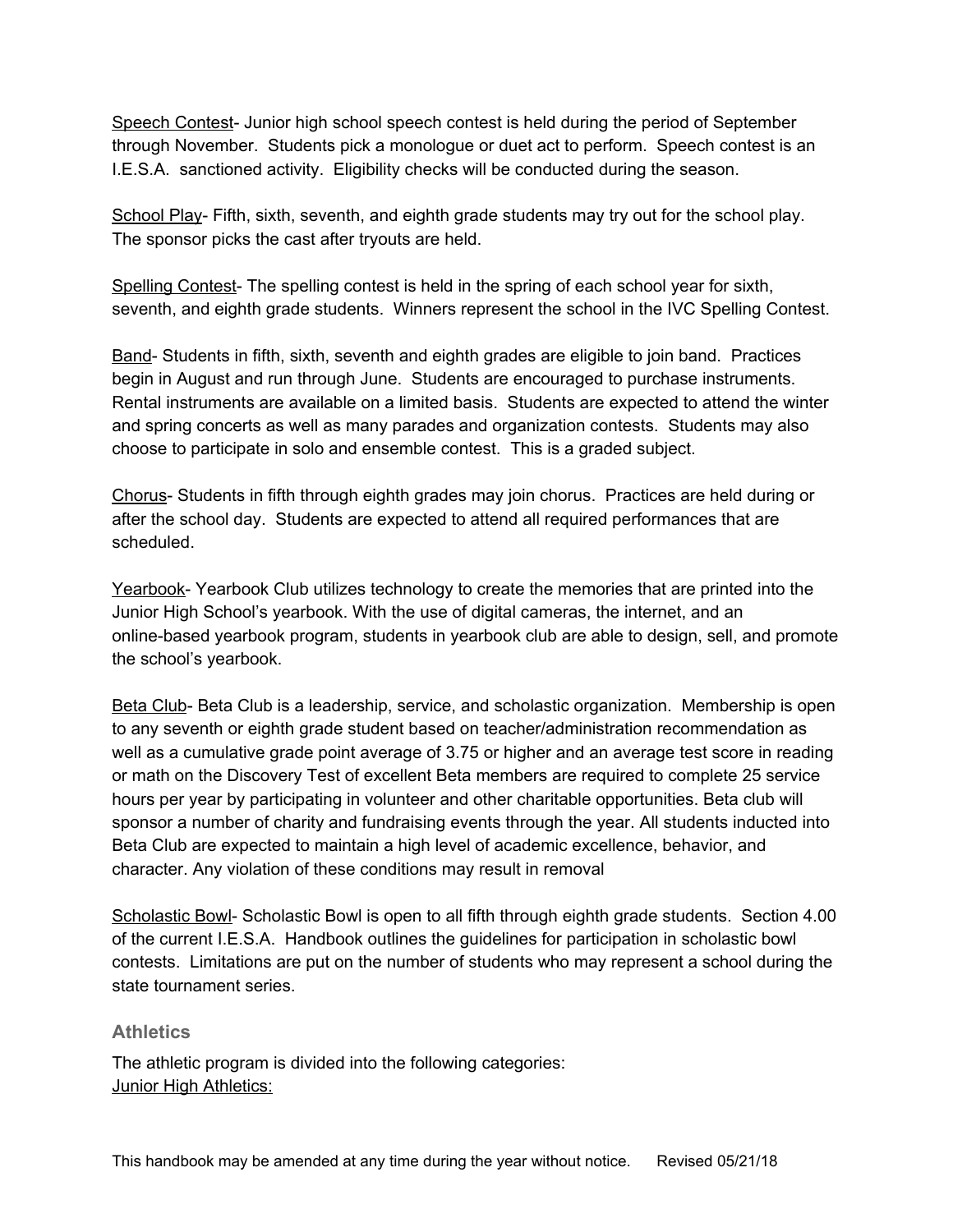With the exception of wrestling, and cross country which allows fifth grade participation, all junior high school athletics are limited to participation by sixth, seventh, and eighth grade students. Interscholastic programs are offered.

#### Interscholastic Athletics:

Interscholastic sports follow Illinois Elementary School Association regulations and are competitive. All students that fulfill the Illinois Elementary School Association and Minooka District #201 eligibility requirements (weekly passing of every subject) are eligible to participate. The number of openings for a team will be posted before tryouts begin.

Fifth Grade Athletics-The goal of the fifth grade program is to allow maximum participation that is reasonably possible, for each student during regular season play in wrestling or cross country. The main objective will be to participate and use competition as a learning tool.

Sixth Grade Athletics-The goal of the sixth grade program is to allow maximum participation that is reasonably possible, for each student during regular season play. The main objective will be to participate and use competition as a learning tool.

Seventh Grade Athletics-The seventh grade program begins to take a competitive approach toward athletics. The main objective will focus on being competitive with other IESA schools. Participation time will be a consideration, but will not be focused on throughout each contest.

Eighth Grade Athletics-The Minooka eighth grade athletic programs have a highly competitive approach toward competition with other IESA schools. Participation time will not be limited to guarantee playing time for all participants.

There are limitations on the following teams. Seventh and Eighth Grade Teams (A and/or B) Baseball-Minimum of 12 and a maximum of 18 players per team Softball-Minimum of 12 and a maximum of 18 players per team Basketball-Minimum of 12 and a maximum of 15 players per team Cheerleading–Minimum of 18 and a maximum of 25 cheerleaders Volleyball-Minimum of 12 and a maximum of 15 players per team Soccer-Minimum of 45 and a maximum of 55 players Wrestling – All students will participate Track – All students will participate Cross Country-All students will participate Sixth Grade Team Baseball-Minimum of 15 and a maximum of 18 players Basketball (A & B Teams)-Minimum of 24 and a maximum of 30 players Cheerleading–Minimum of 12 and a maximum of 15 cheerleaders Volleyball (A and B Teams)-Minimum of 24 and a maximum of 30 players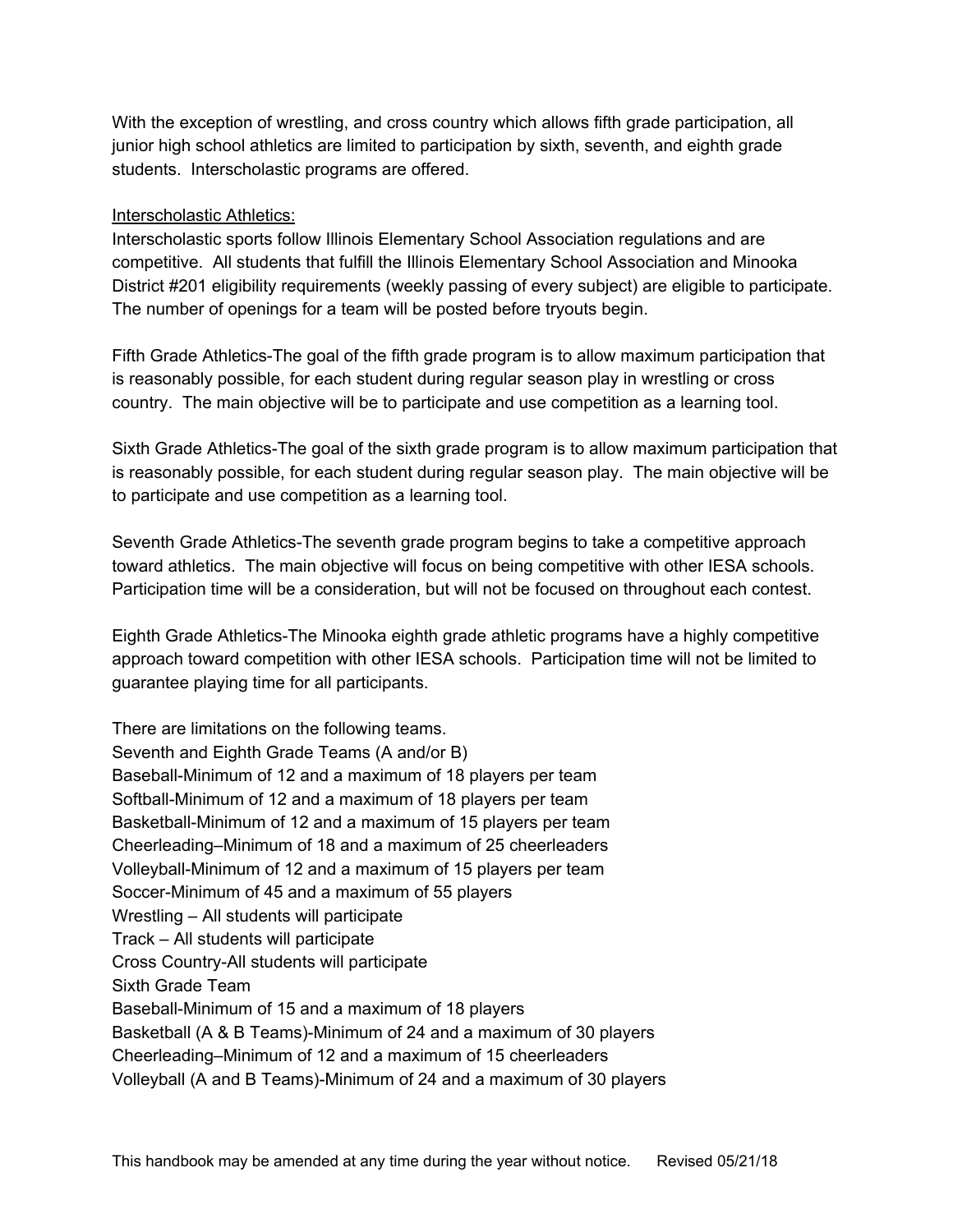Note: If player cuts are necessary, no team shall cut less than three players. No student shall be permitted to compete in a tryout, practice, or game unless she/he has a current physical covering the length of the sport and an online registration form completed prior to the start date of the respective sport. Any student that wants to join a non-cut sport must have all required paperwork listed above, turned in within five days of the first practice.

Any student not able to attend tryouts must contact the coach prior to tryouts. Any student not able to attend tryouts must contact the Athletic Director prior to tryouts. For further information regarding extracurricular activities, please contact the Athletic Director at the Junior High School.

#### <span id="page-55-0"></span>**General Sports Rules**

Conduct - Athletes and parent spectators are expected to follow all district and school rules. Athletes are to be well-groomed at all times and are to exhibit good sportsmanship at home and away events. Unless prior consent by the coach is given, athletes are to attend all practices. Students should share practice times with parents.

Uniforms - All uniforms are property of Minooka District #201. Athletes will be issued uniforms and necessary equipment at the beginning of the season. Proper care is to be given to uniforms throughout the season. Uniforms are to be worn for the athletic events only. Equipment or uniforms damaged or not properly returned will become the responsibility of the athlete, who will be charged the price of a replacement.

Awards - There will be award presentations throughout the school year immediately following the season's end. Upon a student's successful completion of the first athletic season, that student will earn the letter "M" and the pin for that particular sport. A pin will be awarded for each additional year of participation in that sport. If the student successfully completes a different sport, she/he will receive a pin for that sport. Coaches may also award certificates if they choose.

Physical Examinations - The IESA and District #201 require athletes to have a current physical on file. Physical forms may be acquired on our District #201 website. Physicals are valid for thirteen months from the date of completion and must cover the entire scheduled sport season.

#### <span id="page-55-1"></span>**Participation Rules**

When there is a limited overlap of extracurricular activities as outlined below, a student participating in one activity will, upon their request, be given the opportunity to participate in tryouts for an additional activity. If selected by the coach/sponsor of the added activity, the student must return to the first activity for all remaining events, which includes practices as well as contests. The student may attend events associated with the additional activity when they do not conflict with the first activity, which will take priority at all times. Failure to remain with the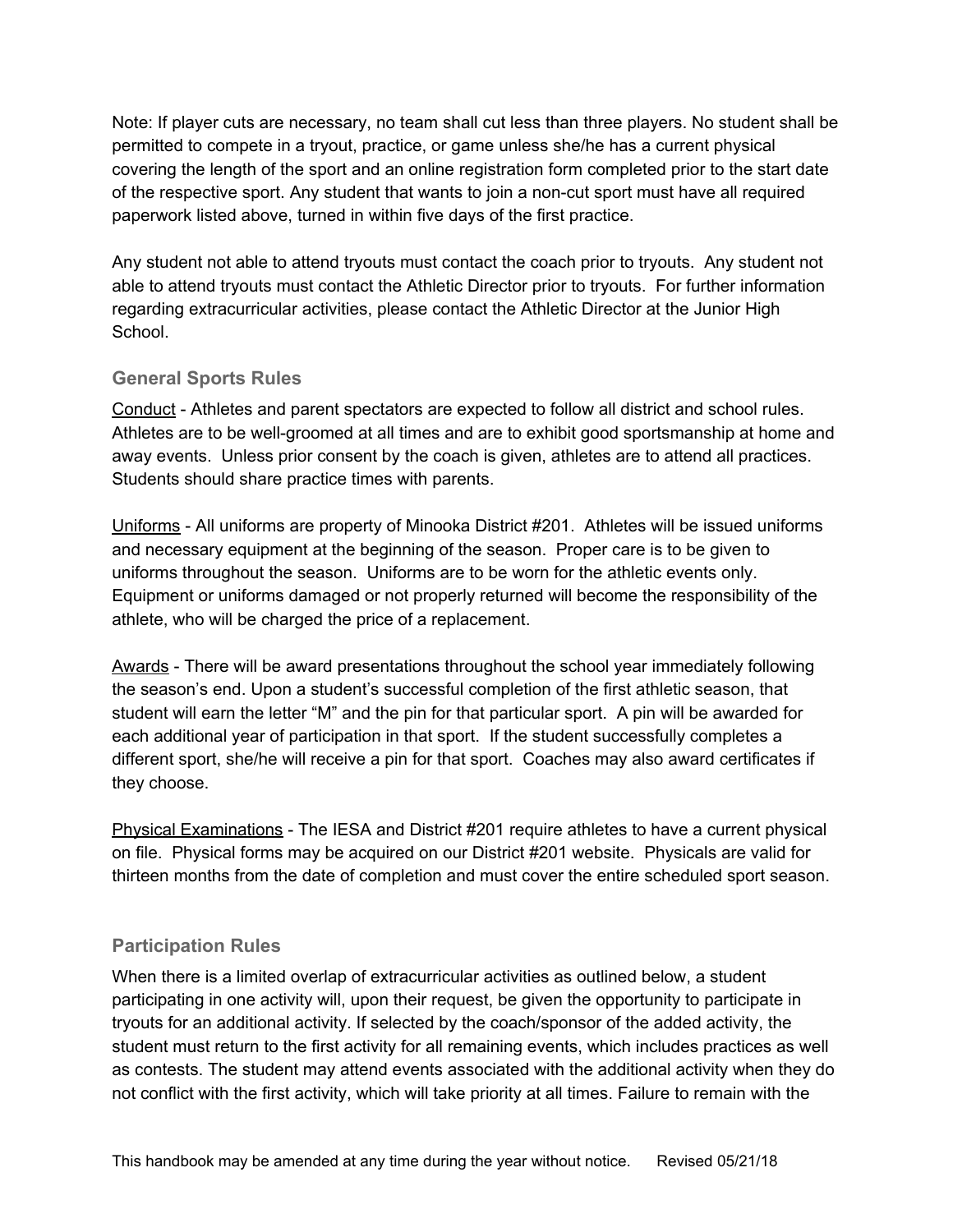first activity will cause the student to forfeit the privilege of continuing with the added activity. Upon making the selection of being involved in both activities, the student acknowledges they may forfeit some opportunities granted to second activity, and in some instances, both activities.

| <b>Summer</b>                                                       | Fall                                                                                                                                                          | <b>Winter</b>                                                                                                                                                             | <b>Spring</b>                                                                                                                            |
|---------------------------------------------------------------------|---------------------------------------------------------------------------------------------------------------------------------------------------------------|---------------------------------------------------------------------------------------------------------------------------------------------------------------------------|------------------------------------------------------------------------------------------------------------------------------------------|
| Softball<br><b>Baseball</b><br><b>Cross Country</b><br>Boys' Soccer | Girls' Basketball<br>Boys' Basketball<br>Cheer<br>Speech<br>Chess*<br>Student may participate<br>in both Speech/Cheer<br>or Speech/Boys'<br><b>Basketball</b> | Boys' Basketball<br>Wrestling<br>Girls' Volleyball<br>Cheer<br>Drama<br>Math & Science<br>Club<br>Math Club*<br>Spelling Bee*<br><b>Scholastic Bowl</b><br><b>Bowling</b> | <b>Track</b><br>Girls' Soccer<br>While students can<br>participate in Bowling or<br>Drama with track, there<br>is a significant overlap. |

Students can choose one activity per season, unless noted otherwise.

\* Activities can be overlapped with another from the same season.

- A. Student athletes are subject to the District discipline policy at any time they are representing Minooka District #201.
- B. Players must be passing every subject on a weekly basis in order to be eligible to participate in athletics. Any athlete marked ineligible a total of three times during a team's season will be removed from that team for the remainder of the season. Student's eligibility will be cumulative for the current grading period
- C. Permission slips and medical forms for a sport with tryouts must be turned in before the team tryout. Permission slips and medical forms for a sport with no tryouts must be turned in by the date specified by the coach.
- D. All players are required to attend all practices and games at the times specified by the coach. A student's absence will be excused if they are competing in a non-athletic contest that conflict with the practice time. A note from the student's non-athletic extracurricular sponsor must verify any absence for a non-athletic extracurricular contest. A note from the student's parent must verify any other absence. If the absence(s) is/are not verified, then it/they become unexcused absences. A note must be turned into the coach at the next practice or game.
- E. Absence from practice will/may affect playing time.
- F. Three detentions and/or a suspension during the season will result in the student being removed from the team for a minimum of one (1) contest. Further detentions and/or suspensions (as stated above), may result in the student being removed from the team for the remainder of the season.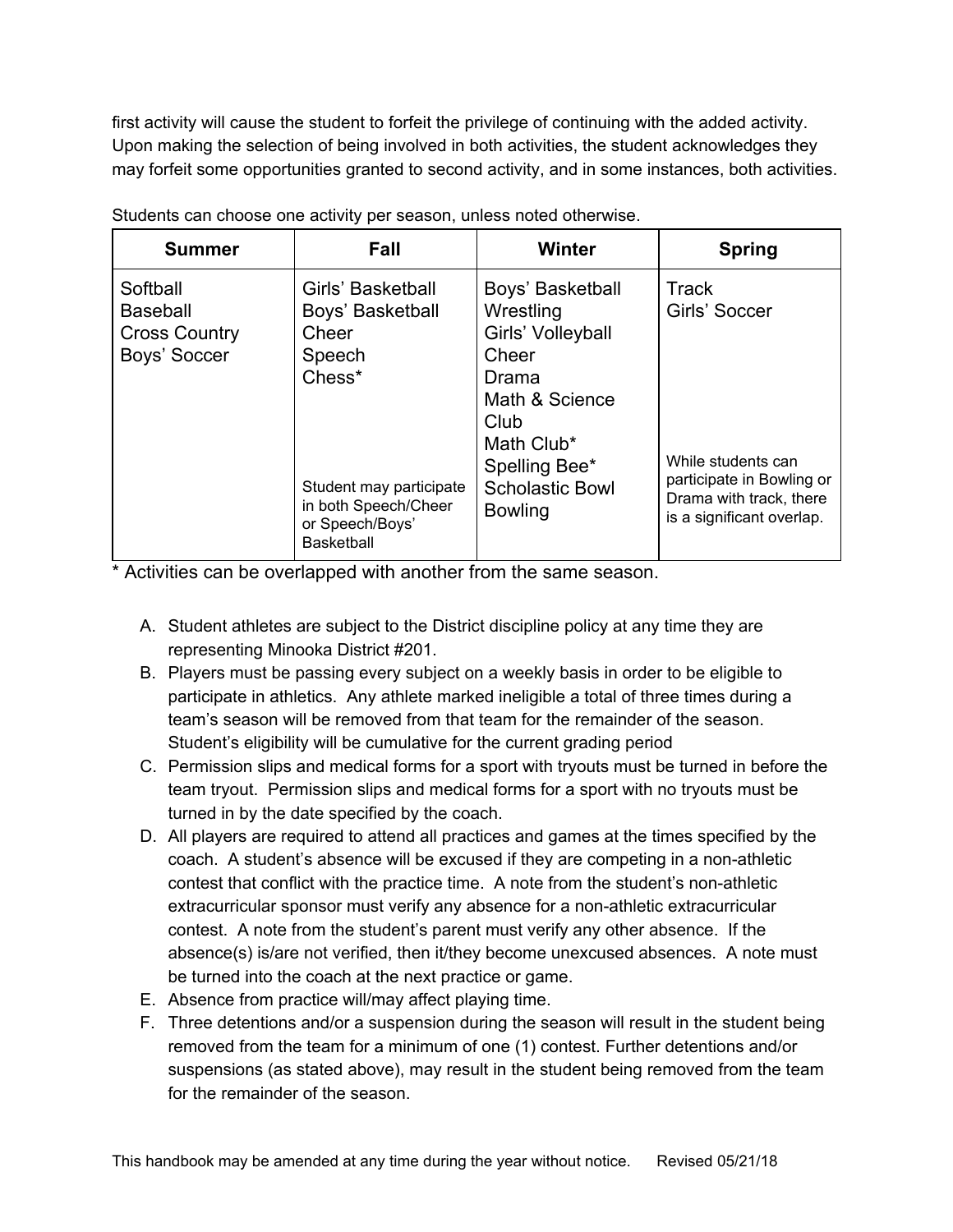- G. Proper practice attire must be worn during all practice sessions. In the beginning of the season, coaches will clarify proper attire for practice.
- H. Any player demonstrating disrespectful behavior anytime will be suspended for the next contest.
- I. Players are not allowed in the hallway during practices or contests without the permission of their coach.
- J. Proper behavior is expected in any locker room and elsewhere on school property. This includes the school bus.
- K. Rides should be at the school when practice/contest ends.

#### <span id="page-57-0"></span>**Student Athlete Concussions and Head Injuries**

Student athletes must comply with Illinois' Youth Sports Concussion Safety Act and all protocols, policies and bylaws of the Illinois Elementary School Association before being allowed to participate in any athletic activity, including practice or competition.

A student who was removed from practice or competition because of a suspected concussion shall be allowed to return only after all statutory prerequisites are completed, including without limitation, the School District's return-to-play and return-to-learn protocols.

#### <span id="page-57-1"></span>**Bus Trips**

- 1. Choose a place to sit and remain there.
- 2. Disruptive behavior of any manner will not be tolerated.

Any athlete not riding the bus home from an away contest must have his or her parent(s)/guardian(s) sign them out on the "Bus Release" form signed by the parent driving the student home

- A. Athletes should be neatly attired when representing Minooka School District #201. VIOLATION OF ANY OF THE BUS TRIP RULES MAY RESULT IN THE STUDENT BEING SUSPENDED FROM THE NEXT CONTEST or other disciplinary consequences.
- B. Athletes must be in attendance three full instructional periods per day to participate in that day's practice and/or contest.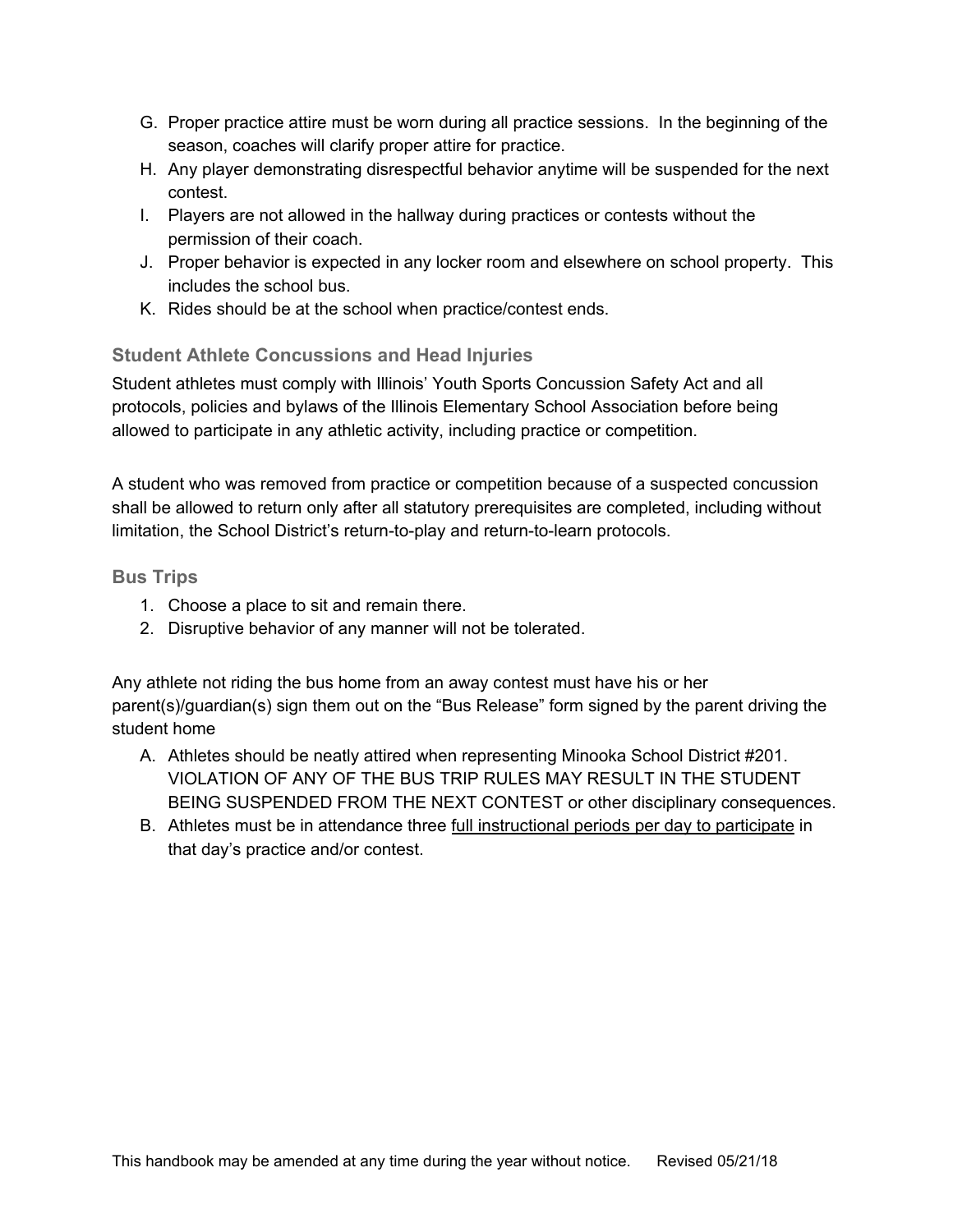# <span id="page-58-0"></span>STUDENT/PARENT HANDBOOK ACKNOWLEDGEMENT

Name of Student:  $\blacksquare$ 

#### **Student Acknowledgement**

I acknowledge receiving and/or being provided electronic access to the Student/Parent Handbook and School Board policy on student behavior. I have read these materials and understand all rules, responsibilities and expectations. In order to help keep my school safe, I pledge to adhere to all School and School District rules, policies and procedures.

I understand that the Student/Parent Handbook and School District policies may be amended during the year and that such changes are available on the School District website or in the school office.

I understand that my failure to return this acknowledgement and pledge will not relieve me from being responsible for knowing or complying with School and School District rules, policies and procedures.

Student Signature Date

\_\_\_\_\_\_\_\_\_\_\_\_\_\_\_\_\_\_\_\_\_\_\_\_\_\_\_\_\_\_\_\_\_\_\_ \_\_\_\_\_\_\_\_\_\_\_\_\_\_\_\_\_\_\_\_\_\_\_\_\_\_

#### **Parent/Guardian Acknowledgement**

I acknowledge receiving and/or being provided electronic access to the Student/Parent Handbook and School Board policy on student behavior. I have read these materials and understand all rules, responsibilities and expectations.

I understand that the Student/Parent Handbook and School District policies may be amended during the year and that such changes are available on the School District website or in the school office.

I understand that my failure to return this acknowledgement will not relieve me or my child from being responsible for knowing or complying with School and School District rules, policies and procedures.

\_\_\_\_\_\_\_\_\_\_\_\_\_\_\_\_\_\_\_\_\_\_\_\_\_\_\_\_\_\_\_\_\_\_\_ \_\_\_\_\_\_\_\_\_\_\_\_\_\_\_\_\_\_\_\_\_\_\_\_\_\_

Parent/Guardian Signature Date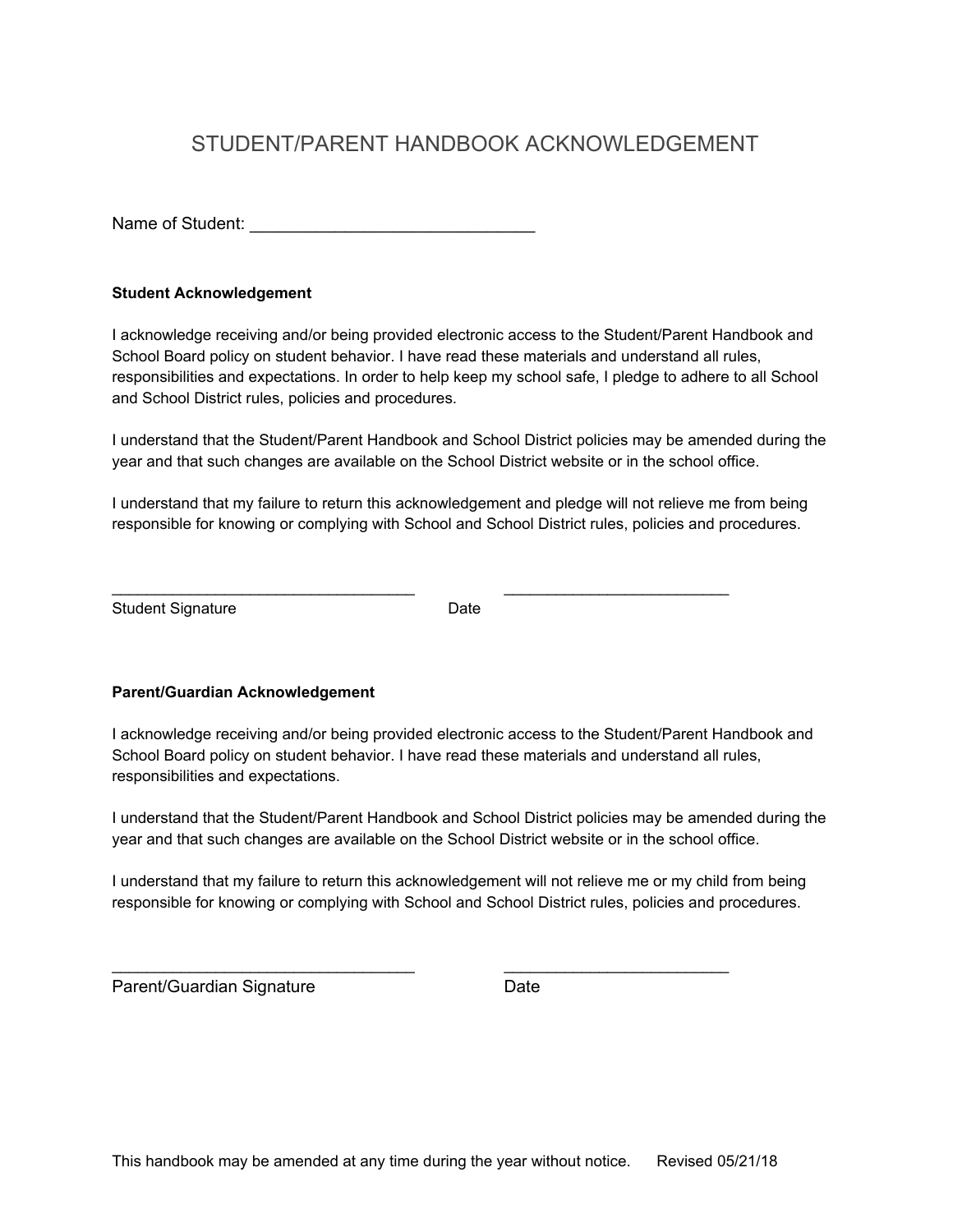# **CONSENT TO USE OF MATERIALS ON WEBSITE**

The undersigned parent(s) or guardian(s) hereby consent to Minooka CCSD #201 District's (the "School") use, reproduction, display, and performance of any creative works made or authored by the below named student as part of his or her School activities (including, without limitation, pictures sketches, essays, short stories, and poems), together with the student's first name and last initial and his/her grade for identification purposes, for inclusion and display in the School's web site. As a safety precaution, if a picture of a student or class is displayed on the School web site, there will be no reference to student names, initials or other personal information relating to the student. We understand that the School has no control over who will access the School's web site and what, if anything, will be done with the materials by those who access the website. We also understand that, if at any time, we wish to revoke this consent, we may do so by giving the School written notice. Upon receipt of such revocation, the school will remove all of the student's materials from the School's web site, if any, as soon as reasonably possible under the circumstances. This consent also applies to pictures printed in various newspaper articles.

(Please check one)

Yes, my child's work or photographs may be displayed on the school website or in a newspaper article.

❏ No, my child's work or photographs may not be displayed on the school website or in a newspaper article.

Name of Student: \_\_\_\_\_\_\_\_\_\_\_\_\_\_\_\_\_\_\_\_\_\_\_\_\_\_\_\_\_\_

Parent/Guardian Signature Date

\_\_\_\_\_\_\_\_\_\_\_\_\_\_\_\_\_\_\_\_\_\_\_\_\_\_\_\_\_\_\_\_\_\_\_ \_\_\_\_\_\_\_\_\_\_\_\_\_\_\_\_\_\_\_\_\_\_\_\_\_\_